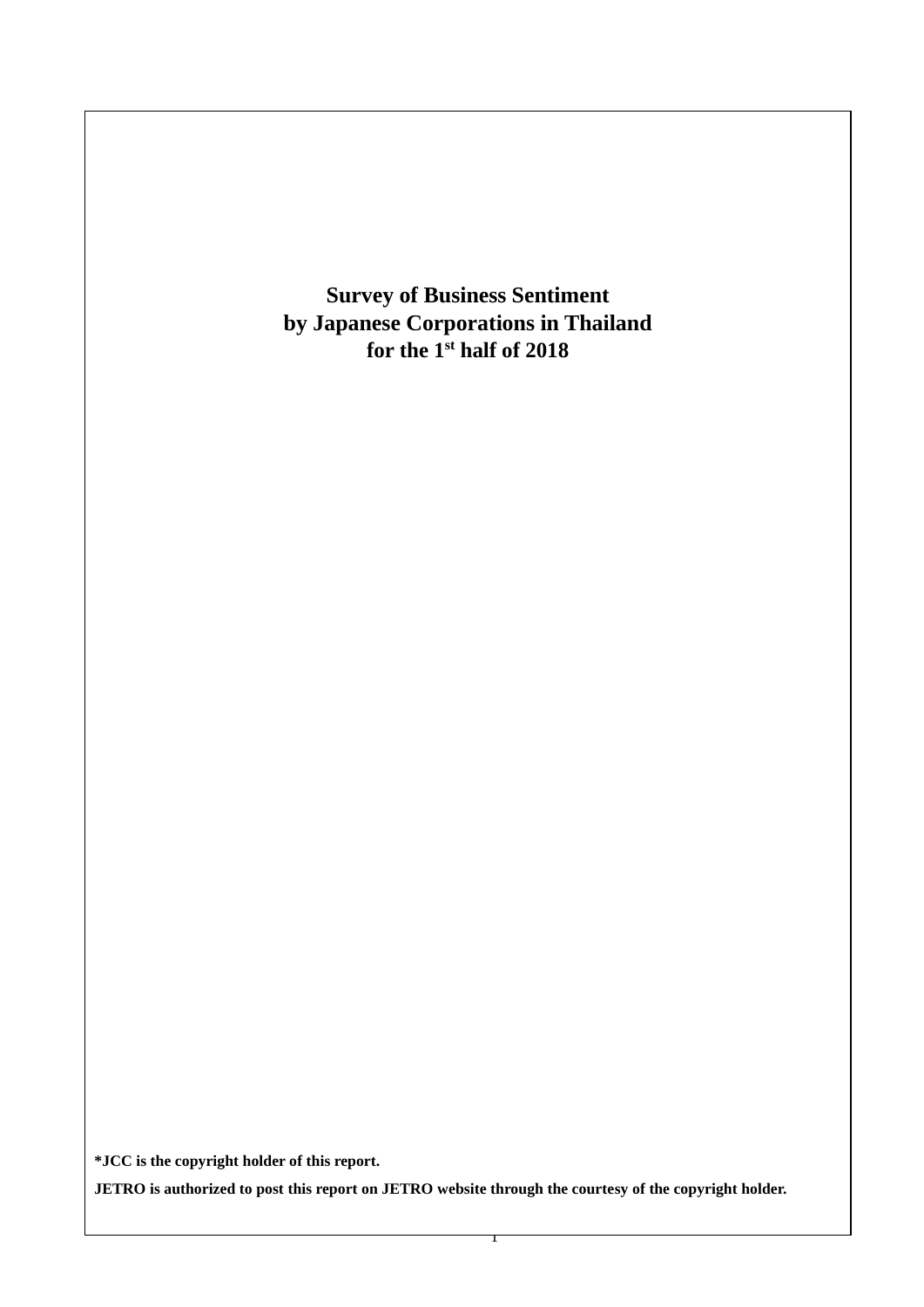# **Survey of Business Sentiment by Japanese Corporations in Thailand for the 1 st half of 2018**

JCC Economic Survey Team Press Release: 3 August, 2018

## Record

#### **Survey Period**

Questionnaire distribution date: 28 May, 2018 Questionnaire submission deadline: 22 June, 2018

## **Survey Response**

The questionnaire was distributed to

1,749 JCC member firms.

(12 governmental organisations were excluded)

Number of firms responding to the questionnaire was 557 firms

The response percentage was 31.8%

## **Note**

• Due to the small number of firms responding to some questions, it may not be advisable to evaluate the situation by referring only to the response percentage.

#### **Survey Report**

Please refer to the following pages.

|                   | Industry                        | No. |
|-------------------|---------------------------------|-----|
|                   | Food                            | 15  |
|                   | <b>Textiles</b>                 | 12  |
|                   | Chemicals                       | 42  |
| Manufacturing     | Steel/Non-ferrous metal         | 39  |
|                   | General machinery               | 19  |
|                   | Electrical/Electronic Machinery | 53  |
|                   | <b>Transportation Machinery</b> | 66  |
|                   | Others                          | 41  |
|                   | Manufacturing sector total      | 287 |
|                   | Trading                         | 91  |
|                   | Retail                          | 14  |
|                   | Finance/Insurance/Securities    | 17  |
| Non-manufacturing | Construction/Civil Engineering  | 41  |
|                   | Transportation/Communications   | 41  |
|                   | Others                          | 66  |
|                   | Non-Manufacturing sector total  | 270 |
|                   | Total                           | 557 |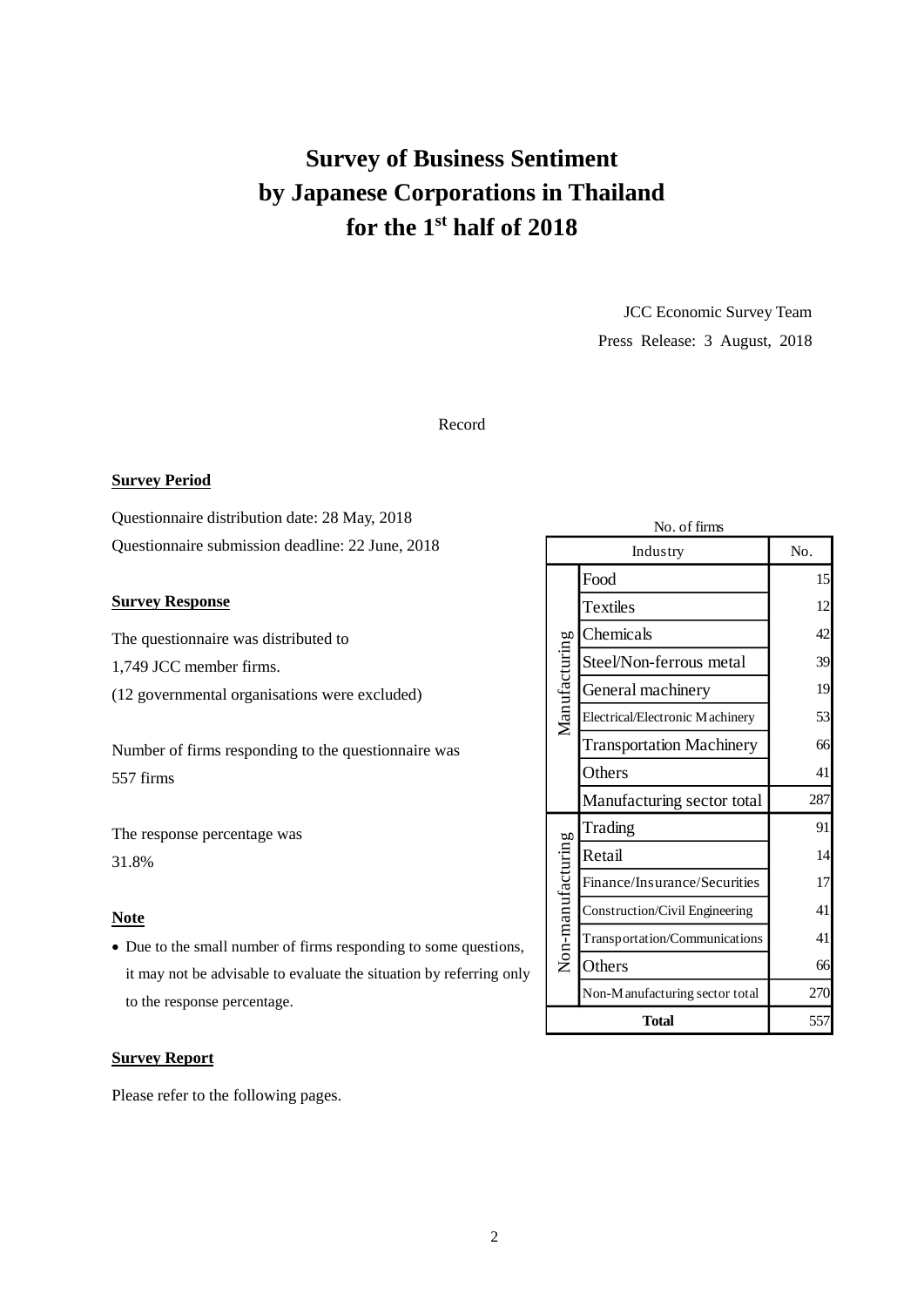#### **1. BUSINESS SENTIMENT**

#### **(1) Summary**

The business sentiment in the second half of 2017, compared to the first half of 2017, improved significantly (14)  $\rightarrow$  (34), due to the strong recovery of both domestic and foreign demand, while that in the first half of 2018 also improved (34)  $\rightarrow$  (36). As for the second half of 2018, improvement is expected to expand largely (36)  $\rightarrow$  (40). (Table 1-1)

(Table 1-1) Business Sentiment

|               |        |    |           |              |          |    |    |    |         |                 |    |         |                 | Unit: % |
|---------------|--------|----|-----------|--------------|----------|----|----|----|---------|-----------------|----|---------|-----------------|---------|
|               |        |    |           | Past Surveys |          |    |    |    |         | Previous Survey |    |         | This Survey     |         |
|               |        |    |           | Results      |          |    |    |    | Results | Forecast        |    | Results | Forecast        |         |
|               |        |    |           | 14           |          |    |    | 16 |         |                 | 18 | 17      | 18              |         |
|               | 1H     | 2H | 1H        | 2H           | 1H       | 2H | 1H | 2H | 1H      | 2H              | 1H | 2H      | 1H              | 2H      |
| Improving     | 46     | 35 | 30        | 32           | 28       | 30 | 38 | 38 | 39      | 47              | 48 | 50      | 49              | 49      |
| No change     | 28     | 28 | 20        | 35           | 35       | 36 | 33 | 39 | 37      | 35              | 42 | 34      | 38              | 41      |
| Deteriorating | 25     | 37 | 50        | 33           | 37       | 34 | 29 | 23 | 25      | 18              | 11 | 16      | 13 <sub>l</sub> | 9       |
| (Ref) DI      | $\sim$ |    | <b>20</b> |              | $\Omega$ |    |    | 15 |         | 29              | 37 | 34      | 36              | 40      |

\*(Note) 1. DI = "Improving" minus "Deteriorating"

2. As a fraction of a percentage is rounded-off, the total may not equal 100 percent. This also applies to the tables below.

**\*(Note)** To determine whether business performance is "Improving" or "Deteriorating", business performance is compared between the six-month term and the corresponding previous term. If DI, the deduction balance of "Improving" answers and "Deteriorating" answers, is positive, it signifies that the business performance of many respondent firms is improving; if negative, it is deteriorating.

#### **(2) The second half of 2017 (July - December)**

The percentage of firms reporting that business sentiment was "Improving" increased by 11 points to 50% from the previous term (39%), and those reporting "Deteriorating" decreased by 9 points from the previous term (25%) to 16%. As a result, the Diffusion Index (DI), the deduction balance of "Improving" and "Deteriorating", was +34, 20 points higher than the previous term (+14) (Table 1-1).

In the manufacturing sector, the DI decreased in Food and remained flat in Textiles, whereas it increased in other industries, and as a result the overall DI in the Manufacturing Sector increased by 20 points to  $+31$ (+11). In the Non-Manufacturing Sector, the DI increased in all industries, as well as a significant improvement in the Transportation/Communications sector. As a result, the overall DI in the Non-Manufacturing Sector increased by 20 points from the previous term  $(+18)$  to  $+38$  (Table 1-2).

#### **(3) The first half of 2018 (January - June) - Forecast**

The percentage of firms reporting that business sentiment is "Improving" decreased by 1 point from the previous term (50%) to 49%, whereas those reporting "Deteriorating" decreased by 3 points from the previous term (16%) to 13%. As a result, the overall DI is forecast to increase by 2 points from the previous term  $(+34)$  to  $+36$  (Table 1-1).

In the Manufacturing Sector, the DI decreased in Textiles, whereas it increased in other industries. As a result, the overall DI in the Manufacturing Sector is forecast to increase by 1 point from the previous term (+31) to +32. For the Non-Manufacturing Sector, the DI continues to be positive in all industries, and the overall DI is forecast to increase by 3 points from the previous term (+38) to +41 (Table 1-2).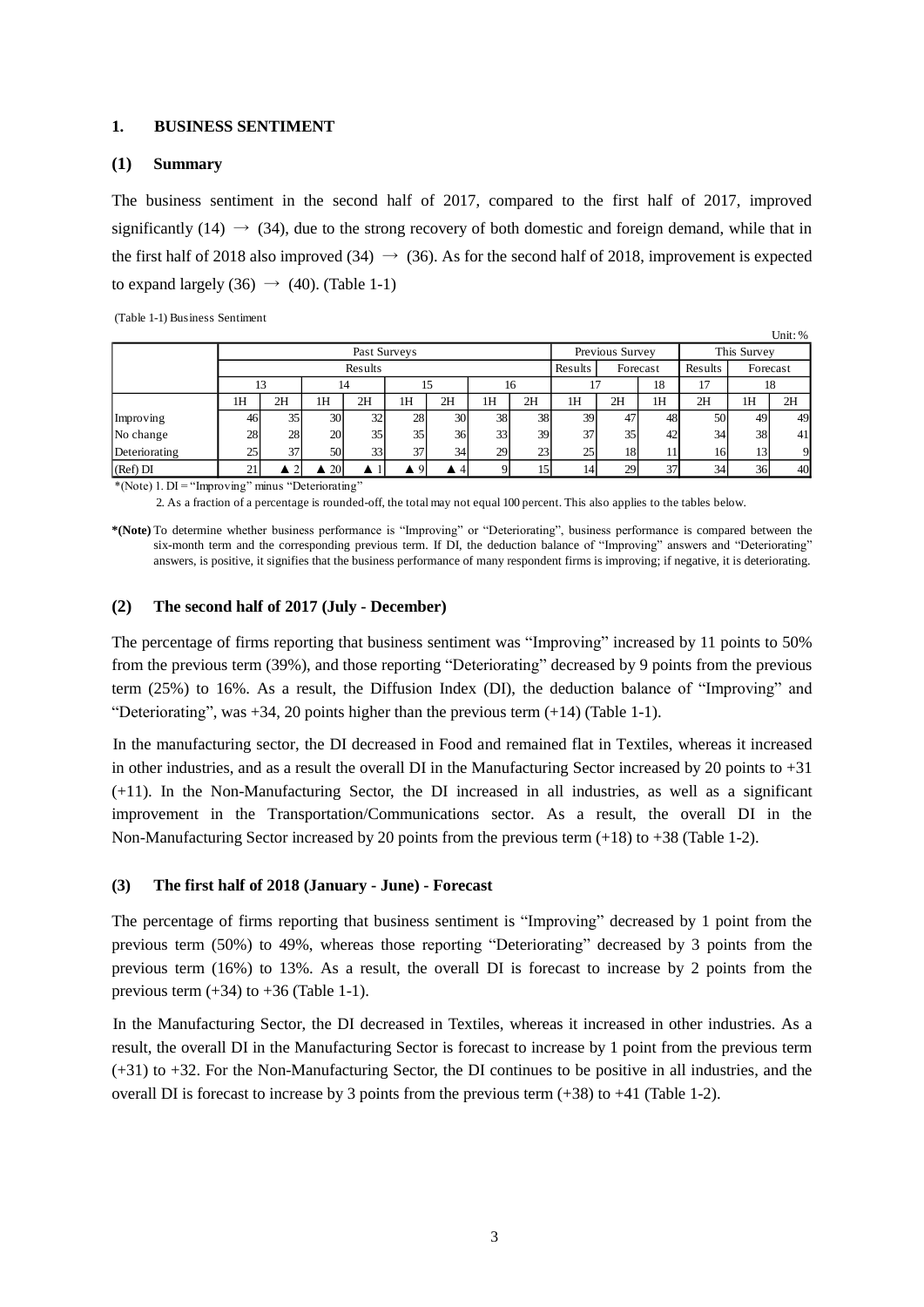## **(4) The second half of 2018 (July - December) - Forecast**

The percentage of firms forecasting "Improving" business sentiment remained unchanged at 49%, and the percentage of firms reporting "Deteriorating" decreased by 4 points from the previous term (13%) to 9%. As a result, the overall DI is forecast to increase by 4 points from the previous term  $(+36)$  to  $+40$  (Table 1-1).

In the Manufacturing Sector, the DI turned positive in Textiles, and increased significantly in all industries. As a result, the overall DI increased by 4 points from the previous term  $(+32)$  to  $+36$ . In the Non-Manufacturing Sector, the DI is forecast to decrease in Construction/ Civil Engineering, whereas it will increase significantly in all other industries, resulting in an increase by 4 points overall (+41) to (+45) (Table 1-2).

|               |                                 |                        |                     |                        | Past Surveys   |                       |                |    |          |          | Survey this time |       |
|---------------|---------------------------------|------------------------|---------------------|------------------------|----------------|-----------------------|----------------|----|----------|----------|------------------|-------|
|               | Industry                        |                        |                     | Result                 |                |                       |                |    | Forecast | Result   | Forecast         |       |
|               |                                 | 14 2H                  | 1H<br>15            | 2H<br>15               | 16 1H          | 16 2H                 | 1H<br>17       | 2H | 18<br>1H | 17<br>2H | 18 1H            | 18 2H |
|               | Food                            | 50                     | 38                  | 23                     | 57             | 70                    |                | 11 | 33       | 14       | 54               | 54    |
| <b>b</b>      | Textiles                        | 16                     | 40                  | 41                     | 7              | $\theta$              | 24             | 11 | 25       | $\Omega$ | 8<br>▲           | 42    |
|               | Chemicals                       | 13                     | 2                   | 15                     | 37             | 7                     | 0              | 41 | 33       | 43       | 50               | 36    |
|               | Steel/Non-ferrous metal         | 25                     | $\blacktriangle$ 9  | 15<br>$\blacktriangle$ | 10             | 20                    | 26             | 6  | 28       | 25       | 28               | 31    |
|               | General machinery               | 33                     | $\triangle$ 31      | 37<br>▲                | 22             | 11                    | 9              | 21 | 34       | 10       | 21               | 37    |
| Manufacturin  | Electrical/Electronic Machinery | 23                     | 4                   | 11                     | -6<br>▲        | 24                    | 11             | 25 | 31       | 30       | 34               | 29    |
|               | <b>Transportation Machinery</b> | 23<br>▲                | 18<br>▲             | $\blacktriangle$ 16    | 7              | 4                     | 29             | 43 | 34       | 50       | 31               | 37    |
|               | Others                          | 5                      | 12                  | 11                     | 10             | 9                     | $\overline{4}$ | 23 | 32       | 24       | 26               | 36    |
|               | Manufacturing sector total      | ▲                      | 10                  |                        | 12             | 16                    | 11             | 27 | 32       | 31       | 32               | 36    |
|               | Trading                         | ↑                      | 8                   | 6                      | 19             | 27                    | 22             | 46 | 54       | 43       | 50               | 57    |
|               | Retail                          | 11                     | 25                  | 11                     | 10             | $\theta$              |                | 15 | 25       | 29       | 50               | 64    |
| -manufacturin | Finance/Insurance/Securities    | 20<br>▲                | $\blacktriangle$ 6  | 25<br>▲                | 22             | 21                    | 26             | 25 | 35       | 35       | 41               | 35    |
|               | Construction/Civil Engineering  | 15<br>$\blacktriangle$ | 54                  | 50<br>▲                | $\triangle$ 39 | $\Omega$              | $\mathcal{I}$  | 26 | 42       | 34       | 34               | 17    |
|               | Transportation/Communications   | 10<br>▲                | $\blacktriangle$ 18 | 22<br>▲                | 18             | 4<br>$\blacktriangle$ | 24             | 25 | 36       | 51       | 39               | 41    |
| Ś             | Others                          | ר                      | 19                  | 11                     | 9              | 9                     | 14             | 27 | 43       | 27       | 32               | 44    |
| z             | Non-Manufacturing sector total  | $\overline{2}$<br>▲    | 7                   | 10<br>▲                | 5              | 13                    | 18             | 32 | 44       | 38       | 41               | 45    |
|               | Total                           |                        | 9                   | 4                      | 9              | 15                    | 14             | 29 | 37       | 34       | 36               | 40    |

(Table 1-2) Business Sentiment by Sector ("Improving"- "Deteriorating")

#### **(Figure 1) Historical change of the DI in the business sentiment survey of Japanese corporations**



\*(**Note**) Diffusion Index (DI) = Improving –– Deteriorating (Compared with the previous term)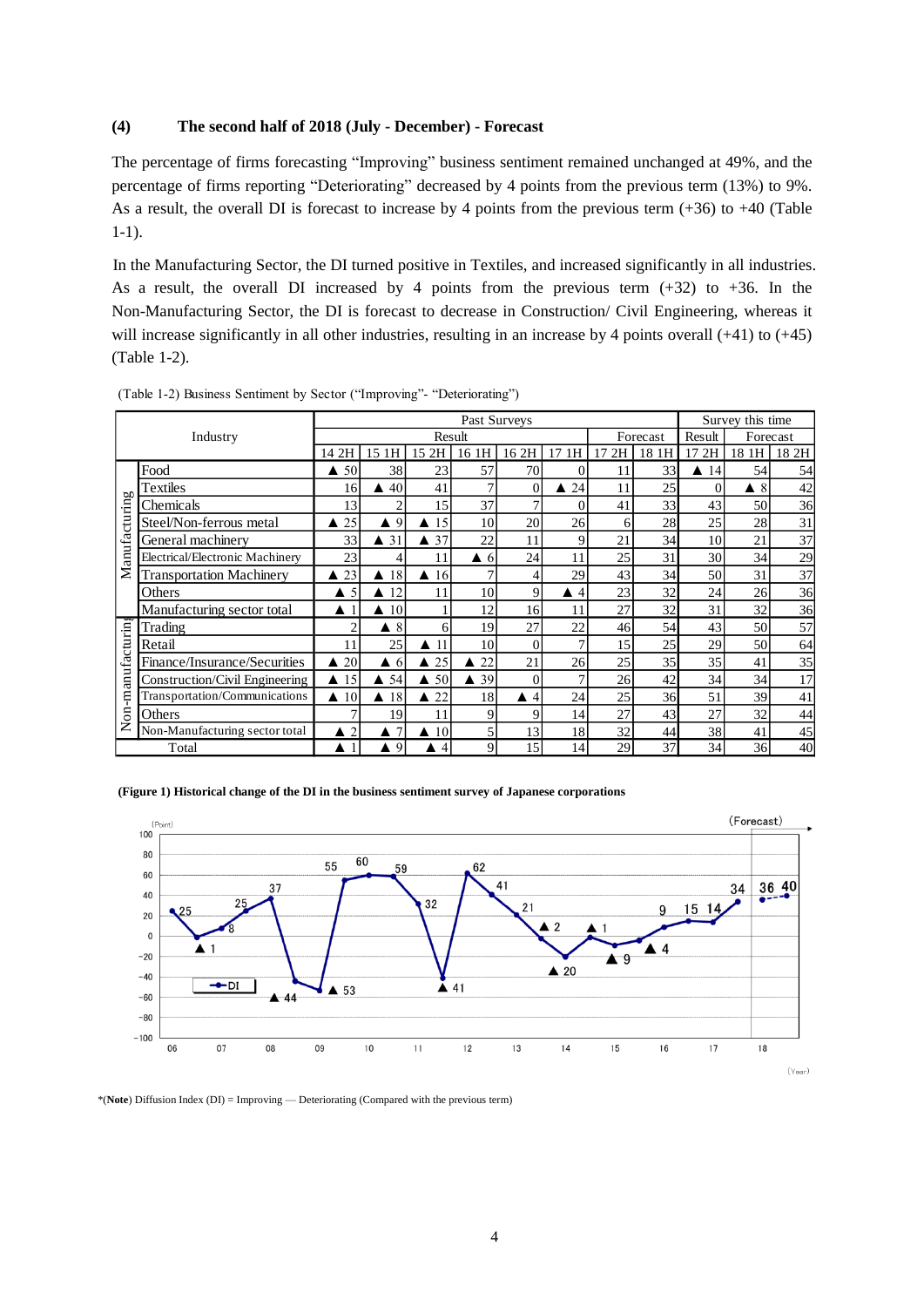## **2. SALES**

Regarding the total sales result for 2017, the percentage of firms reporting an "Increase" rose by 11 points from the previous year (54%) to 65%. The percentage of firms reporting "more than 20% increase" in their total sales decreased by 1 point from the previous year (15%) to 14% (Tables 2-1, 2-2).

Regarding the total sales forecast for 2018, the number of firms anticipating an "Increase" increased by 5 points from the previous year (65%) to 70%, and the percentage of firms anticipating "More than 20% increase" decreased by 3 points to 11%, from the previous year's 14% (Tables 2-1, 2-3).

(Table 2-1) Change in total sales

|                          |    |    |                 |             |    |    |    |                 |             | Unit: % |
|--------------------------|----|----|-----------------|-------------|----|----|----|-----------------|-------------|---------|
|                          |    |    |                 | Past result |    |    |    | Previous survey | This survey |         |
|                          |    |    | Result Forecast | Forecast    |    |    |    |                 |             |         |
| Fiscal years             | 11 | 12 | 13              | 14          | 15 | 16 | 17 | 18              |             | 18      |
| Sales increase           | 54 | 73 | 52              | 50          | 45 | 54 | 71 | 68              | 65          | 70      |
| "More than 20% increase" | 13 | 34 | 17              | 13          | 13 | 15 | 13 |                 | 14          | 11      |

\*(Note) Years are based on the fiscal year of each corporation

(Table 2-2) Sales forecast for 2017

|              | $\frac{1}{2}$ and $\frac{1}{2}$ $\frac{1}{2}$ $\frac{1}{2}$ barrow respective role $\frac{1}{2}$ |                                                                                                               |      |                |      |                |      |               |      |           |      |              |      |                |      |                |      | Unit: No. of firms and (%) |      |
|--------------|--------------------------------------------------------------------------------------------------|---------------------------------------------------------------------------------------------------------------|------|----------------|------|----------------|------|---------------|------|-----------|------|--------------|------|----------------|------|----------------|------|----------------------------|------|
|              | Industry                                                                                         |                                                                                                               |      |                |      | Increase       |      |               |      | No change |      |              |      |                |      | Decrease       |      |                            |      |
|              |                                                                                                  |                                                                                                               |      | More than 20%  |      | 10-20%         |      | Less than 10% |      |           |      |              |      | Less than 10%  |      | 10-20%         |      | More than 20%              |      |
|              | Food                                                                                             | 8                                                                                                             | (57) | $\Omega$       | (0)  | $\Omega$       | (0)  | 8             | (57) | 3         | (21) | 3            | (21) | $\overline{c}$ | (14) |                | (7)  | $\Omega$                   | (0)  |
|              | Textiles                                                                                         |                                                                                                               | (58) | $\overline{c}$ | (17) |                | (8)  | 4             | (33) | 3         | (25) | 2            | (17) | $\overline{c}$ | (17) | $\mathbf{0}$   | (0)  | $\Omega$                   | (0)  |
| 60<br>ΕË     | Chemicals                                                                                        | 27                                                                                                            | (68) |                | (18) | 5              | (13) | 15            | (38) | 6         | (15) | 7            | (18) | 5              | (13) | $\overline{c}$ | (5)  | $\Omega$                   | (0)  |
| ξ            | Steel/Non-ferrous metal                                                                          | 28                                                                                                            | (72) | 3              | (8)  | 11             | (28) | 14            | (36) | 6         | (15) | 5.           | (13) | 2              | (5)  | 2              | (5)  |                            | (3)  |
|              | General machinery                                                                                | 10                                                                                                            | (53) | $\overline{c}$ | (11) | 3              | (16) | 5             | (26) | 4         | (21) | 5.           | (26) | 3              | (16) | $\overline{0}$ | (0)  | 2                          | (11) |
| Manufa       | Electrical/Electronic Machinery                                                                  | 33                                                                                                            | (63) | 8              | (15) | 9              | (17) | 16            | (31) |           | (13) | 12           | (23) | 8              | (15) | 3              | (6)  |                            | (2)  |
|              | <b>Transportation Machinery</b>                                                                  | 47                                                                                                            | (73) | 3              | (5)  | 8              | (13) | 36            | (56) |           | (11) | 10           | (16) |                | (11) | 3              | (5)  |                            | (0)  |
|              | Others                                                                                           | 24                                                                                                            | (59) | 2              | (5)  | 8              | (20) | 14            | (34) | 12        | (29) | 5            | (12) | 3              | (7)  |                | (2)  |                            | (2)  |
|              | Manufacturing sector total                                                                       | 184                                                                                                           | (65) | 27             | (10) | 45             | (16) | 112           | (40) | 48        | (17) | 49           | (17) | 32             | (11) | 12             | (4)  | 5                          | (2)  |
|              | Trading                                                                                          | 63                                                                                                            | (69) | 19             | (21) | 20             | (22) | 24            | (26) | 13        | (14) | 15           | (16) | 8              | (9)  | $\overline{c}$ | (2)  | 5                          | (5)  |
| anufacturing | Retail                                                                                           | 8                                                                                                             | (57) |                | (7)  | 3              | (21) | 4             | (29) | 3         | (21) | 3            | (21) |                | (7)  | $\overline{c}$ | (14) |                            | (0)  |
|              | Finance/Insurance/Securities                                                                     | 11                                                                                                            | (79) | 3              | (21) |                | (29) | 4             | (29) | 2         | (14) |              | (7)  |                | (7)  | $\theta$       | (0)  |                            | (0)  |
|              | Construction/Civil Engineering                                                                   | 15                                                                                                            | (38) | 10             | (25) | $\overline{c}$ | (5)  | 3             | (8)  | 8         | (20) | 17           | (43) |                | (18) | $\overline{2}$ | (5)  | 8                          | (20) |
|              | Transportation/Communications                                                                    | 28                                                                                                            | (70) | 3              | (8)  | 9              | (23) | 16            | (40) | 8         | (20) | 4            | (10) | $\overline{c}$ | (5)  |                | (3)  |                            | (3)  |
| S            | Others                                                                                           | 31                                                                                                            | (67) | 11             | (24) | 15             | (33) | 5             | (11) | 15        | (33) | $\mathbf{0}$ | (0)  | $\Omega$       | (0)  | 0              | (0)  | $\mathbf{0}$               | (0)  |
| ż            | Non-Manufacturing sector total                                                                   | 156                                                                                                           | (64) | 47             | (19) | 53             | (22) | 56            | (23) | 49        | (20) | 40           | (16) | 19             | (8)  | 7              | (3)  | 14                         | (6)  |
|              | Total                                                                                            | 74<br>98<br>(19)<br>168<br>(32)<br>97<br>(10)<br>19<br>340<br>(65)<br>(14)<br>(18)<br>89<br>(17)<br>51<br>(4) |      |                |      |                |      |               |      |           |      | 19           | (4)  |                |      |                |      |                            |      |

(Table 2-3) Sales forecast for 2018

|               | $\frac{1}{2}$ and $\frac{1}{2}$ build for $\frac{1}{2}$ |     |      |                |          |          |      |               |      |              |      |    |      |                |          |          |     | Unit: No. of firms and $(\%)$ |     |
|---------------|---------------------------------------------------------|-----|------|----------------|----------|----------|------|---------------|------|--------------|------|----|------|----------------|----------|----------|-----|-------------------------------|-----|
|               | Industry                                                |     |      |                | Increase |          |      |               |      | No change    |      |    |      |                | Decrease |          |     |                               |     |
|               |                                                         |     |      | More than 20%  |          | 10-20%   |      | Less than 10% |      |              |      |    |      | Less than 10%  |          | 10-20%   |     | More than 20%                 |     |
|               | Food                                                    | 12  | (86) |                | (7)      | 4        | (29) | 7             | (50) |              | (7)  |    | (7)  | $\theta$       | (0)      |          | (7) | $\theta$                      | (0) |
|               | <b>Textiles</b>                                         | 11  | (92) | $\mathbf{0}$   | (0)      | 5        | (42) | 6             | (50) | $\mathbf{0}$ | (0)  |    | (8)  |                | (8)      |          | (0) | $\mathbf{0}$                  | (0) |
|               | Chemicals                                               | 32  | (78) | 4              | (10)     | 9        | (22) | 19            | (46) | 4            | (10) | 5. | (12) | 4              | (10)     |          | (2) | $\Omega$                      | (0) |
| Manufacturing | Steel/Non-ferrous metal                                 | 26  | (67) |                | (3)      | 6        | (15) | 19            | (49) | 6            | (15) |    | (18) |                | (10)     | 3        | (8) | $\Omega$                      | (0) |
|               | General machinery                                       | 12  | (63) | 2              | (11)     | 2        | (11) | 8             | (42) | 4            | (21) | 3  | (16) |                | (5)      |          | (5) |                               | (5) |
|               | Electrical/Electronic Machinery                         | 34  | (67) | 4              | (8)      | 12       | (24) | 18            | (35) | 9            | (18) | 8  | (16) |                | (14)     |          | (2) | $\Omega$                      | (0) |
|               | <b>Transportation Machinery</b>                         | 39  | (63) |                | (2)      | 6        | (10) | 32            | (52) | 13           | (21) | 10 | (16) | 8              | (13)     |          | (2) |                               | (2) |
|               | Others                                                  | 24  | (60) | 3              | (8)      |          | (18) | 14            | (35) |              | (18) | 9  | (23) |                | (18)     | 2        | (5) | $\mathbf{0}$                  | (0) |
|               | Manufacturing sector total                              | 190 | (68) | 16             | (6)      | 51       | (18) | 123           | (44) | 44           | (16) | 44 | (16) | 32             | (12)     | 10       | (4) | 2                             | (1) |
|               | Trading                                                 | 68  | (76) | 16             | (18)     | 22       | (24) | 30            | (33) | 16           | (18) | 6  | (7)  | $\overline{4}$ | (4)      | $\Omega$ | (0) | 2                             | (2) |
| facturing     | Retail                                                  | 6   | (43) | $\mathbf{0}$   | (0)      | $\theta$ | (0)  | 6             | (43) | 4            | (29) | 4  | (29) | 3              | (21)     |          | (7) | $\theta$                      | (0) |
|               | Finance/Insurance/Securities                            | 9   | (64) | $\overline{c}$ | (14)     | 2        | (14) | 5             | (36) | 3            | (21) | 2  | (14) | $\overline{c}$ | (14)     |          | (0) | $\Omega$                      | (0) |
| manu          | Construction/Civil Engineering                          | 25  | (63) | 13             | (33)     | 5        | (13) |               | (18) | $\mathbf Q$  | (23) | б. | (15) |                | (8)      |          | (5) |                               | (3) |
|               | Transportation/Communications                           | 28  | (70) |                | (3)      | 9        | (23) | 18            | (45) | 10           | (25) | 2  | (5)  | $\Omega$       | (0)      |          | (0) | $\overline{c}$                | (5) |
| Non           | Others                                                  | 27  | (93) | 9              | (31)     | 15       | (52) | 3             | (10) | 2            | (7)  | 0  | (0)  | $\theta$       | (0)      | $\Omega$ | (0) | $\mathbf{0}$                  | (0) |
|               | Non-Manufacturing sector total                          | 163 | (72) | 41             | (18)     | 53       | (23) | 69            | (30) | 44           | (19) | 20 | (9)  | 12             | (5)      | 3        | (1) | 5                             | (2) |
|               | <b>Total</b>                                            | 353 | (70) | 57             | (11)     | 104      | (21) | 192           | (38) | 88           | (17) | 64 | (13) | 44             | (9)      | 13       | (3) | 7                             | (1) |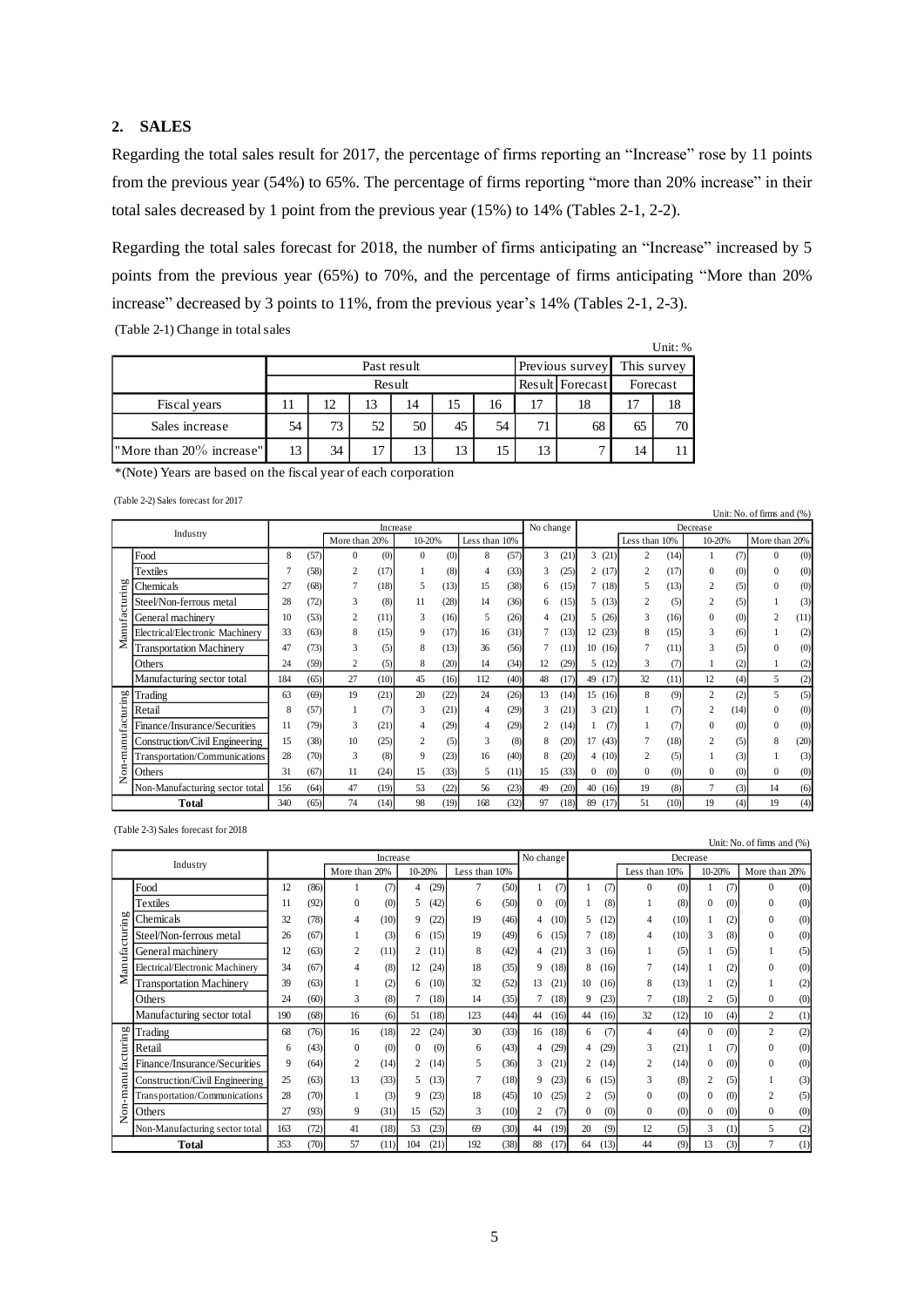#### **3. PRE-TAX PROFIT/LOSS**

Regarding the 2017 pre-tax profit/loss, the ratio of firms reporting "Profit" reached 78%. Firms reporting an "Increase" in their pre-tax profit (including cases that the loss will diminish, vanish, or balance achieved) accounted for 48%, while 31% reported a "Decrease" (Table 3-1).

Regarding 2018, a high ratio of 84% anticipate a "Profit". Firms anticipating an "Increase" in their pre-tax profit are 41%, while 26% anticipate a "Decrease" (Table 3-2).

|                |                                                                                                                                          |        |      |                |      |      |      |       |          |      |           |      | Unit: No. of firms and $(\%)$ |      |
|----------------|------------------------------------------------------------------------------------------------------------------------------------------|--------|------|----------------|------|------|------|-------|----------|------|-----------|------|-------------------------------|------|
|                | Industry                                                                                                                                 | Profit |      | Balance        |      | Loss |      | Total | Increase |      | No change |      | Decrease                      |      |
|                | Food                                                                                                                                     | 11     | (79) | 1              | (7)  | 2    | (14) | 14    | 6        | (43) | 2         | (14) | 6                             | (43) |
|                | Textiles                                                                                                                                 | 8      | (67) | 1              | (8)  | 3    | (25) | 12    | 3        | (25) | 4         | (33) | 5                             | (42) |
|                | Chemicals                                                                                                                                | 35     | (85) | 2              | (5)  | 4    | (10) | 41    | 16       | (39) | 8         | (20) | 17                            | (41) |
|                | Steel/Non-ferrous metal                                                                                                                  | 33     | (85) | 2              | (5)  | 4    | (10) | 39    | 25       | (64) | 4         | (10) | 10                            | (26) |
| Manufacturing  | General machinery                                                                                                                        | 12     | (67) | 2              | (11) | 4    | (22) | 18    | 6        | (33) | 4         | (22) | 8                             | (44) |
|                | Electrical/Electronic Machinery                                                                                                          | 47     | (90) | $\overline{0}$ | (0)  | 5    | (10) | 52    | 23       | (44) | 13        | (25) | 16                            | (31) |
|                | <b>Transportation Machinery</b>                                                                                                          | 56     | (89) | $\overline{0}$ | (0)  |      | (11) | 63    | 32       | (51) | 13        | (21) | 18                            | (29) |
|                | Others                                                                                                                                   | 32     | (78) | $\overline{c}$ | (5)  |      | (17) | 41    | 16       | (39) | 11        | (27) | 14                            | (34) |
|                | Manufacturing sector total                                                                                                               | 234    | (84) | 10             | (4)  | 36   | (13) | 280   | 127      | (45) | 59        | (21) | 94                            | (34) |
|                | Trading                                                                                                                                  | 65     | (72) | 3              | (3)  | 22   | (24) | 90    | 49       | (54) | 20        | (22) | 21                            | (23) |
|                | Retail                                                                                                                                   | 11     | (79) | 0              | (0)  | 3    | (21) | 14    | 10       | (71) | 2         | (14) | 2                             | (14) |
| -manufacturing | Finance/Insurance/Securities                                                                                                             | 10     | (71) | 1              | (7)  | 3    | (21) | 14    | 8        | (57) | 4         | (29) | 2                             | (14) |
|                | Construction/Civil Engineering                                                                                                           | 24     | (60) | 4              | (10) | 12   | (30) | 40    | 17       | (43) | 6         | (15) | 17                            | (43) |
|                | Transportation/Communications                                                                                                            | 33     | (85) | 1              | (3)  | 5    | (13) | 39    | 23       | (59) | 6         | (15) | 10                            | (26) |
| Non-           | Others                                                                                                                                   | 42     | (67) | 6              | (10) | 15   | (24) | 63    | 24       | (38) | 19        | (30) | 20                            | (32) |
|                | Non-Manufacturing sector total                                                                                                           | 185    | (71) | 15             | (6)  | 60   | (23) | 260   | 131      | (50) | 57        | (22) | 72                            | (28) |
|                | <b>Total</b>                                                                                                                             | 419    | (78) | 25             | (5)  | 96   | (18) | 540   | 258      | (48) | 116       | (21) | 166                           | (31) |
|                | *(Note) 1. Profit increase indicates either expanding profit, turning to the black, diminishing loss, or moving to the break-even point. |        |      |                |      |      |      |       |          |      |           |      |                               |      |
|                | 2. No change indicates either remaining at the same level as before, regardless if in the black, at the break-even point, or in the red. |        |      |                |      |      |      |       |          |      |           |      |                               |      |
|                | 3. Profit decrease indicates either a diminishing profit, falling into the red, expanding loss, or moving down to the break-even point.  |        |      |                |      |      |      |       |          |      |           |      |                               |      |

(Table 3-1) Pre-tax profit/loss in 2017 (Year-to-year comparison)

| (Table 3-2) Forecast of pre-tax profit/loss for 2018 (Year-to-year comparison) |  |
|--------------------------------------------------------------------------------|--|
|--------------------------------------------------------------------------------|--|

|                |                                 |        |      |              |      |                |      |       |          |      |           |      | Unit: No. of firms and $(\%)$ |      |
|----------------|---------------------------------|--------|------|--------------|------|----------------|------|-------|----------|------|-----------|------|-------------------------------|------|
|                | Industry                        | Profit |      | Balance      |      | Loss           |      | Total | Increase |      | No change |      | Decrease                      |      |
|                | Food                            | 13     | (93) | $\mathbf{0}$ | (0)  | 1              | (7)  | 14    | 6        | (43) | 5         | (36) | 3                             | (21) |
|                | Textiles                        | 10     | (83) | 2            | (17) | $\Omega$       | (0)  | 12    | 5        | (42) | 3         | (25) | 4                             | (33) |
| 60             | Chemicals                       | 35     | (85) | 2            | (5)  | 4              | (10) | 41    | 15       | (37) | 13        | (32) | 13                            | (32) |
| Manufacturin   | Steel/Non-ferrous metal         | 35     | (90) | 2            | (5)  | $\overline{c}$ | (5)  | 39    | 10       | (26) | 12        | (31) | 17                            | (44) |
|                | General machinery               | 15     | (83) | 3            | (17) | $\Omega$       | (0)  | 18    | 10       | (56) | 5         | (28) | 3                             | (17) |
|                | Electrical/Electronic Machinery | 49     | (94) | 1            | (2)  | $\overline{c}$ | (4)  | 52    | 19       | (37) | 16        | (31) | 17                            | (33) |
|                | <b>Transportation Machinery</b> | 58     | (92) | 1            | (2)  | 4              | (6)  | 63    | 22       | (35) | 25        | (40) | 16                            | (25) |
|                | Others                          | 33     | (80) | 4            | (10) | 4              | (10) | 41    | 17       | (41) | 15        | (37) | 9                             | (22) |
|                | Manufacturing sector total      | 248    | (89) | 15           | (5)  | 17             | (6)  | 280   | 104      | (37) | 94        | (34) | 82                            | (29) |
|                | Trading                         | 69     | (77) | 11           | (12) | 10             | (11) | 90    | 39       | (43) | 32        | (36) | 19                            | (21) |
| -manufacturing | Retail                          | 10     | (71) | 2            | (14) | 2              | (14) | 14    | 5        | (36) | 5         | (36) | 4                             | (29) |
|                | Finance/Insurance/Securities    | 12     | (86) | $\Omega$     | (0)  | 2              | (14) | 14    | 6        | (43) | 6         | (43) | $\mathfrak{D}$                | (14) |
|                | Construction/Civil Engineering  | 27     | (68) | 9            | (23) | 4              | (10) | 40    | 20       | (50) | 14        | (35) | 6                             | (15) |
|                | Transportation/Communications   | 37     | (95) | 1            | (3)  |                | (3)  | 39    | 17       | (44) | 9         | (23) | 13                            | (33) |
| Non-           | Others                          | 48     | (77) | 3            | (5)  | 11             | (18) | 62    | 30       | (48) | 18        | (29) | 14                            | (23) |
|                | Non-Manufacturing sector total  | 203    | (78) | 26           | (10) | 30             | (12) | 259   | 117      | (45) | 84        | (32) | 58                            | (22) |
|                | <b>Total</b>                    | 451    | (84) | 41           | (8)  | 47             | (9)  | 539   | 221      | (41) | 178       | (33) | 140                           | (26) |
|                | *(Note) Same as Table 3-1       |        |      |              |      |                |      |       |          |      |           |      |                               |      |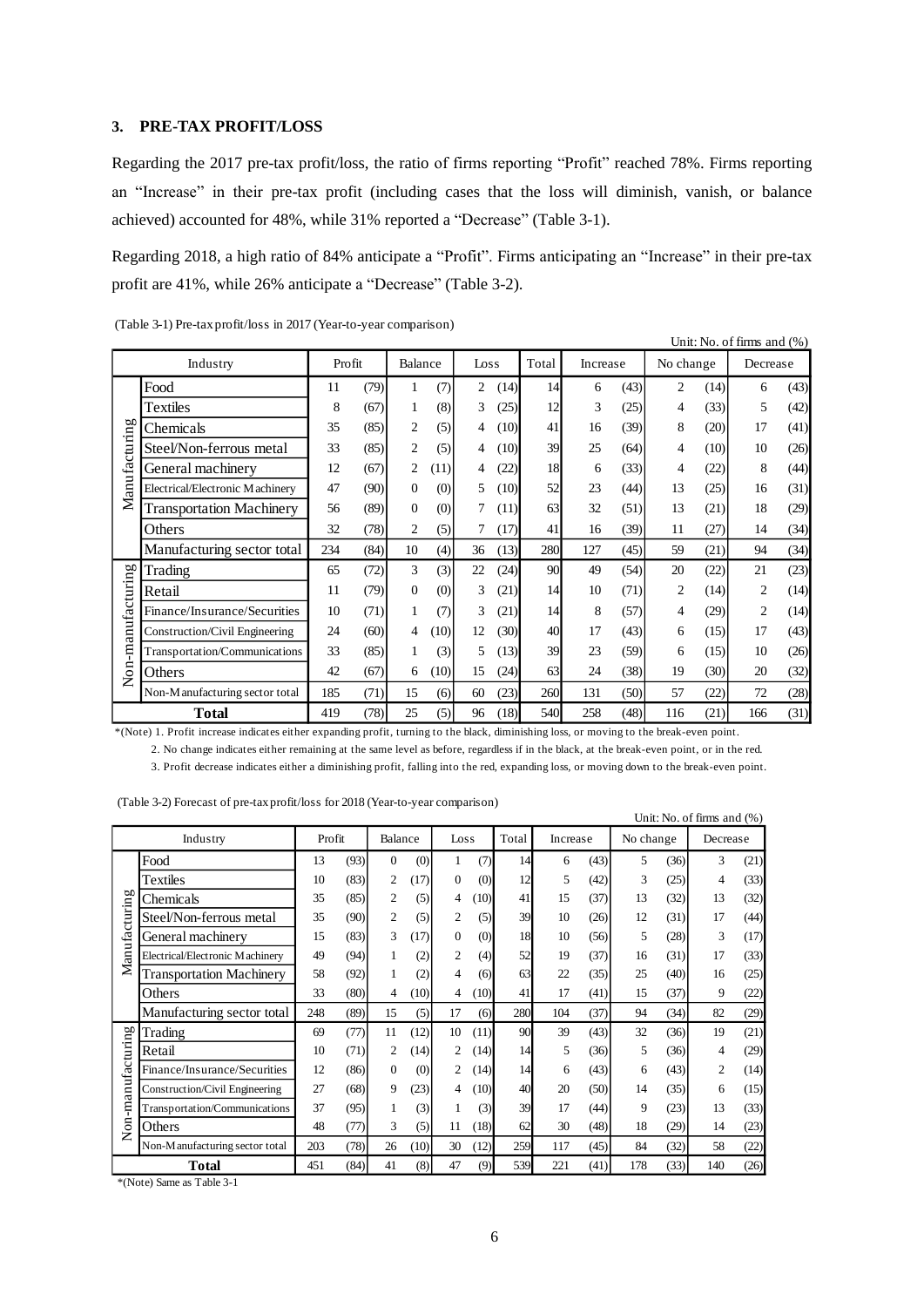#### **4. CAPITAL INVESTMENT (MANUFACTURING SECTOR)**

The amount of planned capital investment (in the Manufacturing Sector) in 2018 is forecast to increase by 4.3% from 2017 (The total number of firms responding was 269). The ratio of firms anticipating an "Increase" in their capital investment in 2018 is 42%, and those anticipating a "Decrease" 17% (Table 4-1). "Replacement" is the predominant reason for capital investment in both 2017 and 2018. (Tables 4-2 and 4-3) (Table 4-1) Planned capital investment for 2017 and 2018 (Manufacturing Sector) Unit: No. of firms and  $\binom{0}{0}$ . Million Baht and  $\binom{0}{0}$ .

|                                 |        |        |                      |     |           |    |          |              |           |        |       | $\mathcal{L}$ . Thus and (70), infinite Dani and (70) |
|---------------------------------|--------|--------|----------------------|-----|-----------|----|----------|--------------|-----------|--------|-------|-------------------------------------------------------|
|                                 | 2017   | 2018   |                      |     |           |    |          | No. of firms |           |        |       |                                                       |
| Industry                        | Amount | Amount | Increase             |     | No change |    | Decrease |              | Undecided |        | Total |                                                       |
| Food                            | 900    | 1,211  | 34.6                 | 5   | (36)      |    | 36)      | 4            | (29       | $_{0}$ | (0)   | 14                                                    |
| Textiles                        | 1.064  | 1,108  | 4.1                  | 6   | (50)      |    | (8)      | 4            | (33)      |        | (8)   | 12                                                    |
| Chemicals                       | 6.062  | 5,527  | $\blacktriangle$ 8.8 | 17  | (43)      | 18 | (45)     | 4            | (10)      |        | (3)   | 40                                                    |
| Steel/Non-ferrous Metal         | 7,254  | 4,295  | 40.8<br>▲            | 17  | (46)      | 11 | 30)      | 8            | (22)      |        | (3)   | 37                                                    |
| General Machinery               | 589    | 838    | 42.2                 | 6   | (35)      | 6  | 35.      |              | (0)       | 5      | (29)  | 17                                                    |
| Electrical/Electronic Machinery | 17,387 | 27,823 | 60.0                 | 21  | (42)      | 15 | 30)      | 10           | (20)      | 4      | (8)   | 50                                                    |
| <b>Transportation Machinery</b> | 33,640 | 29,069 | 13.6<br>▲            | 33  | (55)      | 19 | (32)     | 6            | (10)      | 2      | (3)   | 60                                                    |
| Others                          | 3,844  | 3,938  | 2.4                  | 9   | (23)      | 17 | (44)     | 10           | (26)      | 3      | (8)   | 39                                                    |
| Manufacturing Sector Total      | 70,739 | 73,808 | 4.3                  | 114 | (42)      | 92 | 34)      | 46           | 17        |        | (6)   | 269                                                   |

(Note)The figures in the above table show just totaling the data from corporations responding the questionnaire. The capitalinvestment amount in the above does not equal that by the Japanese corporations as a whole.

(Table 4-2) Details of the actual capital investment in 2017 (Check all that apply)

|                                 |            |      |           |      |     |      |                          |      |       |      | Unit: No. of firms and $(\%)$ |              |
|---------------------------------|------------|------|-----------|------|-----|------|--------------------------|------|-------|------|-------------------------------|--------------|
| Industry                        | <b>New</b> |      | Expansion |      |     |      | Replacement Streamlining |      | Other |      | Total                         | No. of firms |
| Food                            |            | 36)  |           | 36)  | 9   | (64) |                          | (21) |       | 7)   | 23                            | 14           |
| Textiles                        |            | (18) |           | (45) |     | (64) |                          | (45) |       | (9)  | 20                            |              |
| <b>Chemicals</b>                | 11         | (29) | 6         | 16)  | 25  | (66) | 15                       | (39) | 6     | 16   | 63                            | 38           |
| Steel/Non-ferrous Metal         | 10         | (29) | 3         | (9)  | 22  | (63) | 10                       | (29) | 5     | [14) | 50                            | 35           |
| General Machinery               |            | (19) | 4         | 25)  |     | (31) | 6                        | (38) | 4     | (25) | 22                            | 16           |
| Electrical/Electronic Machinery | 15         | (30) | 14        | 28)  | 25  | (50) | 19                       | (38) | 6     | (12) | 79                            | 50           |
| <b>Transportation Machinery</b> | 27         | (47) | 14        | 24)  | 40  | (69) | 23                       | (40) | 10    | (17) | 114                           | 58           |
| <b>Others</b>                   | 11         | (29) | 10        | 26)  | 22  | (58) | 8                        | (21) |       | (13) | 56                            | 38           |
| Manufacturing Sector Total      | 84         | (32) | 61        | 23)  | 155 | (60) | 89                       | (34) | 38    | (15) | 427                           | 260          |

(Table 4-3) Details of actual capital investment in 2018 (Check all that apply)

|                                 |            |      |           |      |     |      | .                        |      |       |      | Unit: No. of firms and $(\%)$ |              |
|---------------------------------|------------|------|-----------|------|-----|------|--------------------------|------|-------|------|-------------------------------|--------------|
| Industry                        | <b>New</b> |      | Expansion |      |     |      | Replacement Streamlining |      | Other |      | Total                         | No. of firms |
| Food                            |            | (42) | 4         | (33) | 9   | (75) |                          | (42) | 3     | 25)  | 26                            | 12           |
| <b>Textiles</b>                 |            | (9)  | 4         | 36)  |     | (64) | 8                        | (73) | 2     | (18) | 22                            |              |
| lChemicals                      | q          | (24) | 12        | (32) | 24  | (63) | 10                       | (26) |       | (18) | 62                            | 38           |
| Steel/Non-ferrous Metal         |            | (31) | 4         | (11) | 21  | (60) | 11                       | (31) |       | (14) | 52                            | 35           |
| General Machinery               |            | 24)  |           | 29)  | 6   | (35) |                          | (41) | 3     | (18) | 25                            |              |
| Electrical/Electronic Machinery | 16         | (32) | 18        | 36)  | 25  | (50) | 17                       | (34) |       | (14) | 83                            | 50           |
| <b>Transportation Machinery</b> | 36         | (60) | 19        | (32) | 40  | (67) | 32                       | (53) | 9     | (15) | 136                           | 60           |
| Others                          |            | 29)  | 11        | (29) | 20  | (53) | 10                       | (26) | 6     | (16) | 58                            | 38           |
| Manufacturing Sector Total      | 93         | 36)  |           | 30)  | 152 | (58) | 100                      | (38) | 42    | (16) | 464                           | 261          |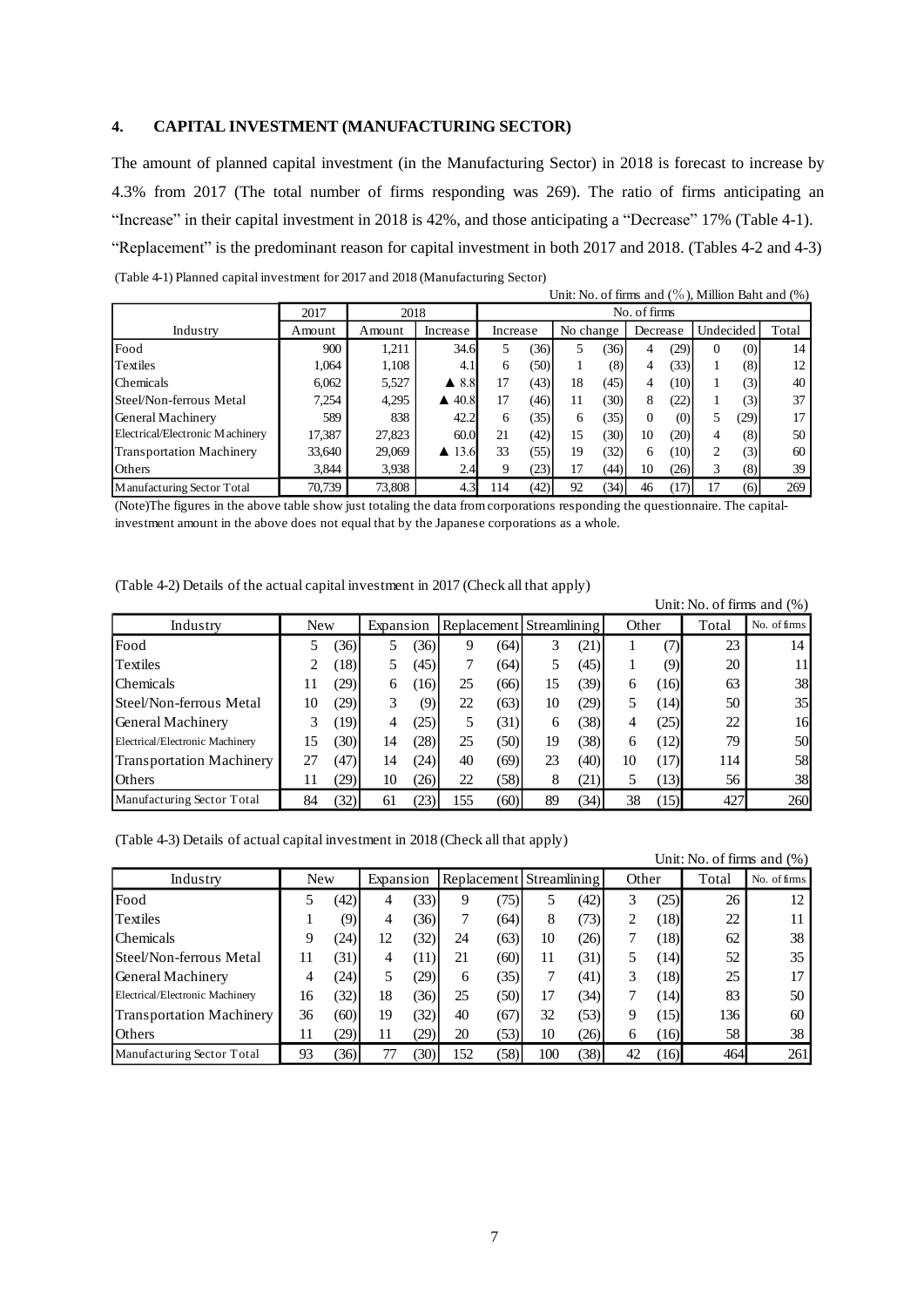#### **5. EXPORT TREND**

The percentage of firms reporting an "Increase" in exports in the first half of 2018 is 32%, and that in the second half of 2018 is 36%, and both significantly exceed "Decrease" during the term. As for the 2018 full-year exports, the number firms anticipating an "Increase" account for 39%, exceeding "Decrease" (14%) by 25 points (Tables 5-1, 5-2, and 5-3).

|  | (Table 5-1) Exports in 2018 (First half) |  |  |
|--|------------------------------------------|--|--|
|  |                                          |  |  |

| $(1.0000)$ $\mu$ $\mu$ $\mu$ $\mu$ $\mu$ $\sigma$ $\sigma$ $(1.0000)$ |     |      |               |          |          |        |          |               |     |           |          |       |                |               |              |        |               |     | Unit: No. of firms and (%) |
|-----------------------------------------------------------------------|-----|------|---------------|----------|----------|--------|----------|---------------|-----|-----------|----------|-------|----------------|---------------|--------------|--------|---------------|-----|----------------------------|
|                                                                       |     |      |               | Increase |          |        |          |               |     |           |          |       |                |               | Decrease     |        |               |     | No.of                      |
| Industry                                                              |     |      | More than 20% |          |          | 10-20% |          | Less than 10% |     | No change |          |       |                | Less than 10% |              | 10-20% | More than 20% |     | firm                       |
| Food                                                                  | 8   | (57) | 2             | (14)     | 3        | (21)   | 3        | (21)          | 4   | (29)      |          | 2(14) |                | (7)           |              | (7)    | $\Omega$      | (0) | 14                         |
| Textiles                                                              | 5   | (42) | $\Omega$      | (0)      |          | (8)    | 4        | (33)          | 4   | (33)      |          | 3(25) | 2              | (17)          |              | (8)    | $\Omega$      | (0) | 12                         |
| <b>Chemicals</b>                                                      | 13  | (34) | 2             | (5)      | 4        | (11)   | $\tau$   | (18)          | 18  | (47)      |          | 7(18) | 3              | (8)           | 3            | (8)    |               | (3) | 38                         |
| Steel/Non-ferrous metal                                               | 8   | (24) |               | (3)      | 4        | (12)   | 3        | (9)           | 20  | (59)      | 6        | (18)  | 4              | (12)          |              | (3)    |               | (3) | 34                         |
| General machinery                                                     | 4   | (22) | 0             | (0)      | 3        | (17)   |          | (6)           | 14  | (78)      | 0        | (0)   | $\Omega$       | (0)           | $\Omega$     | (0)    | $\Omega$      | (0) | 18                         |
| Electrical/Electronic Machinery                                       | 20  | (42) | 2             | (4)      | 4        | (8)    | 14       | (29)          | 20  | (42)      | 8        | (17)  | 6              | (13)          | $\Omega$     | (0)    | 2             | (4) | 48                         |
| <b>Transportation Machinery</b>                                       | 17  | (31) | 0             | (0)      | 7        | (13)   | 10       | (18)          | 27  | (49)      | 11       | (20)  | 3              | (5)           | 3            | (5)    | 5             | (9) | 55                         |
| Others                                                                | 15  | (39) | 2             | (5)      | 3        | (8)    | 10       | (26)          | 17  | (45)      |          | 6(16) | 5              | (13)          | $\mathbf{0}$ | (0)    |               | (3) | 38                         |
| Manufacturing sector total                                            | 90  | (35) | 9             | (4)      | 29       | (11)   | 52       | (20)          | 124 | (48)      | 43       | (17)  | 24             | (9)           | 9            | (4)    | 10            | (4) | 257                        |
| Trading                                                               | 22  | (26) | 6             | (7)      | 6        | (7)    | 10       | (12)          | 55  | (64)      |          | 9(10) | $\overline{c}$ | (2)           | 3            | (3)    | 4             | (5) | 86                         |
| Retail                                                                |     | (17) | $\Omega$      | (0)      |          | (17)   | $\Omega$ | (0)           | 5.  | (83)      | $\Omega$ | (0)   | $\Omega$       | (0)           | $\Omega$     | (0)    | $\Omega$      | (0) | 6                          |
| Construction/Civil Engineering                                        |     | (33) | $\Omega$      | (0)      | $\Omega$ | (0)    |          | (33)          |     | (33)      |          | (33)  | $\Omega$       | (0)           |              | (33)   | $\mathbf{0}$  | (0) | 3                          |
| Others                                                                | 3   | (30) | 0             | (0)      | 2        | (20)   |          | (10)          |     | (70)      | $\Omega$ | (0)   | $\Omega$       | (0)           | $\Omega$     | (0)    | $\Omega$      | (0) | 10                         |
| Non-Manufacturing sector total                                        | 27  | (26) | 6             | (6)      | 9        | (9)    | 12       | (11)          | 68  | (65)      | 10       | (10)  | 2              | (2)           | 4            | (4)    | 4             | (4) | 105                        |
| Total                                                                 | 117 | (32) | 15            | (4)      | 38       | (10)   | 64       | (18)          | 192 | (53)      | 53       | (15)  | 26             | (7)           | 13           | (4)    | 14            | (4) | 362                        |

(Table 5-2) Exports in 2018 (Second half)

|                                 |          |      |              | Increase      |                |        |                |               |                |           |                |         |                |               | Decrease     |        |               |     | No.of |
|---------------------------------|----------|------|--------------|---------------|----------------|--------|----------------|---------------|----------------|-----------|----------------|---------|----------------|---------------|--------------|--------|---------------|-----|-------|
| Industry                        |          |      |              | More than 20% |                | 10-20% |                | Less than 10% |                | No change |                |         |                | Less than 10% |              | 10-20% | More than 20% |     | firm  |
| Food                            | 9        | (64) |              | (7)           | $\overline{2}$ | (14)   | 6              | (43)          | $\overline{4}$ | (29)      |                | (7)     |                | (7)           | $\Omega$     | (0)    | $\Omega$      | (0) | 14    |
| Textiles                        | 4        | (33) | $\mathbf{0}$ | (0)           |                | (8)    | 3              | (25)          | 5              | (42)      |                | 3(25)   | 3              | (25)          | $\mathbf{0}$ | (0)    | $\Omega$      | (0) | 12    |
| Chemicals                       | 14       | (37) | 3            | (8)           | 2              | (5)    | 9              | (24)          | 17             | (45)      |                | 7(18)   | 5              | (13)          |              | (3)    | 1             | (3) | 38    |
| Steel/Non-ferrous metal         | 9        | (26) | 2            | (6)           | 3              | (9)    | $\overline{4}$ | (12)          | 19             | (56)      |                | 6(18)   | $\overline{4}$ | (12)          |              | (3)    |               | (3) | 34    |
| General machinery               | 6        | (33) | $\Omega$     | (0)           | 4              | (22)   | $\overline{2}$ | (11)          | 12             | (67)      | $\Omega$       | (0)     | 0              | (0)           | $\mathbf{0}$ | (0)    | $\Omega$      | (0) | 18    |
| Electrical/Electronic Machinery | 22       | (46) | 3            | (6)           | 5.             | (10)   | 14             | (29)          | 17             | (35)      |                | 9(19)   | 7              | (15)          |              | (2)    |               | (2) | 48    |
| <b>Transportation Machinery</b> | 20       | (36) | 2            | (4)           | 6              | (11)   | 12             | (22)          | 24             | (44)      | 11.            | (20)    | 5              | (9)           | 4            | (7)    | 2             | (4) | 55    |
| Others                          | 17       | (45) | 3            | (8)           | 4              | (11)   | 10             | (26)          | 17             | (45)      |                | 4(11)   | 3              | (8)           |              | (3)    | $\Omega$      | (0) | 38    |
| Manufacturing sector total      | 101      | (39) | 14           | (5)           | 27             | (11)   | 60             | (23)          | 115            | (45)      | 41             | (16)    | 28             | (11)          | 8            | (3)    | 5             | (2) | 257   |
| Trading                         | 23       | (27) | 4            | (5)           | 7              | (8)    | 12             | (14)          | 51             | (61)      | 10             | (12)    | 4              | (5)           | 3            | (4)    | 3             | (4) | 84    |
| Retail                          | 3        | (50) |              | (17)          |                | (17)   | 1.             | (17)          | 3.             | (50)      | $\Omega$       | (0)     | $\Omega$       | (0)           | $\Omega$     | (0)    | $\Omega$      | (0) | 6     |
| Construction/Civil Engineering  | $\Omega$ | (0)  | $\Omega$     | (0)           | $\Omega$       | (0)    | $\Omega$       | (0)           |                | (33)      |                | 2(67)   | 0              | (0)           | 2            | (67)   | 0             | (0) | 3     |
| Others                          | 3        | (30) | $\mathbf{0}$ | (0)           | 2              | (20)   |                | (10)          | 7              | (70)      | $\overline{0}$ | (0)     | 0              | (0)           | $\mathbf{0}$ | (0)    | $\mathbf{0}$  | (0) | 10    |
| Non-Manufacturing sector total  | 29       | (28) | 5            | (5)           | 10             | (10)   | 14             | (14)          | 62             | (60)      |                | 12(12)  | 4              | (4)           | 5            | (5)    | 3             | (3) | 103   |
| Total                           | 130      | (36) | 19           | (5)           | 37             | (10)   | 74             | (21)          | 177            | (49)      |                | 53 (15) | 32             | (9)           | 13           | (4)    | 8             | (2) | 360   |

(Table 5-3) Exports in 2018 (Full year)

|                                |          |      |               |            |                 |           |      |                       |                 |                     | UNII: NO. OI IIMS and (%) |                |
|--------------------------------|----------|------|---------------|------------|-----------------|-----------|------|-----------------------|-----------------|---------------------|---------------------------|----------------|
| Industry                       |          |      |               | Increase   |                 | No change |      |                       |                 | Decrease            |                           | No.of          |
|                                |          |      | More than 20% | 10-20%     | Less than 10%   |           |      |                       | Less than 10%   | 10-20%              | More than 20%             | firm           |
| Food                           | 10       | (71) | 2<br>(14)     | 3<br>(21)  | (36)<br>5.      | 3         | (21) | (7)                   | (7)             | $\Omega$<br>(0)     | $\Omega$<br>(0)           | 14             |
| Textile                        | 4        | (33) | (0)<br>0      | (8)        | (25)<br>3       | 5         | (42) | 3(25)                 | (25)<br>3       | (0)<br>$\Omega$     | (0)<br>$\Omega$           | 12             |
| Chemical                       | 15       | (41) | 2<br>(5)      | (14)<br>5  | (22)<br>8       | 16        | (43) | 6(16)                 | (11)<br>4       | (3)                 | (3)                       | 37             |
| Steel/Non-ferrous metal        | 10       | (29) | (6)<br>2      | (12)<br>4  | (12)<br>4       | 18        | (53) | 6(18)                 | (15)<br>5       | $\Omega$<br>(0)     | (3)                       | 34             |
| General machinery              | 5        | (28) | (0)<br>0      | (22)<br>4  | (6)             | 13        | (72) | (0)<br>$\Omega$       | (0)<br>0        | $\Omega$<br>(0)     | (0)<br>$\Omega$           | 18             |
| Electric/Electronics machinery | 22       | (46) | (2)           | (17)<br>8  | 13<br>(27)      | 19        | (40) | 7(15)                 | (13)<br>6       | $\Omega$<br>(0)     | (2)                       | 48             |
| Transportation machinery       | 22       | (40) | (2)           | (13)       | (25)<br>14      | 19        | (35) | (25)<br>14            | (11)<br>6       | (11)<br>6           | 2<br>(4)                  | 55             |
| Others                         | 19       | (53) | (8)<br>3      | (8)<br>3   | 13<br>(36)      | 14        | (39) | 3<br>(8)              | 2<br>(6)        | (3)                 | (0)<br>0                  | 36             |
| Manufacturing sector total     | 107      | (42) | (4)<br>11     | 35<br>(14) | (24)<br>61      | 107       | (42) | 40<br>(16)            | 27<br>(11)      | 8<br>(3)            | (2)<br>5                  | 254            |
| Trading                        | 27       | (32) | (6)<br>5.     | (13)<br>11 | (13)<br>11      | 49        | (58) | 8(10)                 | (5)<br>4        | 2<br>(2)            | 2<br>(2)                  | 84             |
| Retail                         | 3        | (50) | (17)          | (17)       | (17)            | 3         | (50) | (0)<br>$\Omega$       | $\Omega$<br>(0) | $\Omega$<br>(0)     | (0)<br>$\Omega$           | 6              |
| Construction/Civil Engineering | $\Omega$ | (0)  | (0)<br>0      | (0)<br>0   | (0)<br>$\Omega$ |           | (50) | 1(50)                 | $\Omega$<br>(0) | (50)                | $\Omega$<br>(0)           | $\overline{c}$ |
| Others                         | 3        | (30) | (0)<br>0      | (20)       | (10)            |           | (70) | (0)<br>$\overline{0}$ | (0)<br>0        | (0)<br>$\mathbf{0}$ | (0)<br>$\mathbf{0}$       | 10             |
| Non-Manufacturing sector total | 33       | (32) | (6)<br>6      | 14<br>(14) | (13)<br>13      | 60        | (59) | 9<br>(9)              | (4)<br>4        | 3<br>(3)            | (2)<br>2                  | 102            |
| Total                          | 140      | (39) | (5)<br>17     | 49<br>(14) | (21)<br>74      | 167       | (47) | 49<br>(14)            | 31<br>(9)       | (3)<br>11           | (2)                       | 356            |

Unit: No. of firms and (%)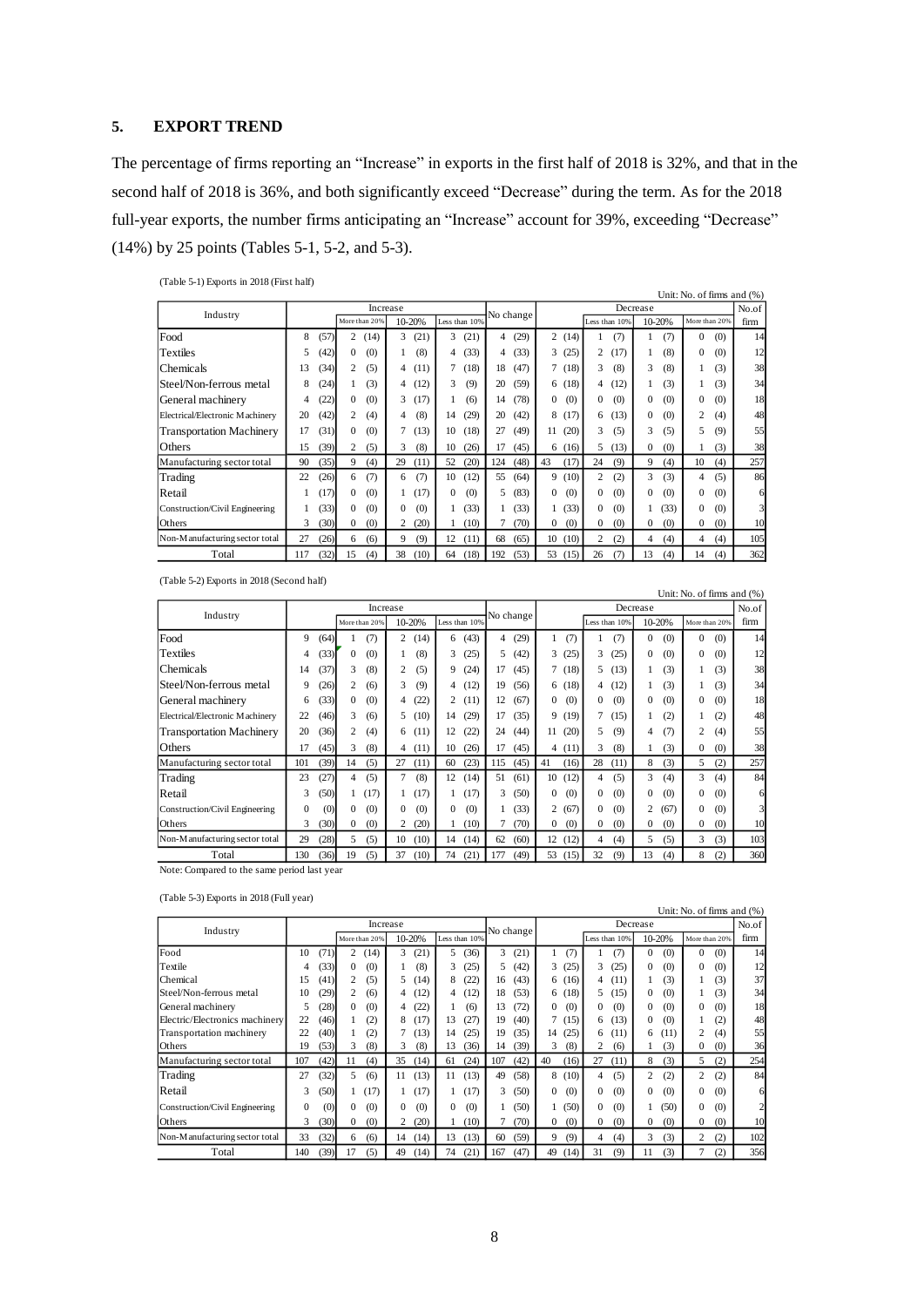## **6. Potential Export Market in the Future**

The most potential export market is "India" (51%) followed by "Vietnam" (44%), "Indonesia" (31%), "Myanmar" (24%) and "Japan" (19%). "Vietnam" was ranked first for the past five consecutive periods (since the second half of 2015), but this time "India" became the first place (Table 6).

(Table 6) Prospective future markets (check-all-that-apply question)

|                      |                          |                | (Table 6) Prospective future markets (cneck-all-that-apply question) |       |         |          |                         |                   |                               |                          |         |                            |         |            |                                 |        |                                   | Unit: No. of firms and (%) |
|----------------------|--------------------------|----------------|----------------------------------------------------------------------|-------|---------|----------|-------------------------|-------------------|-------------------------------|--------------------------|---------|----------------------------|---------|------------|---------------------------------|--------|-----------------------------------|----------------------------|
|                      |                          |                |                                                                      |       |         |          |                         | Manufacturing     |                               |                          |         |                            |         |            | Non-manufacturing               |        |                                   |                            |
| The time before last | Last time                | This time      |                                                                      | Food  | Textile | Chemical | Steel/Non-ferrous metal | General machinery | Electric/Electronic machinery | Transportation machinery | Others  | Manufacturing sector total | Trading | Retail     | Construction/ Civil engineering | Others | Non-manufacturing sector<br>total | Grand total                |
| $\mathbf{3}$         | $\sqrt{3}$               | $\mathbf{1}$   | India                                                                | 5(38) | 4(33)   | 22(58)   | 18 (62)                 | 8(47)             | 20(43)                        | 38 (66)                  | 19 (54) | 134 (54)                   | 39 (46) | 1(20)      | 1(33)                           | 3(27)  | 44 (42)                           | 178 (51)                   |
| $1\,$                | $\mathbf{1}$             | $\,2$          | Vietnam                                                              | 8(62) | 4(33)   | 17(45)   | 15 (52)                 | 7(41)             | 15 (33)                       | 21(36)                   | 16 (46) | 103(42)                    | 43 (51) | 4(80)      | 0(0)                            | 6(55)  | 53 (51                            | (44)<br>156                |
| $\sqrt{2}$           | $\sqrt{2}$               | 3              | Indonesia                                                            | 5(38) | 1(8)    | 10(26)   | 11 (38)                 | 5(29)             | 10(22)                        | 31 (53)                  | 14 (40) | 87 (35)                    | 20(24)  | 0 (0)      | 0 (0)                           | 1(9)   | 21 (20)                           | $108$ (31)                 |
| 4 <sup>1</sup>       | $\sqrt{4}$               | 4              | Myanmar                                                              | 2(15) | 2(17)   | 12(32)   | 10(34)                  | 5(29)             | 10(22)                        | 4(7)                     | 8(23)   | 53 (21)                    | 28 (33) | 2(40)      | 1(33)                           | 2(18)  | 33 (32)                           | 86 (24)                    |
| 5 <sup>1</sup>       | $\sqrt{5}$               | 5              | Japan                                                                | 3(23) | 5(42)   | 3(8)     | 4(14)                   | 4(24)             | 9(20)                         | 11 (19)                  | 4(11)   | 43 (17)                    | 21(25)  | 0 (0)      | 0 (0)                           | 3(27)  | 24 (23)                           | 67 (19)                    |
| $\boldsymbol{7}$     | $\tau$                   | 6              | Cambodia                                                             | 4(31) | 1(8)    | 6(16)    | 3(10)                   | 1(6)              | 9(20)                         | 3(5)                     | 4(11)   | 31(13)                     | 20 (24) | 2(40)      | 0(0)                            | 0 (0)  | 22 (21)                           | 53 (15)                    |
| 8 <sup>1</sup>       | 10                       | $\tau$         | Malaysia                                                             | 5(38) | 1(8)    | 8(21)    | 2(7)                    | 4(24)             | 3(7)                          | 9(16)                    | 6(17)   | 38 (15)                    | 11(13)  | 0 (0)      | 0 (0)                           | 2(18)  | 13(13)                            | 51(14)                     |
| 9 <sup>1</sup>       | $\,$ 8 $\,$              | $\overline{7}$ | China                                                                | 1(8)  | 4(33)   | 6(16)    | 1(3)                    | 1(6)              | 12(26)                        | 7(12)                    | 9(26)   | 41 (17)                    | 9(11)   | 0 (0)      | 0 (0)                           | 1(9)   | 10(10)                            | 51 (14)                    |
| 6 <sup>1</sup>       | $\sqrt{6}$               | 9              | Philippines                                                          | 1(8)  | 0 (0)   | 7(18)    | 1(3)                    | 4(24)             | 5(11)                         | 12(21)                   | 8(23)   | 38 (15)                    | 9(11)   | 0 (0)      | 0 (0)                           | 1(9)   | 10(10)                            | (14)<br>48                 |
| 10 <sup>1</sup>      | $\boldsymbol{9}$         |                | 10 U.S.A.                                                            | 3(23) | 3(25)   | 3(8)     | 0 (0)                   | 2(12)             | 9(20)                         | 9(16)                    | 4(11)   | 33 (13)                    | 4(5)    | 0 (0)      | 0 (0)                           | 1(9)   | 5(5)                              | 38<br>(11)                 |
|                      |                          |                | 12 12 11 Laos                                                        | 3(23) | 0 (0)   | 4(11)    | 3(10)                   | 0 (0)             | 2(4)                          | 3(5)                     | 3(9)    | 18(7)                      | 8(9)    | 0 (0)      | 2(67)                           | 1(9)   | 11(11)                            | (8)<br>29                  |
|                      | 16 17                    |                | 12 Pakistan                                                          | 0 (0) | 1(8)    | 5(13)    | 1(3)                    | 1(6)              | 2(4)                          | 5(9)                     | 2(6)    | 17(7)                      | 6(7)    | 0 (0)      | 1(33)                           | 0 (0)  | 7(7)                              | (7)<br>24                  |
|                      | 15 16                    |                | 13 Bangladesh                                                        | 1(8)  | 3(25)   | 0 (0)    | 1(3)                    | 1(6)              | 3(7)                          | 2(3)                     | 2(6)    | 13(5)                      | 9(11)   | 0 (0)      | 0 (0)                           | 0 (0)  | 9(9)                              | $22\,$<br>(6)              |
| $10\,$ $11$          |                          |                | 14 Europe                                                            | 4(31) | 3(25)   | 3(8)     | 1(3)                    | 1(6)              | 6(13)                         | 3(5)                     | 0 (0)   | 21(8)                      | 1(1)    | 0 (0)      | 0 (0)                           | 0 (0)  | 1(1)                              | 22<br>(6)                  |
|                      | 14 14                    | 15             | Latin Ametica                                                        | 0 (0) | 0 (0)   | 2(5)     | 2(7)                    | 1(6)              | 4(9)                          | 8(14)                    | 2(6)    | 19(8)                      | 2(2)    | 0 (0)      | 0 (0)                           | 0 (0)  | 2(2)                              | (6)<br>21                  |
|                      | 18 15                    | 16             | Africa                                                               | 1(8)  | 0 (0)   | 4(11)    | 2(7)                    | 0 (0)             | 4(9)                          | 4(7)                     | 1(3)    | 16(6)                      | 4(5)    | 0 (0)      | 0 (0)                           | 0 (0)  | 4(4)                              | (6)<br>20                  |
|                      |                          |                | 17 17 17 Singapore                                                   | 4(31) | 1(8)    | 2(5)     | 0 (0)                   | 2(12)             | 1(2)                          | 2(3)                     | 2(6)    | 14(6)                      | 4(5)    | 0 (0)      | 0(0)                            | 1(9)   | 5(5)                              | (5)<br>19                  |
|                      |                          |                | 13 13 17 Middle East                                                 | 2(15) | 1(8)    | 2(5)     | 1(3)                    | 1(6)              | 4(9)                          | 1(2)                     | 2(6)    | 14(6)                      | 1(1)    | 2(40)      | 0 (0)                           | 0 (0)  | 3(3)                              | (5)<br>17                  |
|                      | 18 19 19                 |                | Oceania                                                              | 1(8)  | 0 (0)   | 1(3)     | 0 (0)                   | 0 (0)             | 2(4)                          | 1(2)                     | 2(6)    | 7(3)                       | 0 (0)   | 0 (0)      | 0(0)                            | 0 (0)  | 0 (0)                             | 7(2)                       |
|                      | 20 20 20                 |                | Sri Lanka                                                            | 0 (0) | 1(8)    | 0 (0)    | 0 (0)                   | 0 (0)             | 0 (0)                         | 0 (0)                    | 0 (0)   | 1 (0)                      | 0 (0)   | 0 (0)      | 1(33)                           | 0 (0)  | 1(1)                              | 2(1)                       |
|                      | 21 20                    | 20             | Russia                                                               | 0 (0) | 0 (0)   | 0 (0)    | 0 (0)                   | 0 (0)             | 1(2)                          | 1(2)                     | 0 (0)   | 2(1)                       | 0 (0)   | 0 (0)      | 0 (0)                           | 0 (0)  | 0 (0)                             | 2(1)                       |
|                      | $\overline{\phantom{0}}$ |                | Other                                                                | 0 (0) | 0 (0)   | 0 (0)    | 1(3)                    | 0 (0)             | 0 (0)                         | 1(2)                     | 0 (0)   | 2(1)                       | 1(1)    | 0 (0)      | 0 (0)                           | 1(9)   | 2(2)                              | 4(1)                       |
|                      |                          |                | Total                                                                | 53    | 35      | 117      | 77                      | 48                | 131                           | 176                      | 108     | 745                        | 240     | 11         | 6                               | 23     | 280                               | 1,025                      |
|                      |                          |                | No. of firms                                                         | 13    | 12      | 38       | 29                      | 17                | 46                            | 58                       | 35      | 248                        | 85      | $\sqrt{5}$ | $\sqrt{3}$                      | 11     | 104                               | 352 (100)                  |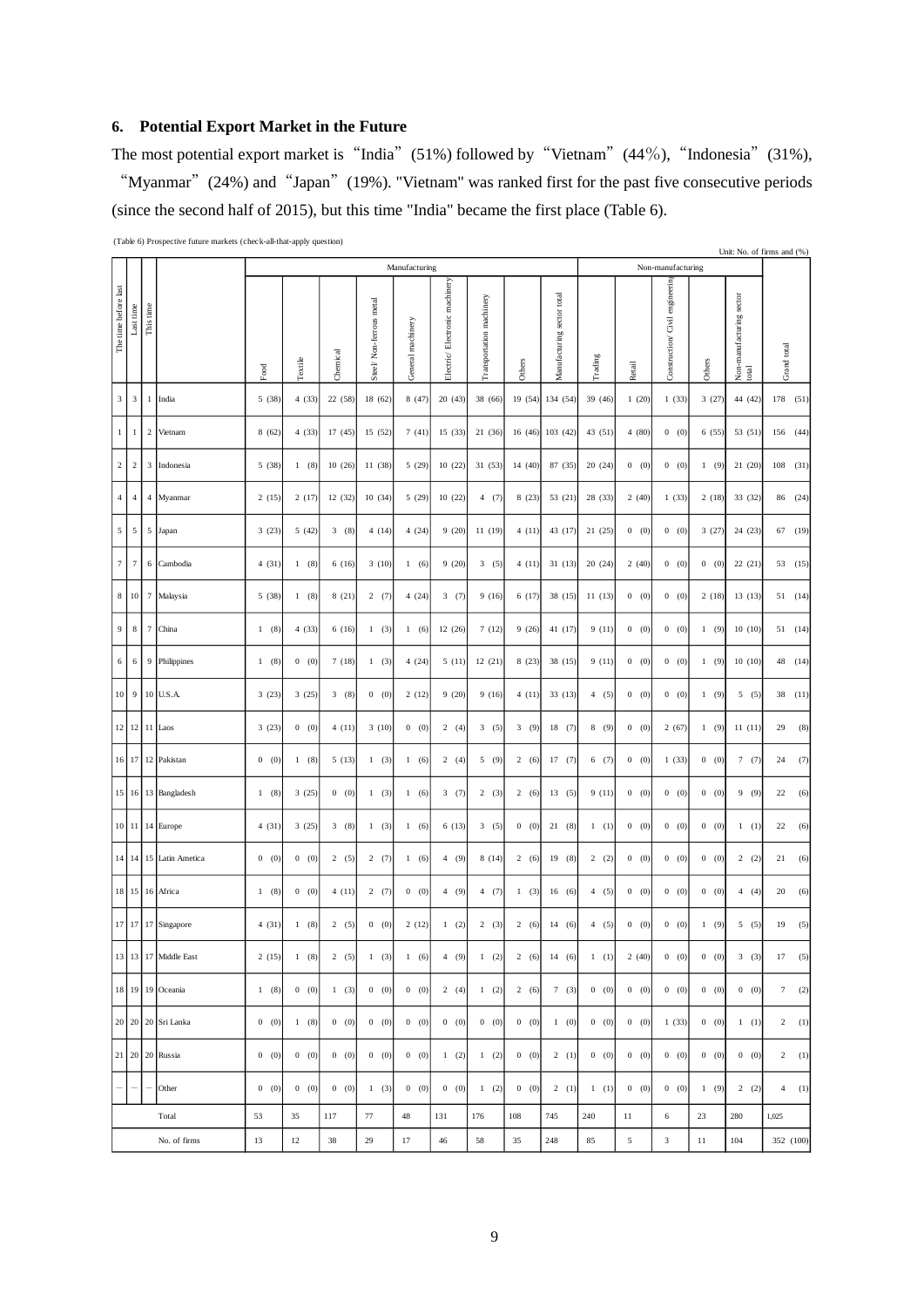#### **7. EXCHANGE RATES USED FOR BUSINESS PLANS**

## **(1) Thai Baht/ US dollar**

Regarding the exchange rate used for business plans (Thai Baht/US Dollar), the predominant response is "A range between not less than 32.0 but less than 32.5" (27.8%), followed by "Not less than 32.5 but less than 33.0" (19.0%). The median rate is 32.30 overall. (Table 7-1)

|                                                                                                                                                           |                  | Unit: Thai Baht/ US Dollar, No. of firms (%)<br>Manufacturing<br>Non-Manufacturing |                  |                            |                   |                                    |                             |                  |                               |                          |                  |                   |                                   |                  |        |
|-----------------------------------------------------------------------------------------------------------------------------------------------------------|------------------|------------------------------------------------------------------------------------|------------------|----------------------------|-------------------|------------------------------------|-----------------------------|------------------|-------------------------------|--------------------------|------------------|-------------------|-----------------------------------|------------------|--------|
|                                                                                                                                                           |                  |                                                                                    |                  |                            |                   |                                    |                             |                  |                               |                          |                  |                   |                                   |                  |        |
| Industry<br>Baht/US dollar                                                                                                                                | Food             | <b>Textiles</b>                                                                    | Chemicals        | Steel/Non-ferrous<br>Metal | General Machinery | Electrical/Electronic<br>Machinery | Transportation<br>Machinery | Others           | Manufacturing<br>Sector Total | Trading                  | Retail           | Others            | Non-Manufacturing<br>Sector Total | Grand Total      |        |
| Not less than 29<br>but less than 29.5                                                                                                                    | $\mathbf{0}$     | $\mathbf{0}$                                                                       | $\overline{0}$   | $\boldsymbol{0}$           | $\boldsymbol{0}$  | $\mathbf{1}$                       | $\boldsymbol{0}$            | $\mathbf 0$      | $\mathbf{1}$                  | $\mathbf{0}$             | $\boldsymbol{0}$ | $\mathbf{1}$      | $\mathbf{1}$                      | $\overline{c}$   | (0.8)  |
| Not less than 29.5<br>but less than 30                                                                                                                    | $\bf{0}$         | $\boldsymbol{0}$                                                                   | $\mathbf{0}$     | $\boldsymbol{0}$           | $\mathbf{0}$      | 0                                  | 0                           | 0                | $\boldsymbol{0}$              | $\boldsymbol{0}$         | $\boldsymbol{0}$ | $\boldsymbol{0}$  | $\boldsymbol{0}$                  | $\boldsymbol{0}$ | (0.0)  |
| Not less than 30<br>but less than 30.5                                                                                                                    | $\mathbf{0}$     | $\boldsymbol{0}$                                                                   | $\overline{0}$   | $\mathbf{0}$               | $\boldsymbol{0}$  | $\boldsymbol{0}$                   | $\boldsymbol{0}$            | 1                | 1                             | 2                        | $\mathbf{0}$     | $\mathbf{0}$      | $\overline{c}$                    | 3                | (1.1)  |
| Not less than 30.5<br>but less than 31                                                                                                                    | $\mathbf{0}$     | $\mathbf{0}$                                                                       | $\overline{0}$   | 1                          | 1                 | $\mathbf{0}$                       | $\overline{c}$              | $\mathbf{0}$     | $\overline{4}$                | $\overline{0}$           | $\mathbf{0}$     | 1                 | 1                                 | 5                | (1.9)  |
| Not less than 31<br>but less than 31.5                                                                                                                    | $\mathbf{0}$     | 2                                                                                  | 1                | $\mathbf{0}$               | $\boldsymbol{0}$  | 7                                  | $\overline{4}$              | 3                | 17                            | 3                        | $\overline{0}$   | 1                 | $\overline{4}$                    | 21               | (8.0)  |
| Not less than 31.5<br>but less than 32                                                                                                                    | $\overline{c}$   | $\overline{4}$                                                                     | $\overline{7}$   | 3                          | $\overline{c}$    | 5                                  | 5                           | 1                | 29                            | 9                        | $\mathbf{0}$     | 1                 | 10                                | 39               | (14.8) |
| Not less than 32<br>but less than 32.5                                                                                                                    | $\mathbf{0}$     | $\overline{c}$                                                                     | 8                | $\overline{7}$             | 3                 | 13                                 | 12                          | $\overline{7}$   | 52                            | 19                       | $\overline{2}$   | $\mathbf{0}$      | 21                                | 73               | (27.8) |
| Not less than 32.5<br>but less than 33                                                                                                                    | 3                | $\overline{0}$                                                                     | $\overline{7}$   | 3                          | $\mathbf{0}$      | 5                                  | 9                           | $\overline{7}$   | 34                            | 12                       | $\mathbf{1}$     | 3                 | 16                                | 50               | (19.0) |
| but less than 33.5<br>Not less than 33                                                                                                                    | 3                | $\overline{4}$                                                                     | $\mathbf{1}$     | $\overline{c}$             | $\mathbf{1}$      | 8                                  | 3                           | 5                | 27                            | $\overline{7}$           | $\overline{0}$   | $\overline{c}$    | 9                                 | 36               | (13.7) |
| Not less than 33.5<br>but less than 34                                                                                                                    | $\mathbf{0}$     | $\mathbf{0}$                                                                       | $\,1$            | 3                          | $\boldsymbol{0}$  | $\boldsymbol{0}$                   | $\overline{c}$              | $\,1\,$          | $\tau$                        | $\overline{c}$           | $\overline{0}$   | $\mathbf{0}$      | $\overline{c}$                    | 9                | (3.4)  |
| Not less than 34<br>but less than 34.5                                                                                                                    | 1                | $\boldsymbol{0}$                                                                   | $\overline{c}$   | $\boldsymbol{0}$           | 3                 | $\mathbf{1}$                       | $\boldsymbol{0}$            | $\mathbf{1}$     | $\,$ 8 $\,$                   | $\overline{\mathcal{L}}$ | $\mathbf{1}$     | 2                 | $\tau$                            | 15               | (5.7)  |
| Not less than 34.5<br>but less than 35                                                                                                                    | $\boldsymbol{0}$ | $\boldsymbol{0}$                                                                   | $\mathbf{0}$     | $\boldsymbol{0}$           | $\boldsymbol{0}$  | $\,1$                              | $\mathbf{2}$                | $\boldsymbol{0}$ | 3                             | $\boldsymbol{0}$         | $\mathbf{0}$     | $\boldsymbol{0}$  | $\boldsymbol{0}$                  | 3                | (1.1)  |
| Not less than 35<br>but less than 35.5                                                                                                                    | $\boldsymbol{0}$ | $\boldsymbol{0}$                                                                   | $\mathbf{1}$     | $\mathbf{1}$               | $\boldsymbol{0}$  | $\boldsymbol{0}$                   | $\boldsymbol{0}$            | $\boldsymbol{0}$ | $\overline{c}$                | 1                        | $\mathbf{0}$     | $\boldsymbol{0}$  | $\mathbf{1}$                      | 3                | (1.1)  |
| Not less than 35.5<br>but less than 36                                                                                                                    | $\boldsymbol{0}$ | $\boldsymbol{0}$                                                                   | $\boldsymbol{0}$ | $\mathbf{0}$               | $\boldsymbol{0}$  | $\mathbf{1}$                       | $\overline{c}$              | $\boldsymbol{0}$ | 3                             | $\boldsymbol{0}$         | $\mathbf{0}$     | $\boldsymbol{0}$  | $\boldsymbol{0}$                  | 3                | (1.1)  |
| Not less than 36<br>but less than 36.5                                                                                                                    | $\boldsymbol{0}$ | $\boldsymbol{0}$                                                                   | $\boldsymbol{0}$ | $\mathbf{0}$               | $\boldsymbol{0}$  | $\boldsymbol{0}$                   | $\boldsymbol{0}$            | $\boldsymbol{0}$ | $\boldsymbol{0}$              | 0                        | $\boldsymbol{0}$ | $\mathbf{0}$      | $\mathbf{0}$                      | $\boldsymbol{0}$ | (0.0)  |
| Not less than 36.5<br>but less than 37                                                                                                                    | $\bf{0}$         | $\boldsymbol{0}$                                                                   | $\mathbf{0}$     | $\boldsymbol{0}$           | $\boldsymbol{0}$  | $\boldsymbol{0}$                   | $\boldsymbol{0}$            | $\boldsymbol{0}$ | $\boldsymbol{0}$              | 1                        | $\mathbf{0}$     | $\boldsymbol{0}$  | 1                                 | 1                | (0.4)  |
| Not less than 37<br>but less than 37.5                                                                                                                    | $\mathbf{0}$     | $\mathbf{0}$                                                                       | $\overline{0}$   | $\mathbf{0}$               | $\boldsymbol{0}$  | $\boldsymbol{0}$                   | $\boldsymbol{0}$            | $\mathbf{0}$     | $\mathbf{0}$                  | $\overline{0}$           | $\mathbf{0}$     | $\mathbf{0}$      | $\mathbf{0}$                      | $\overline{0}$   | (0.0)  |
| Not less than 37.5<br>but less than 38                                                                                                                    | $\mathbf{0}$     | $\overline{0}$                                                                     | $\overline{0}$   | $\mathbf{0}$               | $\boldsymbol{0}$  | $\overline{0}$                     | $\mathbf{0}$                | $\mathbf{0}$     | $\mathbf{0}$                  | $\mathbf{0}$             | $\mathbf{0}$     | $\mathbf{0}$      | $\mathbf{0}$                      | $\mathbf{0}$     | (0.0)  |
| Not less than 38<br>but less than 38.5                                                                                                                    | $\mathbf{0}$     | $\overline{0}$                                                                     | $\overline{0}$   | $\overline{0}$             | $\boldsymbol{0}$  | $\overline{0}$                     | $\mathbf{0}$                | $\mathbf{0}$     | $\mathbf{0}$                  | 0                        | $\mathbf{0}$     | $\mathbf{0}$      | $\boldsymbol{0}$                  | $\mathbf{0}$     | (0.0)  |
| No. of firms                                                                                                                                              | 9                | 12                                                                                 | 28               | 20                         | 10                | 42                                 | 41                          | 26               | 188                           | 60                       | $\overline{4}$   | 11                | 75                                | 263              |        |
| Average                                                                                                                                                   | 32.70            | 32.14                                                                              | 32.38            | 32.45                      | 32.52             | 31.71                              | 32.44                       | 32.33            | 32.25                         | 32.42                    | 32.65            | 29.75             | 32.04                             | 32.19            |        |
| Median                                                                                                                                                    | 32.50            | 31.95                                                                              | 32.05            | 32.10                      | 32.00             | 32.25                              | 32.10                       | 32.50            | 32.25                         | 32.25                    | 32.30            | 32.50             | 32.30                             | 32.30            |        |
| Mode                                                                                                                                                      | 32.50            | 31.50                                                                              | 32.50            | 32.00                      | 34.00             | 32.00                              | 32.00                       | 32.50            | 32.00                         | 32.00                    | 32.50            | 33.00             | 32.00                             | 32.00            |        |
| *(Note) The median indicates the value located at the center of the distribution, excluding any deviation due to the number of respondents or the lowest/ |                  |                                                                                    |                  |                            |                   |                                    |                             |                  |                               |                          |                  |                   |                                   |                  |        |
| highest value as much as possible. #N/A (not applicable) indicates all the respondents' values differ.                                                    |                  |                                                                                    |                  |                            |                   |                                    |                             |                  |                               |                          |                  |                   |                                   |                  |        |
| At the time of the last survey                                                                                                                            |                  |                                                                                    |                  |                            |                   |                                    |                             |                  |                               |                          |                  |                   |                                   |                  |        |
|                                                                                                                                                           |                  |                                                                                    |                  |                            | Manufacturing     |                                    |                             |                  |                               |                          |                  | Non-Manufacturing |                                   |                  |        |
| Industry                                                                                                                                                  |                  |                                                                                    |                  |                            |                   |                                    |                             |                  |                               |                          |                  |                   |                                   |                  |        |
| US dollar/Baht                                                                                                                                            |                  | <b>Cextiles</b>                                                                    | Chemicals        | Steel/Non-ferrous<br>Metal | General Machinery | Electrical/Electronic<br>Machinery | Transportation<br>Machinery | Others           | Manufacturing<br>Sector Total | Trading                  | Retail           | Others            | Non-Manufacturing<br>Sector Total | Grand Total      |        |
|                                                                                                                                                           | Food             |                                                                                    |                  |                            |                   |                                    |                             |                  |                               |                          |                  |                   |                                   |                  |        |
| Average                                                                                                                                                   | 33.60            | 33.35                                                                              | 33.50            | 33.79                      | 31.91             | 33.92                              | 34.95                       | 33.72            | 33.48                         | 32.25                    | 34.73            | 34.44             | 32.58                             | 33.96            |        |
| Median                                                                                                                                                    | 34.00            | 33.10                                                                              | 33.00            | 33.70                      | 34.00             | 34.00                              | 35.00                       | 33.60            | 33.50                         | 33.25                    | 33.67            | 34.00             | 33.30                             | 33.30            |        |
| Mode                                                                                                                                                      | 34 00            | 33.00                                                                              | 33.00            | 34.00                      | 34 00             | 33.00                              | 35.00                       | 33.00            | 33.00                         | 33.00                    | 32.00            | 34.00             | 33.00                             | 33.00            |        |

(Table 7-1) Exchange rate used for business plans (Thai Baht/UD Dollar)

|                                                                                                                                                          |        |          |         |                                        | Manufacturing               |                                                              |                               |               |                                                      |         |            | Non-Manufacturing |                                                                      |                             |  |
|----------------------------------------------------------------------------------------------------------------------------------------------------------|--------|----------|---------|----------------------------------------|-----------------------------|--------------------------------------------------------------|-------------------------------|---------------|------------------------------------------------------|---------|------------|-------------------|----------------------------------------------------------------------|-----------------------------|--|
| Industry<br>US dollar/Baht                                                                                                                               | ह<br>ې | Textiles | hemical | ferrous<br><b>Steel/N</b><br>etal<br>⋝ | nery<br>achii<br>≍<br>neral | Electro<br>$\overline{\mathrm{cal}}$<br>ery<br>Ē<br>Еle<br>⋝ | sportati<br>둥<br>∊<br>Fa<br>z | <b>Others</b> | Ξ<br>anufacturi<br>otal<br>⊢<br>ctor<br>Φ<br>Σ<br>U. | Trading | etail<br>≃ | ω                 | ufacturing<br>$\mathbf{I}$<br>-Man<br>c<br>Sector <sup>'</sup><br>ga | Total<br>Grand <sup>"</sup> |  |
| Average                                                                                                                                                  | 33.60  | 33.35    | 33.50   | 33.79                                  | 131.91                      | 33.92                                                        | 34.95                         | 33.72         | 33.48                                                | 32.25   | 34.73      | 34.44             | 32.58                                                                | 33.96                       |  |
| Median                                                                                                                                                   | 34.00  | 33.10    | 33.00   | 33.70                                  | 34.00                       | 34.00                                                        | 35.00                         | 33.60         | 33.50                                                | 33.25   | 33.67      | 34.00             | 33.30                                                                | 33.30                       |  |
| Mode                                                                                                                                                     | 34.00  | 33.00    | 33.00   | 34.00                                  | 34.00                       | 33.00                                                        | 35.00                         | 33.00         | 33.00                                                | 33.00   | 32.00      | 34.00             | 33.00                                                                | 33.00                       |  |
| *(Note) The median indicates the value located at the center of the distribution, excluding any deviation due to the number of respondents or the lowest |        |          |         |                                        |                             |                                                              |                               |               |                                                      |         |            |                   |                                                                      |                             |  |

/highest value as much as possible. #N/A (not applicable) indicates that all the respondents' values differ.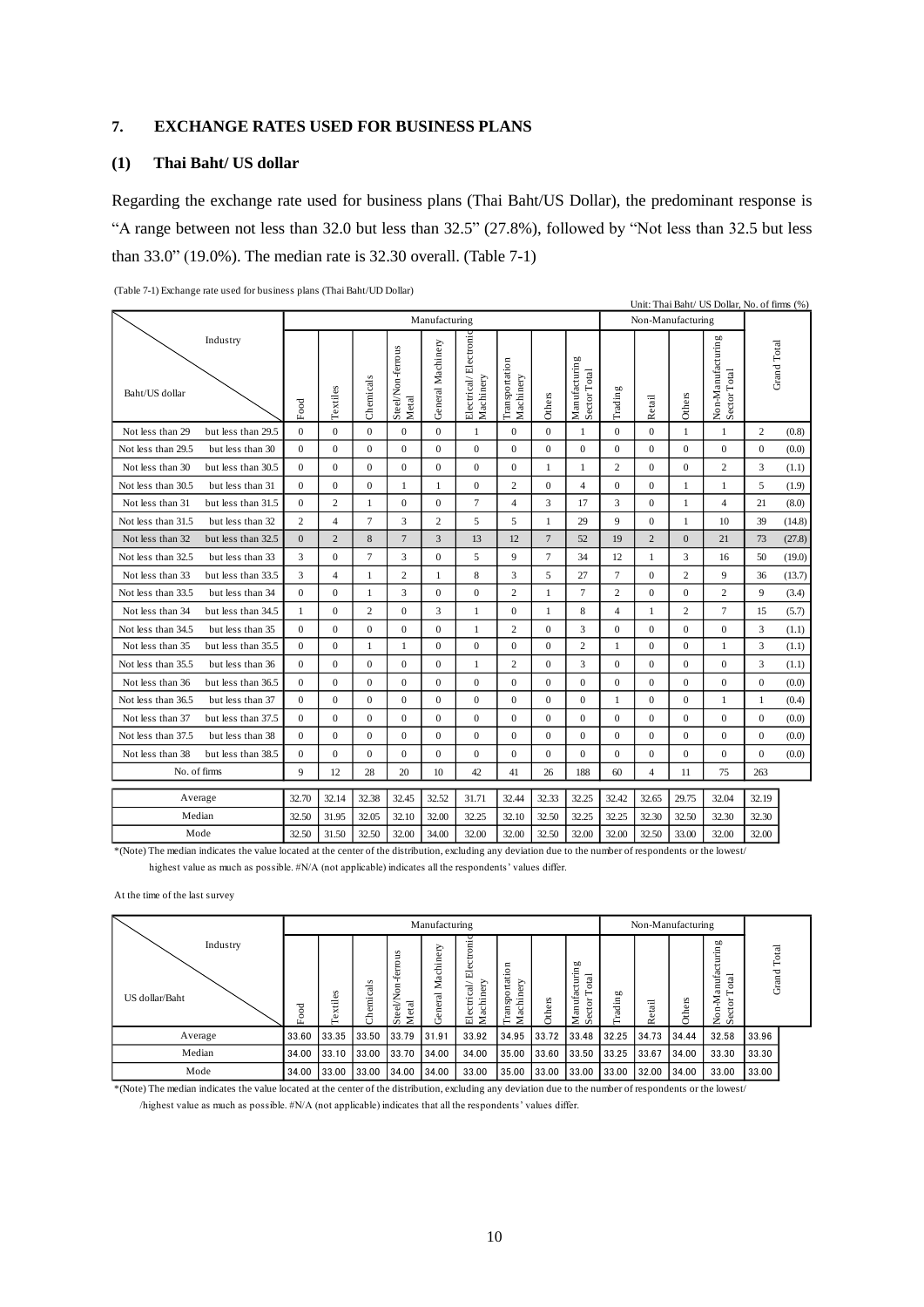#### **(2) Japanese Yen/ Thai Baht**

Regarding the exchange rate used for the business plans (Japanese Yen/ Thai Baht), the predominant response is "Not less than 3.4 but less than 3.5" (42.7%), followed by "Not less than 3.3 but less than 3.4" (23.2%), and "Not less than 3.5 but less than 3.6" (16.2%). The median rate is 3.40 overall (Table 7-2).

|                                                                                                                                                                                                                                                                                                                                                                                                                                                                                                                                                                                                                                                                                                                                                                                                                                                                                                                                                                                                                                                                                                                                                                                                                                                                                                                                                                                                                                                                                                                                                                                                                                                                                                                                                                                                                                                                                                                                                                                                                                                                                                                                                                                                                                                                                                                                                                                                                                                                                                                                                                                                                                                                                                                                                                                                                                                                                                                                                                                                                                                                                                                                                                                                                                                                                                                                                                                                  | $(1$ ave $(-2)$ exertaing tale used in business plans $(3)$ apartes tem Than Band                                                                         |                |              |              |              |              |                |              |              |                  |                |              |              |              |              |        |
|--------------------------------------------------------------------------------------------------------------------------------------------------------------------------------------------------------------------------------------------------------------------------------------------------------------------------------------------------------------------------------------------------------------------------------------------------------------------------------------------------------------------------------------------------------------------------------------------------------------------------------------------------------------------------------------------------------------------------------------------------------------------------------------------------------------------------------------------------------------------------------------------------------------------------------------------------------------------------------------------------------------------------------------------------------------------------------------------------------------------------------------------------------------------------------------------------------------------------------------------------------------------------------------------------------------------------------------------------------------------------------------------------------------------------------------------------------------------------------------------------------------------------------------------------------------------------------------------------------------------------------------------------------------------------------------------------------------------------------------------------------------------------------------------------------------------------------------------------------------------------------------------------------------------------------------------------------------------------------------------------------------------------------------------------------------------------------------------------------------------------------------------------------------------------------------------------------------------------------------------------------------------------------------------------------------------------------------------------------------------------------------------------------------------------------------------------------------------------------------------------------------------------------------------------------------------------------------------------------------------------------------------------------------------------------------------------------------------------------------------------------------------------------------------------------------------------------------------------------------------------------------------------------------------------------------------------------------------------------------------------------------------------------------------------------------------------------------------------------------------------------------------------------------------------------------------------------------------------------------------------------------------------------------------------------------------------------------------------------------------------------------------------|-----------------------------------------------------------------------------------------------------------------------------------------------------------|----------------|--------------|--------------|--------------|--------------|----------------|--------------|--------------|------------------|----------------|--------------|--------------|--------------|--------------|--------|
| Unit: Thai Baht/ Yen, No. of firms (%)<br>Manufacturing<br>Non-Manufacturing<br>Electrical/Electronic<br>Non-Manufacturing<br>Sector Total<br>Industry<br>General Machinery<br>Grand total<br>Steel/Non-ferrous<br>Metal<br>Manufacturing<br>Transportation<br>Sector Total<br>Machinery<br>Machinery<br>Chemicals<br>Textiles<br>Trading<br>Yen/Baht<br>Others<br>Others<br>Retail<br>Food<br>$\mathbf{0}$<br>Not less than 2.6<br>$\mathbf{0}$<br>$\overline{0}$<br>$\overline{0}$<br>$\mathbf{0}$<br>$\Omega$<br>$\theta$<br>$\Omega$<br>$\mathbf{0}$<br>$\mathbf{0}$<br>$\Omega$<br>but less than 2.7<br>$\mathbf{1}$<br>$\mathbf{1}$<br>1<br>$\theta$<br>$\Omega$<br>$\Omega$<br>$\overline{0}$<br>$\mathbf{0}$<br>$\Omega$<br>$\theta$<br>$\Omega$<br>$\Omega$<br>$\mathbf{0}$<br>$\Omega$<br>$\mathbf{1}$<br>Not less than 2.7<br>but less than 2.8<br>$\mathbf{1}$<br>$\mathbf{1}$<br>$\mathbf{0}$<br>$\mathbf{0}$<br>$\mathbf{0}$<br>$\overline{c}$<br>Not less than 2.8<br>but less than 2.9<br>$\Omega$<br>$\mathbf{0}$<br>$\mathbf{0}$<br>$\mathbf{0}$<br>$\mathbf{1}$<br>$\mathbf{1}$<br>$\mathbf{0}$<br>$\mathbf{0}$<br>$\mathbf{1}$<br>1<br>$\overline{c}$<br>$\overline{c}$<br>Not less than 2.9<br>but less than 3<br>$\Omega$<br>$\mathbf{0}$<br>1<br>$\mathbf{0}$<br>$\overline{0}$<br>$\mathbf{0}$<br>$\mathbf{0}$<br>$\mathbf{0}$<br>$\mathbf{0}$<br>$\mathbf{0}$<br>$\mathbf{0}$<br>$\mathbf{1}$<br>$\overline{7}$<br>$\Omega$<br>$\mathbf{0}$<br>$\mathbf{0}$<br>$\overline{c}$<br>$\overline{2}$<br>$\overline{c}$<br>$\mathbf{0}$<br>$\overline{4}$<br>Not less than 3<br>but less than 3.1<br>$\mathbf{1}$<br>$\mathbf{1}$<br>$\mathbf{1}$<br>2<br>11<br>$\Omega$<br>$\mathbf{0}$<br>$\mathbf{0}$<br>$\overline{0}$<br>$\Omega$<br>$\mathbf{0}$<br>$\mathbf{1}$<br>$\overline{c}$<br>$\Omega$<br>$\overline{2}$<br>5<br>Not less than 3.1<br>but less than 3.2<br>$\Omega$<br>$\mathbf{1}$<br>$\overline{4}$<br>3<br>3<br>5<br>5<br>$\overline{4}$<br>Not less than 3.2<br>but less than 3.3<br>2<br>$\mathbf{0}$<br>3<br>6<br>27<br>6<br>33<br>$\mathbf{1}$<br>$\mathbf{1}$<br>8<br>10<br>5<br>$\tau$<br>$\overline{7}$<br>56<br>76<br>Not less than 3.3<br>but less than 3.4<br>$\mathbf{0}$<br>$\overline{4}$<br>15<br>15<br>$\overline{4}$<br>20<br>$\mathbf{1}$<br>6<br>18<br>23<br>11<br>95<br>35<br>5<br>5<br>Not less than 3.4<br>but less than 3.5<br>6<br>6<br>14<br>11<br>45<br>140<br>$\overline{7}$<br>8<br>$\overline{c}$<br>3<br>$\tau$<br>$\tau$<br>36<br>15<br>$\overline{c}$<br>17<br>Not less than 3.5<br>but less than 3.6<br>$\mathbf{1}$<br>$\Omega$<br>53<br>$\mathbf{1}$<br>Not less than 3.6<br>but less than 3.7<br>$\overline{0}$<br>$\mathbf{0}$<br>$\mathbf{0}$<br>$\overline{0}$<br>$\mathbf{0}$<br>$\mathbf{0}$<br>$\mathbf{0}$<br>$\mathbf{0}$<br>$\mathbf{0}$<br>$\mathbf{0}$<br>$\Omega$<br>$\mathbf{1}$<br>$\mathbf{1}$<br>$\mathbf{1}$<br>$\Omega$<br>$\mathbf{0}$<br>$\mathbf{0}$<br>$\mathbf{0}$<br>Not less than 3.7<br>$\Omega$<br>$\Omega$<br>$\mathbf{0}$<br>$\mathbf{0}$<br>$\Omega$<br>$\Omega$<br>$\mathbf{0}$<br>$\mathbf{0}$<br>$\mathbf{0}$<br>$\mathbf{0}$<br>but less than 3.8<br>Not less than 3.8<br>but less than 3.9<br>$\Omega$<br>$\Omega$<br>$\mathbf{0}$<br>$\Omega$<br>$\Omega$<br>$\Omega$<br>$\Omega$<br>$\mathbf{0}$<br>$\mathbf{0}$<br>$\mathbf{0}$<br>$\Omega$<br>$\Omega$<br>$\Omega$<br>$\mathbf{0}$ |                                                                                                                                                           |                |              |              |              |              |                |              |              |                  |                |              |              |              |              |        |
|                                                                                                                                                                                                                                                                                                                                                                                                                                                                                                                                                                                                                                                                                                                                                                                                                                                                                                                                                                                                                                                                                                                                                                                                                                                                                                                                                                                                                                                                                                                                                                                                                                                                                                                                                                                                                                                                                                                                                                                                                                                                                                                                                                                                                                                                                                                                                                                                                                                                                                                                                                                                                                                                                                                                                                                                                                                                                                                                                                                                                                                                                                                                                                                                                                                                                                                                                                                                  |                                                                                                                                                           |                |              |              |              |              |                |              |              |                  |                |              |              |              |              |        |
|                                                                                                                                                                                                                                                                                                                                                                                                                                                                                                                                                                                                                                                                                                                                                                                                                                                                                                                                                                                                                                                                                                                                                                                                                                                                                                                                                                                                                                                                                                                                                                                                                                                                                                                                                                                                                                                                                                                                                                                                                                                                                                                                                                                                                                                                                                                                                                                                                                                                                                                                                                                                                                                                                                                                                                                                                                                                                                                                                                                                                                                                                                                                                                                                                                                                                                                                                                                                  |                                                                                                                                                           |                |              |              |              |              |                |              |              |                  |                |              |              |              |              | (0.3)  |
|                                                                                                                                                                                                                                                                                                                                                                                                                                                                                                                                                                                                                                                                                                                                                                                                                                                                                                                                                                                                                                                                                                                                                                                                                                                                                                                                                                                                                                                                                                                                                                                                                                                                                                                                                                                                                                                                                                                                                                                                                                                                                                                                                                                                                                                                                                                                                                                                                                                                                                                                                                                                                                                                                                                                                                                                                                                                                                                                                                                                                                                                                                                                                                                                                                                                                                                                                                                                  |                                                                                                                                                           |                |              |              |              |              |                |              |              |                  |                |              |              |              |              | (0.3)  |
|                                                                                                                                                                                                                                                                                                                                                                                                                                                                                                                                                                                                                                                                                                                                                                                                                                                                                                                                                                                                                                                                                                                                                                                                                                                                                                                                                                                                                                                                                                                                                                                                                                                                                                                                                                                                                                                                                                                                                                                                                                                                                                                                                                                                                                                                                                                                                                                                                                                                                                                                                                                                                                                                                                                                                                                                                                                                                                                                                                                                                                                                                                                                                                                                                                                                                                                                                                                                  |                                                                                                                                                           |                |              |              |              |              |                |              |              |                  |                |              |              |              |              | (0.6)  |
|                                                                                                                                                                                                                                                                                                                                                                                                                                                                                                                                                                                                                                                                                                                                                                                                                                                                                                                                                                                                                                                                                                                                                                                                                                                                                                                                                                                                                                                                                                                                                                                                                                                                                                                                                                                                                                                                                                                                                                                                                                                                                                                                                                                                                                                                                                                                                                                                                                                                                                                                                                                                                                                                                                                                                                                                                                                                                                                                                                                                                                                                                                                                                                                                                                                                                                                                                                                                  |                                                                                                                                                           |                |              |              |              |              |                |              |              |                  |                |              |              |              |              | (0.6)  |
|                                                                                                                                                                                                                                                                                                                                                                                                                                                                                                                                                                                                                                                                                                                                                                                                                                                                                                                                                                                                                                                                                                                                                                                                                                                                                                                                                                                                                                                                                                                                                                                                                                                                                                                                                                                                                                                                                                                                                                                                                                                                                                                                                                                                                                                                                                                                                                                                                                                                                                                                                                                                                                                                                                                                                                                                                                                                                                                                                                                                                                                                                                                                                                                                                                                                                                                                                                                                  |                                                                                                                                                           |                |              |              |              |              |                |              |              |                  |                |              |              |              |              | (3.4)  |
|                                                                                                                                                                                                                                                                                                                                                                                                                                                                                                                                                                                                                                                                                                                                                                                                                                                                                                                                                                                                                                                                                                                                                                                                                                                                                                                                                                                                                                                                                                                                                                                                                                                                                                                                                                                                                                                                                                                                                                                                                                                                                                                                                                                                                                                                                                                                                                                                                                                                                                                                                                                                                                                                                                                                                                                                                                                                                                                                                                                                                                                                                                                                                                                                                                                                                                                                                                                                  |                                                                                                                                                           |                |              |              |              |              |                |              |              |                  |                |              |              |              |              | (1.5)  |
|                                                                                                                                                                                                                                                                                                                                                                                                                                                                                                                                                                                                                                                                                                                                                                                                                                                                                                                                                                                                                                                                                                                                                                                                                                                                                                                                                                                                                                                                                                                                                                                                                                                                                                                                                                                                                                                                                                                                                                                                                                                                                                                                                                                                                                                                                                                                                                                                                                                                                                                                                                                                                                                                                                                                                                                                                                                                                                                                                                                                                                                                                                                                                                                                                                                                                                                                                                                                  |                                                                                                                                                           |                |              |              |              |              |                |              |              |                  |                |              |              |              |              | (10.1) |
|                                                                                                                                                                                                                                                                                                                                                                                                                                                                                                                                                                                                                                                                                                                                                                                                                                                                                                                                                                                                                                                                                                                                                                                                                                                                                                                                                                                                                                                                                                                                                                                                                                                                                                                                                                                                                                                                                                                                                                                                                                                                                                                                                                                                                                                                                                                                                                                                                                                                                                                                                                                                                                                                                                                                                                                                                                                                                                                                                                                                                                                                                                                                                                                                                                                                                                                                                                                                  |                                                                                                                                                           |                |              |              |              |              |                |              |              |                  |                |              |              |              |              | (23.2) |
|                                                                                                                                                                                                                                                                                                                                                                                                                                                                                                                                                                                                                                                                                                                                                                                                                                                                                                                                                                                                                                                                                                                                                                                                                                                                                                                                                                                                                                                                                                                                                                                                                                                                                                                                                                                                                                                                                                                                                                                                                                                                                                                                                                                                                                                                                                                                                                                                                                                                                                                                                                                                                                                                                                                                                                                                                                                                                                                                                                                                                                                                                                                                                                                                                                                                                                                                                                                                  |                                                                                                                                                           |                |              |              |              |              |                |              |              |                  |                |              |              |              |              | (42.7) |
|                                                                                                                                                                                                                                                                                                                                                                                                                                                                                                                                                                                                                                                                                                                                                                                                                                                                                                                                                                                                                                                                                                                                                                                                                                                                                                                                                                                                                                                                                                                                                                                                                                                                                                                                                                                                                                                                                                                                                                                                                                                                                                                                                                                                                                                                                                                                                                                                                                                                                                                                                                                                                                                                                                                                                                                                                                                                                                                                                                                                                                                                                                                                                                                                                                                                                                                                                                                                  |                                                                                                                                                           |                |              |              |              |              |                |              |              |                  |                |              |              |              |              | (16.2) |
|                                                                                                                                                                                                                                                                                                                                                                                                                                                                                                                                                                                                                                                                                                                                                                                                                                                                                                                                                                                                                                                                                                                                                                                                                                                                                                                                                                                                                                                                                                                                                                                                                                                                                                                                                                                                                                                                                                                                                                                                                                                                                                                                                                                                                                                                                                                                                                                                                                                                                                                                                                                                                                                                                                                                                                                                                                                                                                                                                                                                                                                                                                                                                                                                                                                                                                                                                                                                  |                                                                                                                                                           |                |              |              |              |              |                |              |              |                  |                |              |              |              |              | (0.3)  |
|                                                                                                                                                                                                                                                                                                                                                                                                                                                                                                                                                                                                                                                                                                                                                                                                                                                                                                                                                                                                                                                                                                                                                                                                                                                                                                                                                                                                                                                                                                                                                                                                                                                                                                                                                                                                                                                                                                                                                                                                                                                                                                                                                                                                                                                                                                                                                                                                                                                                                                                                                                                                                                                                                                                                                                                                                                                                                                                                                                                                                                                                                                                                                                                                                                                                                                                                                                                                  |                                                                                                                                                           |                |              |              |              |              |                |              |              |                  |                |              |              |              |              | (0.0)  |
|                                                                                                                                                                                                                                                                                                                                                                                                                                                                                                                                                                                                                                                                                                                                                                                                                                                                                                                                                                                                                                                                                                                                                                                                                                                                                                                                                                                                                                                                                                                                                                                                                                                                                                                                                                                                                                                                                                                                                                                                                                                                                                                                                                                                                                                                                                                                                                                                                                                                                                                                                                                                                                                                                                                                                                                                                                                                                                                                                                                                                                                                                                                                                                                                                                                                                                                                                                                                  |                                                                                                                                                           |                |              |              |              |              |                |              |              |                  |                |              |              |              |              | (0.0)  |
| Not less than 3.9                                                                                                                                                                                                                                                                                                                                                                                                                                                                                                                                                                                                                                                                                                                                                                                                                                                                                                                                                                                                                                                                                                                                                                                                                                                                                                                                                                                                                                                                                                                                                                                                                                                                                                                                                                                                                                                                                                                                                                                                                                                                                                                                                                                                                                                                                                                                                                                                                                                                                                                                                                                                                                                                                                                                                                                                                                                                                                                                                                                                                                                                                                                                                                                                                                                                                                                                                                                | but less than 4                                                                                                                                           | $\overline{0}$ | $\mathbf{0}$ | $\mathbf{0}$ | $\mathbf{0}$ | $\mathbf{0}$ | $\overline{0}$ | $\mathbf{0}$ | $\mathbf{0}$ | $\boldsymbol{0}$ | $\overline{0}$ | $\mathbf{0}$ | $\mathbf{0}$ | $\mathbf{0}$ | $\mathbf{0}$ | (0.0)  |
| Not less than 4                                                                                                                                                                                                                                                                                                                                                                                                                                                                                                                                                                                                                                                                                                                                                                                                                                                                                                                                                                                                                                                                                                                                                                                                                                                                                                                                                                                                                                                                                                                                                                                                                                                                                                                                                                                                                                                                                                                                                                                                                                                                                                                                                                                                                                                                                                                                                                                                                                                                                                                                                                                                                                                                                                                                                                                                                                                                                                                                                                                                                                                                                                                                                                                                                                                                                                                                                                                  | but less than 4.1                                                                                                                                         | $\Omega$       | $\Omega$     | $\mathbf{0}$ | $\theta$     | 1            | 1              | $\Omega$     | $\mathbf{0}$ | $\overline{2}$   | 1              | $\Omega$     | $\Omega$     | $\mathbf{1}$ | 3            | (0.9)  |
|                                                                                                                                                                                                                                                                                                                                                                                                                                                                                                                                                                                                                                                                                                                                                                                                                                                                                                                                                                                                                                                                                                                                                                                                                                                                                                                                                                                                                                                                                                                                                                                                                                                                                                                                                                                                                                                                                                                                                                                                                                                                                                                                                                                                                                                                                                                                                                                                                                                                                                                                                                                                                                                                                                                                                                                                                                                                                                                                                                                                                                                                                                                                                                                                                                                                                                                                                                                                  | No. of firms                                                                                                                                              | 9              | 12           | 35           | 27           | 18           | 42             | 53           | 33           | 229              | 76             | 7            | 16           | 99           | 328          |        |
|                                                                                                                                                                                                                                                                                                                                                                                                                                                                                                                                                                                                                                                                                                                                                                                                                                                                                                                                                                                                                                                                                                                                                                                                                                                                                                                                                                                                                                                                                                                                                                                                                                                                                                                                                                                                                                                                                                                                                                                                                                                                                                                                                                                                                                                                                                                                                                                                                                                                                                                                                                                                                                                                                                                                                                                                                                                                                                                                                                                                                                                                                                                                                                                                                                                                                                                                                                                                  | Average                                                                                                                                                   | 3.37           | 3.38         | 3.35         | 3.35         | 3.18         | 3.36           | 3.34         | 3.35         | 3.34             | 3.75           | 3.36         | 3.29         | 3.65         | 3.43         |        |
|                                                                                                                                                                                                                                                                                                                                                                                                                                                                                                                                                                                                                                                                                                                                                                                                                                                                                                                                                                                                                                                                                                                                                                                                                                                                                                                                                                                                                                                                                                                                                                                                                                                                                                                                                                                                                                                                                                                                                                                                                                                                                                                                                                                                                                                                                                                                                                                                                                                                                                                                                                                                                                                                                                                                                                                                                                                                                                                                                                                                                                                                                                                                                                                                                                                                                                                                                                                                  | Median                                                                                                                                                    | 3.40           | 3.40         | 3.40         | 3.40         | 3.30         | 3.40           | 3.40         | 3.40         | 3.40             | 3.40           | 3.40         | 3.30         | 3.40         | 3.40         |        |
|                                                                                                                                                                                                                                                                                                                                                                                                                                                                                                                                                                                                                                                                                                                                                                                                                                                                                                                                                                                                                                                                                                                                                                                                                                                                                                                                                                                                                                                                                                                                                                                                                                                                                                                                                                                                                                                                                                                                                                                                                                                                                                                                                                                                                                                                                                                                                                                                                                                                                                                                                                                                                                                                                                                                                                                                                                                                                                                                                                                                                                                                                                                                                                                                                                                                                                                                                                                                  | Mode                                                                                                                                                      | 3.40           | 3.40         | 3.40         | 3.40         | 3.40         | 3.40           | 3.40         |              |                  |                |              |              |              |              |        |
|                                                                                                                                                                                                                                                                                                                                                                                                                                                                                                                                                                                                                                                                                                                                                                                                                                                                                                                                                                                                                                                                                                                                                                                                                                                                                                                                                                                                                                                                                                                                                                                                                                                                                                                                                                                                                                                                                                                                                                                                                                                                                                                                                                                                                                                                                                                                                                                                                                                                                                                                                                                                                                                                                                                                                                                                                                                                                                                                                                                                                                                                                                                                                                                                                                                                                                                                                                                                  | *(Note) The median indicates the value located at the center of the distribution, excluding any deviation due to the number of respondents or the lowest/ |                |              |              |              |              |                |              |              |                  |                |              |              |              |              |        |

(Table 7-2) Exchange rate used in business plans (Japanese Yen/Thai Baht)

highest value as much as possible. #N/A (not applicable) indicates all the respondents' values differ.

At the time of the last survey

|                      |        |                            |                                  |                                                                    | Manufacturing                             |                                                                    |                                                       |        |                                                                    |                  |                   | Non-Manufacturing |                                                                                                     |        |  |
|----------------------|--------|----------------------------|----------------------------------|--------------------------------------------------------------------|-------------------------------------------|--------------------------------------------------------------------|-------------------------------------------------------|--------|--------------------------------------------------------------------|------------------|-------------------|-------------------|-----------------------------------------------------------------------------------------------------|--------|--|
| Industry<br>Yen/Baht | ड<br>L | s<br>ω<br>Ξ<br>×<br>ω<br>⊢ | $\sim$<br>ಸ<br>ن<br>Έ<br>قم<br>ح | S<br>Ξ<br>ferro<br>≘<br>$\circ$<br>与<br>←<br>ಸ<br>Steel/<br>٥<br>Σ | ⊵<br>ne<br>Ë<br>ಡ<br>z<br>era.<br>Ξ<br>ජී | Electronic<br>ε<br>ಸ<br>ن<br>Ξ<br>Ξ<br>۔۔<br>둥<br>ు<br>ಡ<br>å<br>Σ | g<br>sportatio<br>⋋<br>5<br>Ξ<br>≃<br>Tran:<br>æ<br>z | Others | <b>b</b><br>acturin<br>Ξ<br>٥<br>⊸<br>Ħ<br>ā<br>Man<br>ပ<br>٥<br>Ω | 50<br>radin<br>⊢ | 日<br>ند<br>ō<br>≃ | s<br>5<br>Ē       | <b>b</b><br>Ξ<br>:⊏<br>÷<br>ಡ<br>ಸ<br>惶<br>$\Xi$<br>$\circ$<br>⊢<br>≂<br>∼<br>$\circ$<br>Non<br>Sec | ನ<br>↽ |  |
| Average              | 3.33   | 3.25                       | 3.25                             | 3.22                                                               | 2.60                                      | 3.23                                                               | 3.25                                                  | 4.31   | 3.30                                                               | 3.83             | 3.20              | 3.16              | 3.55                                                                                                | 3.42   |  |
| Median               | 3.30   | 3.30                       | 3.30                             | 3.26                                                               | 3.20                                      | 3.27                                                               | 3.24                                                  | 3.30   | 3.24                                                               | 3.30             | 3.30              | 3.20              | 3.30                                                                                                | 3.30   |  |
| Mode                 | 3.30   | 3.40                       | 3.30                             | 3.30                                                               | 3.20                                      | 3.30                                                               | 3.30                                                  | 3.30   | 3.30                                                               | 3.30             | 3.00              | 3.30              | 3.30                                                                                                | 3.30   |  |

\*(Note) The median indicates the value located at the center of the distribution, excluding any deviation due to the number of respondents or the lowest/ /highest value as much as possible. #N/A (not applicable) indicates that all the respondents' values differ.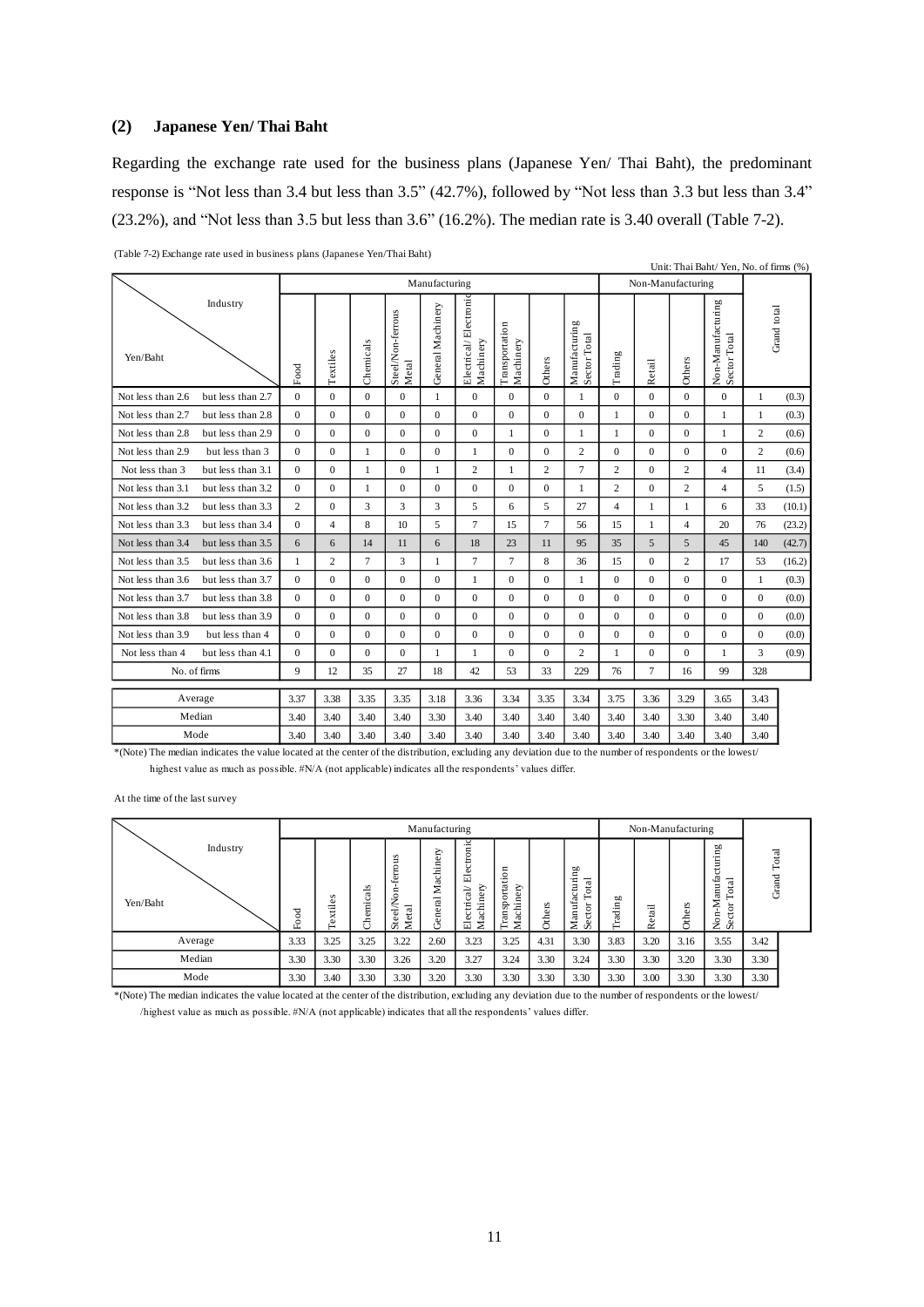## **8. PROCUREMENT SOURCES FOR PARTS/ MATERIALS**

Regarding the procurement sources in 2017 (simple average of the respondents), "ASEAN" accounts for 55.4%, of which 46.3% is "Thailand" (Table 8-1).

As for the planned procurement sources in 2018, "ASEAN" accounts for 56.7%, of which 47.1% is "Thailand", a 0.8-point increase from the previous term (Table 8-2).

(Table 8-1) Suppliers of parts and materials in 2017

|                 |                                  |              |          |                                             |       |       |        |       | Unit: %         |
|-----------------|----------------------------------|--------------|----------|---------------------------------------------|-------|-------|--------|-------|-----------------|
|                 | Industry                         | <b>ASEAN</b> | Thailand | <b>ASEAN</b><br>(Other<br>than<br>Thailand) | Japan | China | Others | Total | No. of<br>firms |
|                 | Food                             | 74.6         | 71.5     | 3.2                                         | 17.7  | 3.2   | 4.5    | 100.0 | 13              |
| <b>b</b>        | Textiles                         | 61.2         | 50.1     | 11.1                                        | 19.8  | 8.8   | 10.1   | 100.0 | 11              |
| Manufacturin    | Chemicals                        | 51.9         | 39.0     | 12.9                                        | 38.7  | 3.0   | 6.4    | 100.0 | 37              |
|                 | Steel/Non-ferrous Metal          | 47.9         | 42.1     | 5.8                                         | 44.2  | 3.2   | 4.8    | 100.0 | 33              |
|                 | General Machinery                | 64.1         | 56.0     | 8.1                                         | 30.5  | 3.3   | 2.1    | 100.0 | 17              |
|                 | Electrical/Electronics Machinery | 51.8         | 41.1     | 10.7                                        | 31.3  | 14.1  | 2.8    | 100.0 | 45              |
|                 | <b>Transportation Machinery</b>  | 59.7         | 53.6     | 6.2                                         | 32.5  | 2.6   | 5.2    | 100.0 | 52              |
|                 | Others                           | 53.5         | 46.8     | 6.7                                         | 29.9  | 4.4   | 12.1   | 100.0 | 35              |
|                 | Manufacturing Sector Total       | 58.1         | 50.0     | 8.1                                         | 30.6  | 5.3   | 6.0    | 100.0 | 243             |
| Non-Manufacturi | Trading                          | 47.9         | 38.5     | 9.4                                         | 33.5  | 13.0  | 5.6    | 100.0 | 83              |
|                 | Retail                           | 57.8         | 40.0     | 17.8                                        | 41.1  | 0.0   | 1.1    | 100.0 | 9               |
|                 | Construction/Civil Engineering   | 50.0         | 50.0     | 0.0                                         | 23.3  | 20.0  | 6.7    | 100.0 | $\mathbf{3}$    |
|                 | Others                           | 55.0         | 41.7     | 13.3                                        | 43.8  | 1.2   | 0.0    | 100.0 | 6               |
|                 | Non-Manufacturing Sector Total   | 52.7         | 42.5     | 10.1                                        | 35.4  | 8.5   | 3.4    | 100.0 | 101             |
|                 | Total                            | 55.4         | 46.3     | 9.1                                         | 33.0  | 6.9   | 4.7    | 100.0 | 344             |

\*(Note) The ratio indicates the simple average of the respondents.

(Table 8-2) Suppliers of parts and materials in 2018

|                 | . .                             |              |          |              |       |       |        |       | Unit: % |
|-----------------|---------------------------------|--------------|----------|--------------|-------|-------|--------|-------|---------|
|                 |                                 | <b>ASEAN</b> |          |              |       |       |        |       |         |
|                 |                                 |              | Thailand | <b>ASEAN</b> |       |       |        |       |         |
|                 | Industry                        |              |          | (Other       | Japan | China | Others | Total | No. of  |
|                 |                                 |              |          | than         |       |       |        |       | firms   |
|                 |                                 |              |          | Thailand)    |       |       |        |       |         |
|                 | Food                            | 74.5         | 71.3     | 3.2          | 17.7  | 3.2   | 4.7    | 100.0 | 13      |
| pľ              | Textiles                        | 57.9         | 46.5     | 11.4         | 18.9  | 12.5  | 10.8   | 100.0 | 11      |
|                 | Chemicals                       | 53.9         | 39.0     | 14.9         | 37.0  | 2.8   | 6.3    | 100.0 | 38      |
|                 | Steel/Non-ferrous metal         | 48.8         | 43.3     | 5.5          | 42.4  | 3.5   | 5.3    | 100.0 | 33      |
|                 | General Machinery               | 63.2         | 54.3     | 8.9          | 31.1  | 3.5   | 2.2    | 100.0 | 16      |
| Manufacturin    | Electrical/Electronic Machinery | 53.0         | 41.9     | 11.1         | 30.5  | 13.9  | 2.7    | 100.0 | 45      |
|                 | <b>Transportation Machinery</b> | 58.9         | 52.6     | 6.3          | 31.5  | 2.6   | 7.0    | 100.0 | 52      |
|                 | Others                          | 53.3         | 46.5     | 6.8          | 30.9  | 4.1   | 11.7   | 100.0 | 35      |
|                 | Manufacturing Sector Total      | 57.9         | 49.4     | 8.5          | 30.0  | 5.8   | 6.3    | 100.0 | 243     |
|                 | Trading                         | 48.4         | 38.8     | 9.7          | 32.2  | 12.8  | 6.6    | 100.0 | 83      |
|                 | Retail                          | 57.8         | 38.9     | 18.9         | 39.4  | 0.6   | 2.2    | 100.0 | 9       |
|                 | Construction/Civil Engineering  | 56.7         | 56.7     | 0.0          | 26.7  | 10.0  | 6.7    | 100.0 | 3       |
| Non-Manufacturi | Others                          | 59.2         | 45.0     | 14.2         | 39.7  | 1.2   | 0.0    | 100.0 | 6       |
|                 | Non-Manufacturing Sector Total  | 55.5         | 44.8     | 10.7         | 34.5  | 6.1   | 3.9    | 100.0 | 101     |
|                 | Total                           | 56.7         | 47.1     | 9.6          | 32.2  | 5.9   | 5.1    | 100.0 | 344     |

\*(Note) The ratio indicates the simple average of the respondents.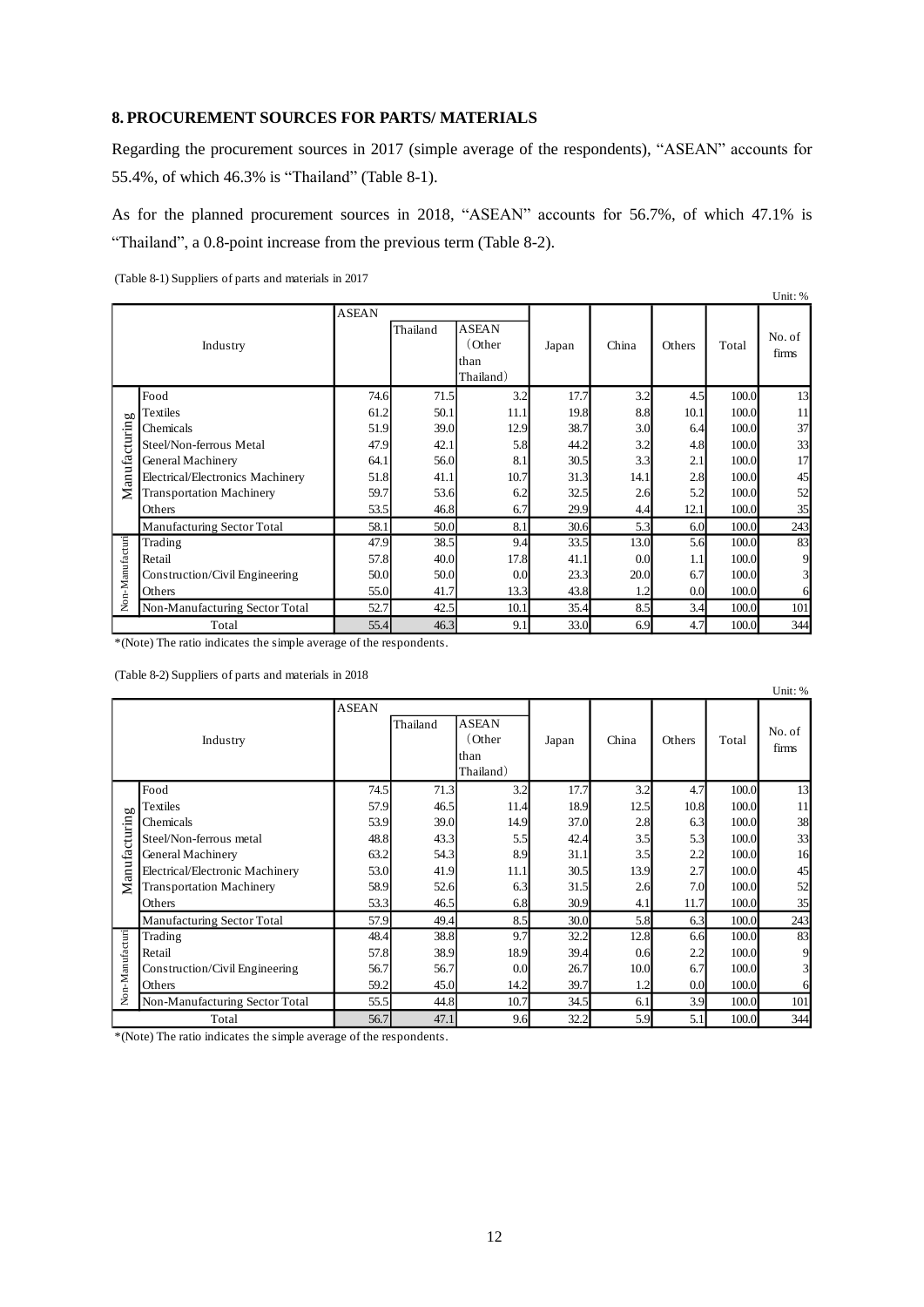## **9. CHALLENGES FOR CORPORATE MANAGEMENT**

Regarding the challenges for corporate management (check all that apply), the predominant response is "Severe competition by competitors" (72%), followed by "Increase in total labor cost" (46%), and "Surge in material prices" (34%).

By industry, the other major response by the Manufacturing Sector is Lack of engineers" (41%) "Foreign exchange fluctuation" (36%) and "Quality management" (35%). Those in the Non-Manufacturing Sector are "Job hopping by employees" (26%), "Lack of human resources at manager level" (25%), and "Changes in products'/ users' needs" (24%) (Table 9).

|                    |                                  |                                                                                  |                     |                         |                       |                            |                   |                               |                          |                    |                            |           |           |                   |                              |                                   | Unit: No. of firms and (%)       |                               |                                    |
|--------------------|----------------------------------|----------------------------------------------------------------------------------|---------------------|-------------------------|-----------------------|----------------------------|-------------------|-------------------------------|--------------------------|--------------------|----------------------------|-----------|-----------|-------------------|------------------------------|-----------------------------------|----------------------------------|-------------------------------|------------------------------------|
|                    |                                  |                                                                                  |                     |                         |                       |                            | Manufacturing     |                               |                          |                    |                            |           |           |                   | Non-Manufacturing            |                                   |                                  |                               |                                    |
| ${\sf Last\,time}$ | This time                        |                                                                                  | Food                | Textiles                | Chemicals             | Non-ferrous Metal<br>Steel | General Machinery | Electrical/Electronic Machine | Transportation Machinery | Others             | Manufacturing Sector Total | Trading   | Retail    | Finance/Insurance | Construction/Civil Engineeri | Communications<br>Transportation/ | Others                           | Non-Manufacturing Sector Tota | Grand Total                        |
| $\,1\,$            | $\begin{array}{c} 1 \end{array}$ | Excessive competition by<br>competitors                                          | 9(60)               | 9(75)                   | 29 (74)               | 24 (62)                    | 14 (78)           | 38 (73)                       | 52 (83)                  | 26(63)             | 201 (72)                   | 64 (70)   | 11 (79)   | 11(69)            | 34 (85)                      | 32 (80)                           | 40 (63)                          | 192 (73)                      | 393<br>(72)                        |
| $\,2\,$            | $\sqrt{2}$                       | Increase in the total labor cost                                                 | 6(40)               | 5(42)                   | 18 (46                | 17(44)                     | 5(28)             | 29 (56)                       | 42 (67)                  | 21(51)             | 143 (51)                   | 29(32)    | 4(29)     | 9(56)             | 19(48)                       | 21(53)                            | 27(43)                           | 109 (41                       | 252<br>(46)                        |
| $\sqrt{5}$         | $\sqrt{3}$                       | Hike in material prices                                                          | 5(33)               | 7(58)                   | 26 (67                | 18 (46)                    | 5(28)             | 28 (54)                       | 35 (56)                  | 15(37)             | 139 (50)                   | 28 (31)   | 2(14)     | 0 (0)             | 9(23)                        | 5(13)                             | 2(3)                             | 46 (17                        | 185<br>(34)                        |
| $\sqrt{3}$         | $\overline{4}$                   | Lack of human resources at<br>engineer-level                                     | 2(13)               | 5(42)                   | 12(31)                | 14 (36)                    | 11(61)            | 28 (54)                       | 25 (40)                  | 18 (44)            | 115 (41)                   | 5(5)      | 3(21)     | 1(6)              | 18 (45)                      | 3(8)                              | 13(21)                           | 43 (16)                       | 158<br>(29)                        |
| $\tau$             | $\sqrt{5}$                       | Foreign exchange fluctuation                                                     | 5(33)               | 8 (67)                  | 10(26)                | 9(23)                      | 5(28)             | 25 (48)                       | 25 (40)                  | 13(32)             | 100(36)                    | 32 (35)   | 4(29)     | 0 (0)             | 3(8)                         | $\,2$<br>(5)                      | $\sqrt{5}$<br>(8)                | 46 (17                        | $146\,$<br>(27)                    |
| $\,4$              | 6                                | Quality management                                                               | 5(33)               | 6(50)                   | 9(23)                 | 17(44)                     | 7(39)             | 17(33)                        | 19(30)                   | 18(44)             | 98 (35)                    | 11(12)    | 4(29)     | 2(13)             | 6(15)                        | 11(28)                            | 10(16)                           | 44 (17)                       | 142<br>(26)                        |
| $\bf 8$            | 7                                | Lack of human resources at<br>nanager-level                                      | 2(13)               | 4(33)                   | 8(21)                 | 10(26)                     | 3(17)             | 15(29)                        | 17(27)                   | 12(29)             | 71(25)                     | 19(21)    | 4(29)     | 6(38)             | 6(15)                        | 15(38)                            | 15(24)                           | 65 (25                        | 136<br>(25)                        |
| $\boldsymbol{9}$   | $\bf8$                           | Job hopping by employees                                                         | 1 (7)               | 6(50)                   | 11(28)                | 11 (28)                    | 2(11)             | 13(25)                        | 10(16)                   | 7(17)              | 61(22)                     | 23(25)    | 2(14)     | 5(31)             | 10(25)                       | 9(23)                             | 20 (32)                          | 69 (26)                       | 130<br>(24)                        |
| $\sqrt{5}$         | $\overline{9}$                   | Changes in products/users' needs                                                 | 7(47)               | 3(25)                   | 11(28)                | 7(18)                      | 4(22)             | 9(17)                         | 15(24)                   | 6(15)              | 62(22)                     | 27 (30)   | 7(50)     | 4(25)             | 4(10)                        | 7(18)                             | 15 (24)                          | 64 (24                        | $126\,$<br>(23)                    |
| $12\,$             | 10                               | Lack of human resources at worker/<br>staff-level                                | 5(33)               | 5(42)                   | 7(18)                 | 4(10)                      | 2(11)             | 6(12)                         | 3(5)                     | 5(12)              | 37(13)                     | 6(7)      | 3(21)     | 2(13)             | 11(28)                       | 7(18)                             | 9(14)                            | 38 (14)                       | 75<br>(14)                         |
| $10\,$             | 11                               | Sluggish domestic demand                                                         | $1 \t(7)$           | 3(25)                   | 4(10)                 | 5(13)                      | 6(33)             | 5(10)                         | 8(13)                    | 2(5)               | 34 (12)                    | 16 (18)   | 5(36)     | 1(6)              | 10(25)                       | 2(5)                              | 5<br>(8)                         | 39 (15                        | 73<br>(13)                         |
| $11\,$             |                                  | 12 Excessive employment                                                          | 2(13)               | 0 (0)                   | 2(5)                  | $3^{\circ}$<br>(8)         | 0 (0)             | 6(12)                         | 9(14)                    | 2(5)               | 24(9)                      | 4(4)      | $1 \t(7)$ | 0 (0)             | 4(10)                        | 2(5)                              | 3<br>(5                          | $14\,$<br>(5                  | 38<br>$\left( 7\right)$            |
| $13\,$             | 13                               | Difficulty in collecting money from<br>customers                                 | 0 (0)               | 0 (0)                   | 1 (3)                 | 1 (3)                      | 1 (6)             | 2(4)                          | 2(3)                     | 3(7)               | 10(4)                      | 7(8)      | 1 (7)     | 2(13)             | 7(18)                        | 1 (3)                             | $\ensuremath{\mathbf{3}}$<br>(5) | $21\,$<br>(8)                 | $31\,$<br>(6)                      |
| 16                 |                                  | 14 Rent hike                                                                     | 1 (7)               | 0(0)                    | $0 \t 0$              | $0 \t 0$                   | 0 (0)             | 0(0)                          | 0 (0)                    | 0(0)               | 1 (0)                      | 6(7)      | 0(0)      | 3(19)             | 2(5)                         | 4(10)                             | 2 (3)                            | 17(6)                         | 18<br>(3)                          |
| 14                 | $15\,$                           | Increase in energy cost                                                          | $\mathbf{1}$<br>(7) | 0 (0)                   | 4(10)                 | 5(13)                      | 0 (0)             | 0 (0)                         | 5(8)                     | 0 (0)              | 15(5)                      | 1 (1)     | 0 (0)     | 0 (0)             | 1 (3)                        | 1 (3)                             | 0 (0)                            | $_{\rm 3}$<br>(1)             | $18\,$<br>(3)                      |
| $16\,$             | 16                               | Employment conditions in relation<br>with in obtaining Visas and Work<br>permits | 0 (0)               | $\boldsymbol{0}$<br>(0) | $0 \quad (0)$         | $\mathbf{0}^-$<br>(0)      | 0 (0)             | 0 (0)                         | 0 (0)                    | 0 (0)              | 0 (0)                      | 8(9)      | 0 (0)     | 0 (0)             | 2(5)                         | 0 (0)                             | $\sqrt{5}$<br>(8)                | $15\,$<br>(6)                 | $15\,$<br>(3)                      |
| $20\,$             |                                  | 16 Waste disposal                                                                | $\mathbf{0}$<br>(0) | $0 \quad (0)$           | 9(23)                 | 1(3)                       | 0 (0)             | 1(2)                          | 1(2)                     | 2 (5)              | 14(5)                      | $1 - (1)$ | 0 (0)     | 0 (0)             | 0 (0)                        | 0 (0)                             | $0 \t (0)$                       | $\mathbf{1}$<br>$\omega$      | 15<br>$\left(3\right)$             |
| $22\,$             |                                  | 18 Stable supply of electricity                                                  | 0 (0)               | 1(8)                    | 4(10)                 | 1(3)                       | 1 (6)             | 2(4)                          | 2(3)                     | 2(5)               | 13(5)                      | 0(0)      | 0(0)      | 0(0)              | 0 (0)                        | 0(0)                              | 1(2)                             | $\mathbf{1}$<br>$\omega$      | 14<br>(3)                          |
| $18\,$             |                                  | 19 Environmental protection measures                                             | 0 (0)               | $\mathbf{1}$<br>(8)     | 4(10)                 | 1 (3)                      | 0 (0)             | 1 (2)                         | 3(5)                     | 1(2)               | 11(4)                      | 2(2)      | 0 (0)     | 0 (0)             | 0 (0)                        | 0 (0)                             | $\bf{0}$<br>$\left( 0 \right)$   | $2 - (1)$                     | 13<br>(2)                          |
| $21\,$             | 20                               | Difficulty in obtaining financial<br>support                                     | 0 (0)               | 0 (0)                   | 0 (0)                 | 0 (0)                      | 0 (0)             | 0 (0)                         | 3(5)                     | 1 (2)              | 4(1)                       | 2(2)      | 0 (0)     | 1 (6)             | 1 (3)                        | 1 (3)                             | 1(2)                             | 6(2)                          | $10\,$<br>(2)                      |
| 19                 | 21                               | Infringement of intellectual property<br>rights                                  | 0 (0)               | 0 (0)                   | 2(5)                  | 0(0)                       | 1 (6)             | 2(4)                          | 0 (0)                    | 1(2)               | 6(2)                       | 1 (1)     | 0 (0)     | 0 (0)             | 0 (0)                        | 0 (0)                             | 0 (0)                            | $1 - (0)$                     | $\overline{7}$<br>(1)              |
| $15\,$             |                                  | 22 Excessive capital investment                                                  | 0 (0)               | $0 \t (0)$              | 0 (0)                 | $\mathbf{1}$<br>(3)        | 0 (0)             | $0 \t (0)$                    | 0 (0)                    | 0(0)               | 1 (0)                      | 0(0)      | 0(0)      | 0 (0)             | 0 (0)                        | 0 (0)                             | 0 (0)                            | 0 (0)                         | $\mathbf{1}$<br>$\left( 0 \right)$ |
|                    |                                  | Others                                                                           | (7)<br>$\mathbf{1}$ | (8)<br>$\mathbf{1}$     | (8)<br>$\overline{3}$ | $\overline{2}$<br>(5)      | 1 (6)             | 2(4)                          | 2(3)                     | $\,$ 0 $\,$<br>(0) | 12(4)                      | 3(3)      | 0 (0)     | 2(13)             | 2(5)                         | (3)<br>$\mathbf{1}$               | $4\,$<br>(6)                     | 12<br>$\overline{5}$          | 24<br>(4)                          |
|                    |                                  | Total                                                                            | 53                  | 64                      | 174                   | 151                        | 68                | 229                           | 278                      | 155                | 1172                       | 295       | 51        | 49                | 149                          | 124                               | $180\,$                          | 848                           | 2.020                              |
|                    |                                  | No. of firms                                                                     | 15                  | 12.                     | 39                    | 39                         | 18                | 52                            | 63                       | 41                 | 279                        | 91        | 14        | 16                | 40                           | 40                                | 63                               | 264                           | 543 (100)                          |

(Table 9) Challenges for corporate management (check all that apply)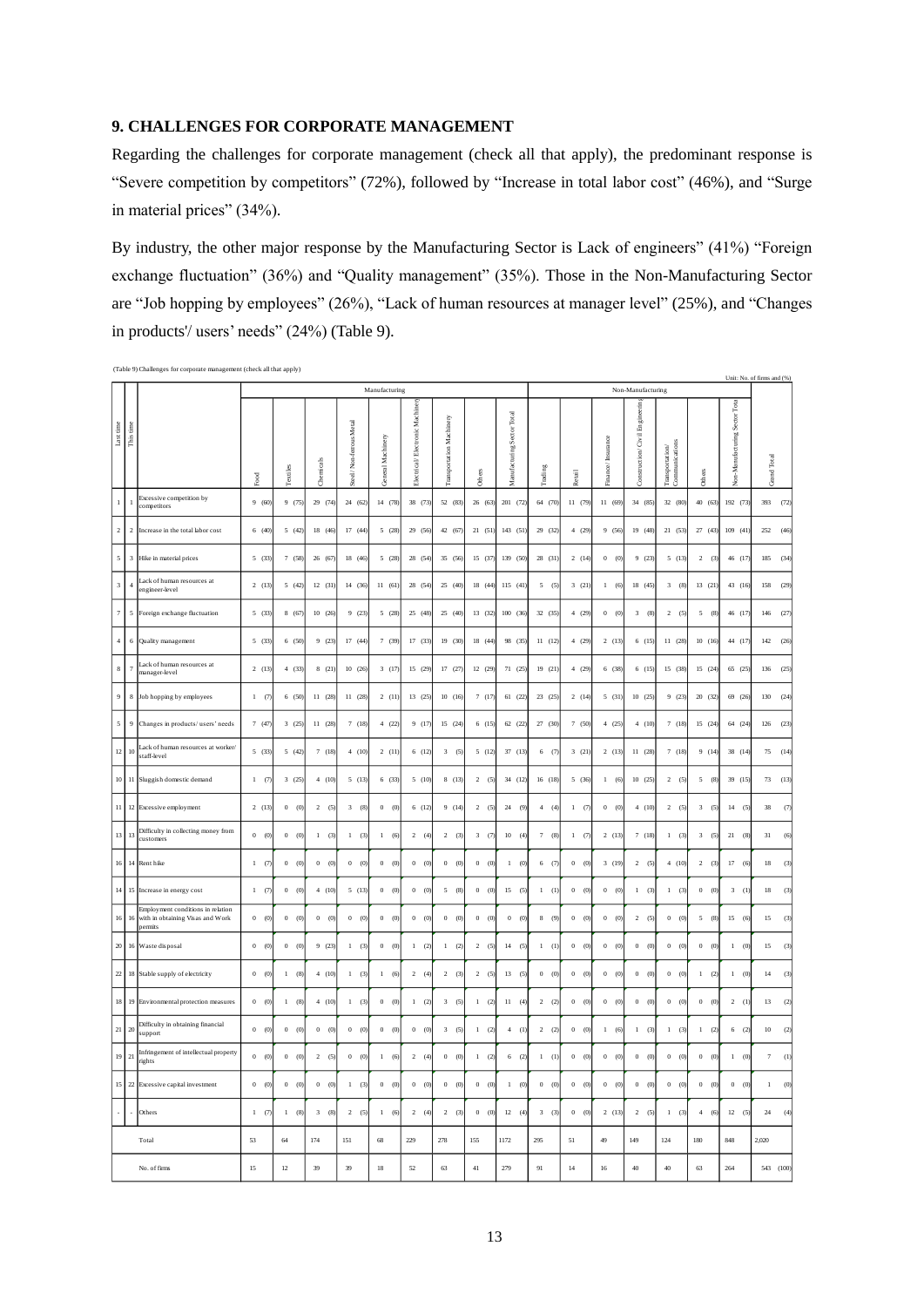## **10. REQUESTS TO THE THAI GOVERNMENT**

### **(1) Requests to the Thai government**

Regarding requests to the Thai Government (check all that apply), the most major response is "Customs-related systems and their implementation" (48%), followed by, "Promotion of economic measures (Development of public infrastructure)" (46%) and "Development of infrastructure in the Bangkok metropolitan area" (43%) etc.

By industry, the other major responses by the Manufacturing Sector are "Stability in foreign exchange rates" (40%), "Improvement of education/human resource development" (37%). In the Non-Manufacturing Sector, "Relaxation of the Foreign Business Act" (38%) is also major (Table 10-1).

|                             |                         |                                                                                                                    |                       |            |                  |                                       | Manufacturing     |                                    |                         |                     |                                   |            |               |                          | Non-manufacturing           |                                  |               |                                          | Unit: No. of firms (%) |
|-----------------------------|-------------------------|--------------------------------------------------------------------------------------------------------------------|-----------------------|------------|------------------|---------------------------------------|-------------------|------------------------------------|-------------------------|---------------------|-----------------------------------|------------|---------------|--------------------------|-----------------------------|----------------------------------|---------------|------------------------------------------|------------------------|
| Last time                   | This time               |                                                                                                                    |                       |            |                  | Non-ferrous Metal                     |                   |                                    |                         |                     | <b>Aanufacturing Sector Total</b> |            |               |                          | Civil                       |                                  |               |                                          |                        |
|                             |                         |                                                                                                                    | Food                  | extiles    | <b>Chemicals</b> | $ e$ e $ $                            | Jeneral Machinery | Electrical/Electronic<br>Aachinery | ransportation Machinery | <b>Others</b>       |                                   | rading     | <b>Retail</b> | Finance/Insurance        | construction<br>Engineering | communications<br>ransportation/ | <b>Others</b> | <b>Von-Manufacturing Sector</b><br>`otal | irand Total            |
| $\mathbf{1}$                | $\mathbf{1}$            | Customs-related systems and their<br>implementation                                                                | 6(40)                 | 5(42)      | 18(45)           | 26 (70)                               | 11 (61)           | 26(50)                             | 36(57)                  | 15(37)              | 143 (51)                          | 58 (64)    | 8 (57)        | $\overline{0}$<br>(0)    | 11(28)                      | 21(55)                           | 19(30)        | 117 (45)                                 | 260<br>(48)            |
| $\,2\,$                     | $\overline{\mathbf{2}}$ | Promotion of economic measures<br>(public infrastructure development<br>etc.)                                      | 4(27)                 | 4(33)      | 21(53)           | 17 (46)                               | 6(33)             | 20 (38)                            | 41 (65)                 | 17(41)              | 130 (47                           | 38 (42)    | 11 (79)       | 7(44)                    | 19 (48)                     | 18 (47)                          | 23(37)        | 116 (44)                                 | 246<br>(46)            |
| $\ensuremath{\mathfrak{Z}}$ | $\sqrt{3}$              | Development of transport infrastructure                                                                            | 8 (53)                | 5(42)      | 13(33)           | 17 (46)                               | 9(50)             | 18 (35)                            | 23 (37)                 | 16(39)              | 109 (39)                          | 35 (38)    | 7(50)         | 8(50)                    | 20(50)                      | 19(50)                           | 33 (52)       | 122 (47)                                 | 231<br>(43)            |
| $\sqrt{5}$                  | $\overline{4}$          | Implementation of tax-related systems<br>(Corporate Tax, etc.)                                                     | 2(13)                 | 4(33)      | 9(23)            | 11(30)                                | 3(17)             | 15(29)                             | 25(40)                  | 13(32)              | 82 (29)                           | 35 (38)    | 3(21)         | 4(25)                    | 18 (45)                     | 12(32)                           | 17(27)        | 89 (34)                                  | 171<br>(32)            |
| $\tau$                      | $\sqrt{5}$              | Stability in foreign exchange rates                                                                                | 7(47)                 | 9(75)      | 14(35)           | 13(35)                                | 5(28)             | 33 (63)                            | 17 (27)                 | 12 (29)             | 110 (40)                          | 31 (34)    | 4(29)         | $\,1$<br>(6)             | $_{\rm 3}$<br>(8)           | 2(5)                             | 11(17)        | 52 (20)                                  | 162<br>(30)            |
| $13\,$                      | $\,$ 6                  | Stability in foreign exchange rates                                                                                | 3(20)                 | 6(50)      | 12(30)           | 8 (22)                                | 9(50)             | 22 (42)                            | 25(40)                  | 17(41)              | 102 (37)                          | 12(13)     | 3(21)         | $\mathbf{1}$<br>(6)      | 8 (20)                      | 6(16)                            | 12(19)        | 42 (16)                                  | 144<br>(27)            |
| 6                           | $\overline{7}$          | Relaxation of the Foreign Business Act                                                                             | 4(27)                 | 2(17)      | 6(15)            | 4(11)                                 | 4(22)             | 7(13)                              | 6(10)                   | 6(15)               | 39 (14)                           | 39 (43)    | 1(7)          | 7(44)                    | 20 (50)                     | 8(21)                            | 24 (38)       | 99 (38)                                  | 138<br>(26)            |
| $\overline{4}$              | $\bf 8$                 | Promotion of economic ties, e.g.<br>FTA, EPA etc.                                                                  | 6(40)                 | 4(33)      | 7(18)            | 3(8)                                  | 6(33)             | 16(31)                             | 21(33)                  | 1 (2)               | 64 (23)                           | 27(30)     | 3(21)         | 1 (6)                    | 7(18)                       | 8(21)                            | 7(11)         | 53 (20)                                  | 117<br>(22)            |
| $\,9$                       | $\overline{9}$          | Work permit/visa-related issues                                                                                    | 2(13)                 | 1 (8)      | 5(13)            | 2(5)                                  | 3(17)             | 5(10)                              | 6(10)                   | 7(17)               | 31(11)                            | 29 (32     | $1 \t(7)$     | 6 (38)                   | 11(28)                      | 9(24)                            | 25 (40)       | 81 (31)                                  | (21)<br>112            |
| $10$                        | $10\,$                  | Public security and safety                                                                                         | 4(27)                 | 2(17)      | 5(13)            | 10(27)                                | 3(17)             | 13(25)                             | 14 (22)                 | 13(32)              | 64 (23)                           | 15(16)     | 6(43)         | 3(19)                    | 6(15)                       | 6(16)                            | 11(17)        | 47 (18)                                  | 111<br>(21)            |
| $\bf 8$                     | 11                      | Implementation of flood prevention                                                                                 | 4(27)                 | 2(17)      | 8(20)            | 11(30)                                | 5(28)             | 17 (33)                            | 17 (27)                 | 9(22)               | 73 (26)                           | 15 (16)    | 2(14)         | $\mathbf{1}$<br>(6)      | $3 -$<br>(8)                | $\overline{3}$<br>(8)            | 9(14)         | 33 (13)                                  | 106<br>(20)            |
| $11\,$                      | $12\,$                  | Continuity of government policies                                                                                  | 1<br>(7)              | 2(17)      | 3(8)             | 9(24)                                 | 5(28)             | 10(19)                             | 13(21)                  | $_{\rm 3}$<br>(7)   | 46 (17                            | 7<br>$(8)$ | 2(14)         | 5(31)                    | 7(18)                       | 6(16)                            | 10(16)        | 37 (14)                                  | 83<br>(15)             |
| $12\,$                      | 13                      | Logistical infrastructure<br>development linking Thailand with<br>the neighboring countries (CLMV,<br>India, etc.) | 1 (7)                 | 4(33)      | 11(28)           | 5(14)                                 | 1(6)              | 9(17)                              | 4(6)                    | 3(7)                | 38 (14)                           | 12(13)     | 1 (7)         | 2(13)                    | 3(8)                        | 16(42)                           | 1(2)          | 35(13)                                   | 73<br>(14)             |
| 14                          | 14                      | Development of the<br>communications infrastructure                                                                | (7)<br>$\mathbf{1}$   | 3(25)      | 5(13)            | $\ensuremath{\mathbf{3}}$<br>$^{(8)}$ | 2(11)             | 12(23)                             | 6(10)                   | $_{\rm 3}$<br>(7)   | 35 (13)                           | 10(11)     | (7)<br>$\,1$  | $\,$ $\,$<br>(6)         | 6(15)                       | 3(8)                             | 16 (25)       | 37 (14)                                  | 72<br>(13)             |
| $15\,$                      | 15                      | Prevention of labor disputes                                                                                       | 5(33)                 | 1(8)       | 5(13)            | 4(11)                                 | 2(11)             | 7(13)                              | 21(33)                  | 8(20)               | 53 (19)                           | 3(3)       | 2(14)         | $\mathbf{1}$<br>(6)      | 2(5)                        | 4(11)                            | 5(8)          | 17(6)                                    | 70<br>(13)             |
| $16\,$                      | 16                      | Promotion of employment of<br>foreign labour                                                                       | 2(13)                 | 1(8)       | 4(10)            | $\overline{c}$<br>(5)                 | $0 \quad (0)$     | 9(17)                              | $\mathbf{3}$<br>(5)     | 5(12)               | 26<br>(9)                         | 5<br>(5)   | $0 \quad (0)$ | $\mathbf{0}$<br>$\omega$ | 9(23)                       | 4(11)                            | 9(14)         | 27 (10)                                  | (10)<br>53             |
| 18                          | 17                      | Promotion of regional operating<br>headquarters functions (e.g. IHQ,<br><b>ITC</b>                                 | 0 (0)                 | 2(17)      | $0 \quad (0)$    | 0 (0)                                 | 2(11)             | 2(4)                               | 2(3)                    | 0 (0)               | 8(3)                              | 3(3)       | 0 (0)         | 4(25)                    | 1 (3)                       | 1 (3)                            | 4(6)          | 13(5)                                    | 21<br>(4)              |
| 19                          | 18                      | Implementation of drought control<br>measures                                                                      | 1 (7)                 | 1 (8)      | 4(10)            | 2(5)                                  | 0 (0)             | 4(8)                               | 1 (2)                   | 2(5)                | 15(5)                             | 2(2)       | $0 \quad (0$  | $0 \quad (0)$            | $0 \t (0)$                  | $1 \quad (3)$                    | $0 \t (0)$    | 3(1)                                     | 18<br>(3)              |
| 17                          | 19                      | Protection of intellectual property<br>rights                                                                      | (0)<br>$\overline{0}$ | $0 \t (0)$ | $0 \t 0$         | $0 \t 0$                              | $0 \t 0$          | 0 (0)                              | 0 (0)                   | 0 (0)               | $0 \quad (0)$                     | 0 (0)      | 0 (0)         | $\overline{0}$<br>(0)    | 1 (3)                       | 0 (0)                            | 0 (0)         | $\mathbf{1}$<br>(0)                      | (0)<br>$\,1$           |
|                             | ×                       | Others                                                                                                             | $\mathbf{0}$<br>(0)   | 0 (0)      | 3(8)             | 0 (0)                                 | 2(11)             | 3(6)                               | 3(5)                    | $\mathbf{1}$<br>(2) | 12(4)                             | 2(2)       | 0 (0)         | 4(25)                    | 2(5)                        | 1(3)                             | 2(3)          | 11<br>(4)                                | 23<br>(4)              |
|                             |                         | Total                                                                                                              | 61                    | 58         | 153              | 147                                   | 78                | 248                                | 284                     | 151                 | 1180                              | 378        | 55            | 56                       | 157                         | 148                              | 238           | 1032                                     | 2.212                  |
|                             |                         | No of firms                                                                                                        | 15                    | 12         | 40               | 37                                    | 18                | 52                                 | 63                      | 41                  | 278                               | 91         | 14            | 16                       | 40                          | 38                               | 63            | 262                                      | 540 (100)              |

(Table 10-1) Requests to the Thai government (check all that apply)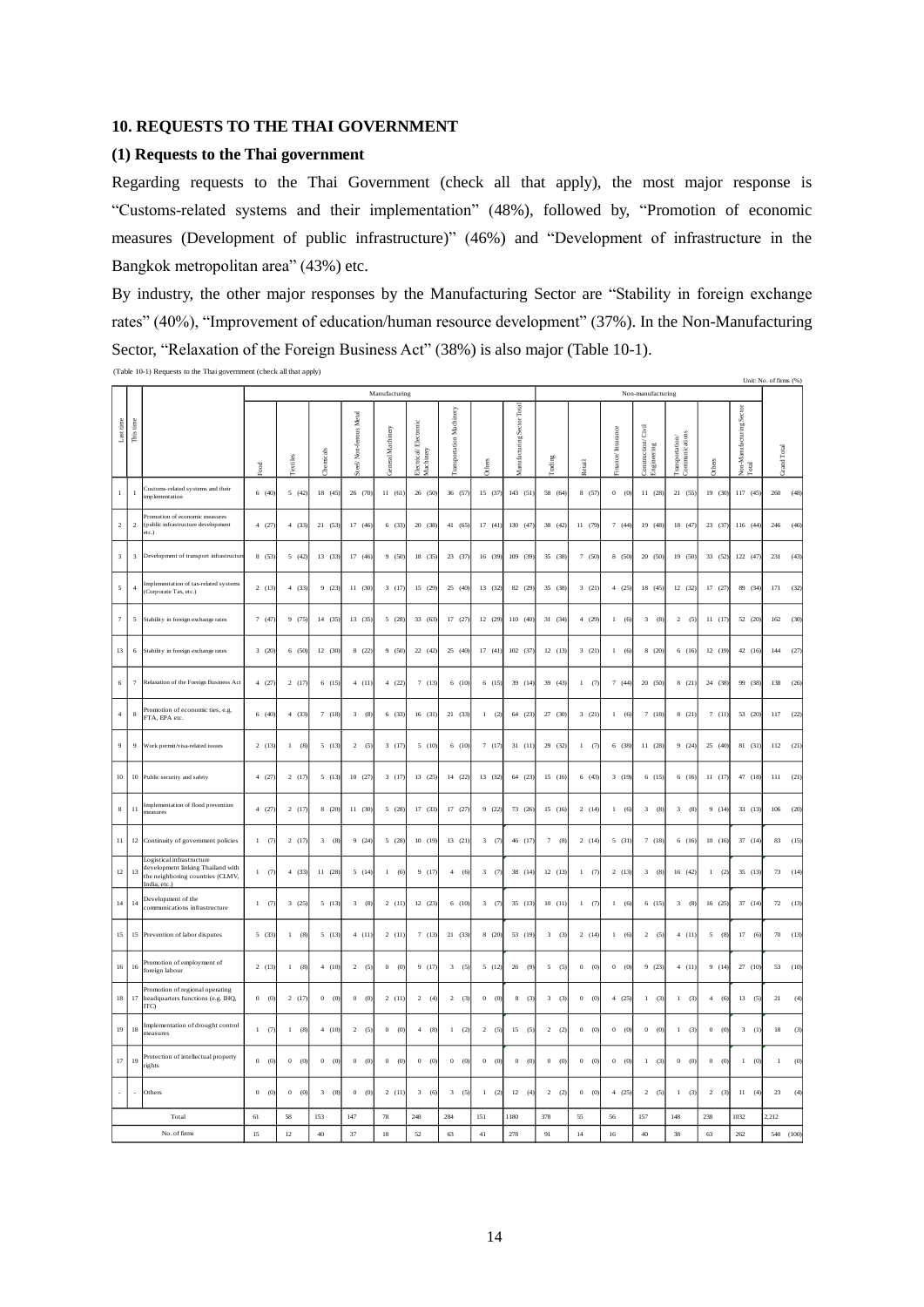## **(2) Recent improvements in the policies concerning the corporate investment environment (Policy evaluation)**

Regarding recent improvements in the Government's policies, the predominant responses are "Promotion of economic measures (public infrastructure development etc.)" (34%), followed by "Maintenance of social security and safety" (23%), "Development of transport infrastructure in the Bangkok metropolitan area" (16%) and "Development of the communication infrastructure" (15%) (Table 10-2).

|                |                                                       |                                                                                                                  |                         |                                       |                       |                                                                                                       |                        |                              |                                  |                                |                            |                       |                                 |                           |                                   |                                   |                       |                                      | Unit: No. of firms and (%)     |
|----------------|-------------------------------------------------------|------------------------------------------------------------------------------------------------------------------|-------------------------|---------------------------------------|-----------------------|-------------------------------------------------------------------------------------------------------|------------------------|------------------------------|----------------------------------|--------------------------------|----------------------------|-----------------------|---------------------------------|---------------------------|-----------------------------------|-----------------------------------|-----------------------|--------------------------------------|--------------------------------|
|                |                                                       |                                                                                                                  |                         |                                       |                       |                                                                                                       | Manufacturing          |                              |                                  |                                |                            |                       |                                 |                           | Non-manufacturing                 |                                   |                       |                                      |                                |
| Last tim       | This time $% \left( \mathcal{N}_{\mathcal{A}}\right)$ |                                                                                                                  | Food                    | Textiles                              | Chemicals             | Metal<br>ferrous<br>Non-<br>$\operatorname{\mathbf{Sic}}\nolimits\operatorname{\mathbf{cl}}\nolimits$ | General Machinery      | Electrical/Electronic Machin | <b>Cransportation Machinery</b>  | Others                         | Manufacturing Sector Total | Trading               | Retail                          | Finance/Insurance         | Е<br>Construction/Civil Engineeri | Transportation/<br>Communications | Others                | Sector<br>Non-Manufacturing<br>Total | Grand Total                    |
|                | $\mathbf{1}$                                          | romotion of economic measures<br>(public infrastructure<br>development etc.)                                     | $\,0\,$<br>(0)          | $\overline{\mathbf{3}}$<br>(27)       | $12\,$<br>(34)        | $14\,$<br>(42)                                                                                        | $\overline{2}$<br>(17) | $\,$ 8<br>(18)               | $20\,$<br>(39)                   | 11<br>(34)                     | $\pi$<br>(31)              | $23\,$<br>(31)        | 5<br>(50)                       | $\tau$<br>(70)            | $17\,$<br>(49)                    | $12\,$<br>(40)                    | $16\,$<br>(31)        | $80\,$<br>(38)                       | 150<br>(34)                    |
| $\,2$          | $\sqrt{2}$                                            | Maintenance of social security<br>and safety                                                                     | $\overline{c}$<br>(18)  | $\overline{\mathbf{3}}$<br>(27)       | $\,9$<br>(26)         | $\overline{9}$<br>(27)                                                                                | $\overline{2}$         | $(17)$ 12                    | $(27)$ 11<br>(22)                | $\sqrt{6}$                     | $(19)$ 54<br>(24)          | $16\,$<br>(22)        | $\overline{\mathbf{3}}$<br>(30) | (40)<br>$\frac{4}{3}$     | $10\,$<br>(29)                    | 5<br>(17)                         | $10\,$                | $(19)$ 48<br>(23)                    | $102\,$<br>(23)                |
| 8              | $\overline{3}$                                        | Development of transport<br>infrastructure in the Bangkok<br>netropolitan area                                   | (9)<br>-1               | (55)<br>6                             | $\,$ 4 $\,$<br>(11)   | (18)<br>6                                                                                             | (8)<br>$\mathbf{1}$    | $\tau$<br>(16)               | $\frac{4}{3}$<br>(8)             | $\sqrt{2}$<br>(16)             | $34\,$<br>(15)             | $11\,$<br>(15)        | $\overline{\mathbf{3}}$<br>(30) | $\,0\,$<br>$(0)$          | $11\,$<br>(31)                    | (10)<br>$\overline{\mathbf{3}}$   | 9<br>(17)             | 37<br>(18)                           | $71\,$<br>(16)                 |
| $\tau$         | $\sqrt{4}$                                            | Development of the<br>ommunications infrastructure                                                               | $\overline{4}$<br>(36)  | $\overline{c}$<br>(18)                | $\sqrt{4}$<br>(11)    | (18)<br>6                                                                                             | $\mathbf{1}$<br>(8)    | $12\,$<br>(27)               | $\sqrt{4}$<br>(8)                | $_{3}$<br>(9)                  | $36$<br>(16)               | $10\,$<br>(14)        | (10)<br>$\overline{1}$          | $\sqrt{3}$<br>(30)        | $\overline{\mathbf{3}}$<br>(9)    | (23)<br>$\overline{7}$            | 8                     | (15) 32<br>(15)                      | 68<br>(15)                     |
| 3              | 5                                                     | Customs-related systems and<br>their implementation                                                              | $\mathbf{1}$<br>(9)     | $\mathbf{1}$<br>(9)                   | $\,4$<br>(11)         | $\overline{4}$<br>(12)                                                                                | $\overline{2}$<br>(17) | $\tau$<br>(16)               | $11\,$<br>(22)                   | $\sqrt{4}$<br>(13)             | 34<br>(15)                 | $\,9$<br>(12)         | (10)<br>$\overline{1}$          | $\boldsymbol{0}$<br>(0)   | $\overline{2}$<br>(6)             | $\,$ 8 $\,$<br>(27)               | $\sqrt{4}$<br>(8)     | 24<br>(11)                           | 58<br>(13)                     |
| $10\,$         | 5                                                     | Work permit/visa-related issues                                                                                  | $\mathbf{1}$<br>(9)     | $\,1$<br>(9)                          | $\tau$<br>(20)        | $\overline{\mathbf{3}}$<br>$\left( 9\right)$                                                          | $\overline{2}$<br>(17) | $\tau$<br>(16)               | $\overline{7}$<br>(14)           | 6<br>(19)                      | 34<br>(15)                 | 9<br>(12)             | $\overline{2}$<br>(20)          | $\sqrt{2}$<br>(20)        | $\mathbf{1}$<br>(3)               | $\overline{\mathbf{3}}$<br>(10)   | $\tau$                | $(13)$ 24<br>(11)                    | 58<br>(13)                     |
| $\sqrt{2}$     | $\tau$                                                | Continuity of government policies                                                                                | $\overline{2}$<br>(18)  | $\,1$<br>(9)                          | $\overline{2}$<br>(6) | (12)<br>$\overline{4}$                                                                                | $\overline{2}$<br>(17) | $\sqrt{2}$<br>(11)           | $10\,$<br>(20)                   | $\overline{4}$<br>(13)         | $30\,$<br>(13)             | (22)<br>$16$          | $\overline{2}$<br>(20)          | (10)<br>$\mathbf{1}$      | $\overline{2}$<br>(6)             | $\overline{2}$<br>$\left($        | $\overline{2}$<br>(4) | 25<br>(12)                           | (13)<br>55                     |
| 5              | $\,$ 8 $\,$                                           | Stability in foreign exchange rates                                                                              | $\bf{0}$<br>(0)         | $\,0\,$<br>(0)                        | $\,$ 4 $\,$<br>(11)   | $\frac{4}{3}$<br>(12)                                                                                 | $\overline{4}$<br>(33) | $\frac{4}{3}$<br>$(9)$       | $\,$ 8 $\,$<br>(16)              | $\overline{2}$<br>(6)          | $26$<br>(11)               | $10\,$<br>(14)        | $\overline{2}$<br>(20)          | $\overline{c}$<br>(20)    | 6<br>(17)                         | $\overline{2}$<br>(7)             | 5<br>(10)             | $27\,$<br>(13)                       | 53<br>(12)                     |
| $\overline{4}$ | 9                                                     | Promotion of regional operating<br>headquarters function (e.g. IHQ,<br>ITC)                                      | $\boldsymbol{0}$<br>(0) | $\overline{c}$<br>(18)                | $\sqrt{3}$<br>(9)     | $\overline{1}$<br>(3)                                                                                 | $\mathbf{1}$<br>(8)    | $\tau$<br>(16)               | $\overline{\phantom{0}}$<br>(10) | $\overline{\mathbf{3}}$        | (9) 22                     | $(10)$ 14<br>(19)     | $\,$ $\,$ $\,$<br>(0)           | $\,1\,$<br>(10)           | $\overline{\mathbf{3}}$<br>(9)    | $\overline{2}$<br>(7)             | $10\,$                | (19) 30<br>(14)                      | (12)<br>$52\,$                 |
| $13\,$         | $10\,$                                                | Promotion of economic ties, e.g.<br>FTA, EPA etc.                                                                | $\overline{4}$<br>(36)  | $\overline{2}$<br>(18)                | $\,$ 4 $\,$<br>(11)   | $\overline{2}$<br>(6)                                                                                 | $\mathbf{1}$<br>(8)    | $\overline{4}$<br>$(9)$      | 9<br>(18)                        | $4\,$<br>(13)                  | $30\,$<br>(13)             | $\,$ 8 $\,$<br>(11)   | (10)<br>$\overline{1}$          | $\,0\,$<br>$(0)$          | (3)<br>$\overline{1}$             | $\,$ 8 $\,$<br>(27)               | 3<br>(6)              | 21<br>(10)                           | 51<br>(12)                     |
| 9              | $11\,$                                                | Implementation of flood<br>revention measures                                                                    | $1\,$<br>(9)            | $\sqrt{3}$<br>(27)                    | (3)<br>$\overline{1}$ | $\overline{\phantom{0}}$<br>(15)                                                                      | $\mathbf{1}$<br>(S)    | $\sqrt{6}$<br>(14)           | (10)<br>$\overline{5}$           | $\overline{2}$                 | (6) 24<br>(10)             | (1)<br>$\mathbf{1}$   | $\,$ 0<br>(0)                   | (10)<br>$\mathbf{1}$      | $\,$ 1<br>(3)                     | $\overline{2}$<br>(7)             | (2)<br>$\mathbf{1}$   | 6<br>(3)                             | $30\,$<br>$(7)$                |
| $11\,$         | $12\,$                                                | Implementation of tax-related<br>systems (Corporate Taxetc.)                                                     | $\mathbf{1}$<br>(9)     | $\,0\,$<br>(0)                        | $\,4$<br>(11)         | $\,0\,$<br>(0)                                                                                        | $\,0\,$<br>(0)         | $\sqrt{6}$<br>(14)           | $\overline{\mathbf{3}}$<br>(6)   | $\overline{2}$<br>(6)          | $16$<br>(7)                | $\overline{2}$<br>(3) | $\,$ 0<br>(0)                   | $\boldsymbol{0}$<br>(0)   | $\overline{1}$<br>(3)             | $\overline{\mathbf{3}}$<br>(10)   | 5<br>(10)             | 11<br>(5)                            | $27\,$                         |
| $12\,$         | $13\,$                                                | ogistical infrastructure.<br>development linking Thailand<br>with neighboring countries (CLM\<br>and India etc.) | (18)<br>$\overline{c}$  | (9)<br>$\mathbf{1}$                   | $\sqrt{3}$<br>$(9)$   | $\overline{2}$<br>(6)                                                                                 | $\,0\,$<br>(0)         | $\,0\,$<br>(0)               | $\overline{2}$<br>$(4)$          | $\mathbf{1}$                   | $(3)$ 11<br>(5)            | $\sqrt{4}$<br>(5)     | $\overline{2}$<br>(20)          | $\sqrt{3}$<br>(30)        | $\overline{\mathbf{3}}$<br>(9)    | $\overline{2}$<br>(7)             | (2)<br>$\mathbf{1}$   | 15<br>(7)                            | $26\,$                         |
| $14\,$         | 14                                                    | Improvement of education/human<br>esource development                                                            | $\mathbf{1}$<br>(9)     | $\boldsymbol{0}$<br>(0)               | $\overline{2}$<br>(6) | $\boldsymbol{0}$<br>(0)                                                                               | $\,0\,$<br>(0)         | $\overline{2}$<br>(5)        | $\frac{4}{3}$<br>(8)             | $\overline{4}$<br>(13)         | 13<br>(6)                  | $\,0\,$<br>(0,        | $\,0\,$<br>(0)                  | $\boldsymbol{0}$<br>(0)   | $\overline{1}$<br>(3)             | $\,1\,$<br>(3)                    | $\sqrt{4}$<br>(8)     | $\sqrt{6}$<br>(3)                    | 19<br>(4)                      |
| $16\,$         | 15                                                    | Prevention of labor disputes                                                                                     | $\,0\,$<br>(0)          | $\boldsymbol{0}$<br>(0)               | $\sqrt{2}$<br>(6)     | (3)<br>$\mathbf{1}$                                                                                   | (8)<br>$\mathbf{1}$    | $\mathbf{1}$<br>(2)          | $\overline{\mathbf{3}}$<br>(6)   | $\overline{\mathbf{3}}$<br>(9) | $11\,$<br>(5)              | $\,0\,$<br>(0)        | $\boldsymbol{0}$<br>(0)         | $(0)$<br>$\,0\,$          | $\,$ 0<br>(0)                     | $\overline{2}$<br>(7)             | (2)<br>$\mathbf{1}$   | $\overline{\mathbf{3}}$<br>(1)       | 14<br>(3)                      |
| $15\,$         | 16                                                    | Relaxation of the Foreign<br><b>Business Act</b>                                                                 | $\,0\,$<br>(0)          | $\boldsymbol{0}$<br>(0)               | $\mathbf{1}$<br>(3)   | $\overline{1}$<br>(3)                                                                                 | $\,0\,$<br>(0)         | $\,0\,$<br>(0)               | $\overline{\mathbf{3}}$<br>(6)   | $\,1\,$<br>(3)                 | $(3)$<br>6                 | $\overline{2}$<br>(3) | $\,$ $\,$ $\,$<br>(0)           | $\boldsymbol{0}$<br>(0)   | $\,$ $\,$<br>(3)                  | $\mathbf{1}$<br>(3)               | 3<br>(6)              | $\overline{7}$<br>(3)                | $13\,$<br>(3)                  |
| $18\,$         | 16                                                    | Promotion of employment of<br>foreign labour                                                                     | $\boldsymbol{0}$<br>(0) | $\boldsymbol{0}$<br>$\left( 0\right)$ | $\,0\,$<br>(0)        | $\boldsymbol{0}$<br>(0)                                                                               | $\,0\,$<br>(0)         | $\sqrt{2}$<br>(5)            | $\overline{3}$<br>(6)            | $\overline{2}$<br>(6)          | (3)<br>$\overline{7}$      | $\overline{2}$<br>(3) | $\,0\,$<br>(0)                  | $\boldsymbol{0}$<br>$(0)$ | $\overline{\mathbf{3}}$<br>$(9)$  | $\,0\,$<br>(0)                    | $\mathbf{1}$<br>(2)   | $\sqrt{6}$<br>(3)                    | $13\,$<br>(3)                  |
| $16\,$         | $18\,$                                                | Protection of intellectual property<br>rights                                                                    | $\overline{1}$<br>(9)   | $\,0\,$<br>(0)                        | $\bf{0}$<br>(0)       | $\,0\,$<br>(0)                                                                                        | $\,0\,$<br>(0)         | $\overline{1}$<br>(2)        | $\theta$<br>(0)                  | $\,0\,$                        | (0) 2<br>(1)               | $\,0\,$<br>(0)        | $\,0\,$<br>(0)                  | $\,0\,$<br>(0)            | $\,$ 0 $\,$<br>(0)                | $\mathbf{1}$<br>(3)               | $\overline{2}$<br>(4) | $\overline{\mathbf{3}}$<br>(1)       | $\sqrt{2}$<br>$\left(1\right)$ |
| $19\,$         | 19                                                    | Implementation of drought control<br>measures                                                                    | $\mathbf{1}$<br>(9)     | $\,0\,$<br>(0)                        | $\overline{2}$<br>(6) | $\,$ 0<br>(0)                                                                                         | $\,0\,$                | (0) 0<br>(0)                 | $\mathbf{1}$<br>(2)              | $\,0\,$                        | $(0)$ 4<br>(2)             | $\,0\,$<br>(0)        | $\,0\,$                         | (0) 0<br>(0)              | $\mathbf{1}$<br>(3)               | $\,0\,$<br>(0)                    | $\,0\,$<br>(0)        | $\overline{1}$<br>(0)                | 5<br>(1)                       |
|                | ×                                                     | Others                                                                                                           | $1\,$<br>(9)            | $\,0\,$                               | (0) 1                 | (3) 1<br>(3)                                                                                          | $\,0\,$                | (0) 2                        | (5) 1<br>(2)                     | $\,0\,$                        | (0) 6                      | (3) 2                 | (3) 0                           | $(0)$ 1<br>(10)           | $\overline{2}$<br>(6)             | $\overline{1}$<br>(3)             | $\frac{4}{7}$         | (8) 10<br>(5)                        | $16\,$<br>$(4)$                |
|                |                                                       | Total                                                                                                            | $23\,$                  | $25\,$                                | 69                    | $63\,$                                                                                                | $20 -$                 | $93\,$                       | 114                              | 63                             | 470                        | 139                   | $22\,$                          | $25\,$                    | $69\,$                            | $65\,$                            | $96$                  | 416                                  | 886                            |
|                |                                                       | No. of firms                                                                                                     | $11\,$                  | $11\,$                                | $35\,$                | $33\,$                                                                                                | $12\,$                 | $44\,$                       | $51\,$                           | 32                             | 229                        | $74\,$                | $10\,$                          | $10\,$                    | $35\,$                            | $30\,$                            | $52\,$                | $211\,$                              | 440<br>(100)                   |

(Table 10-2) Recent improvements of the Government's policies (check all that apply)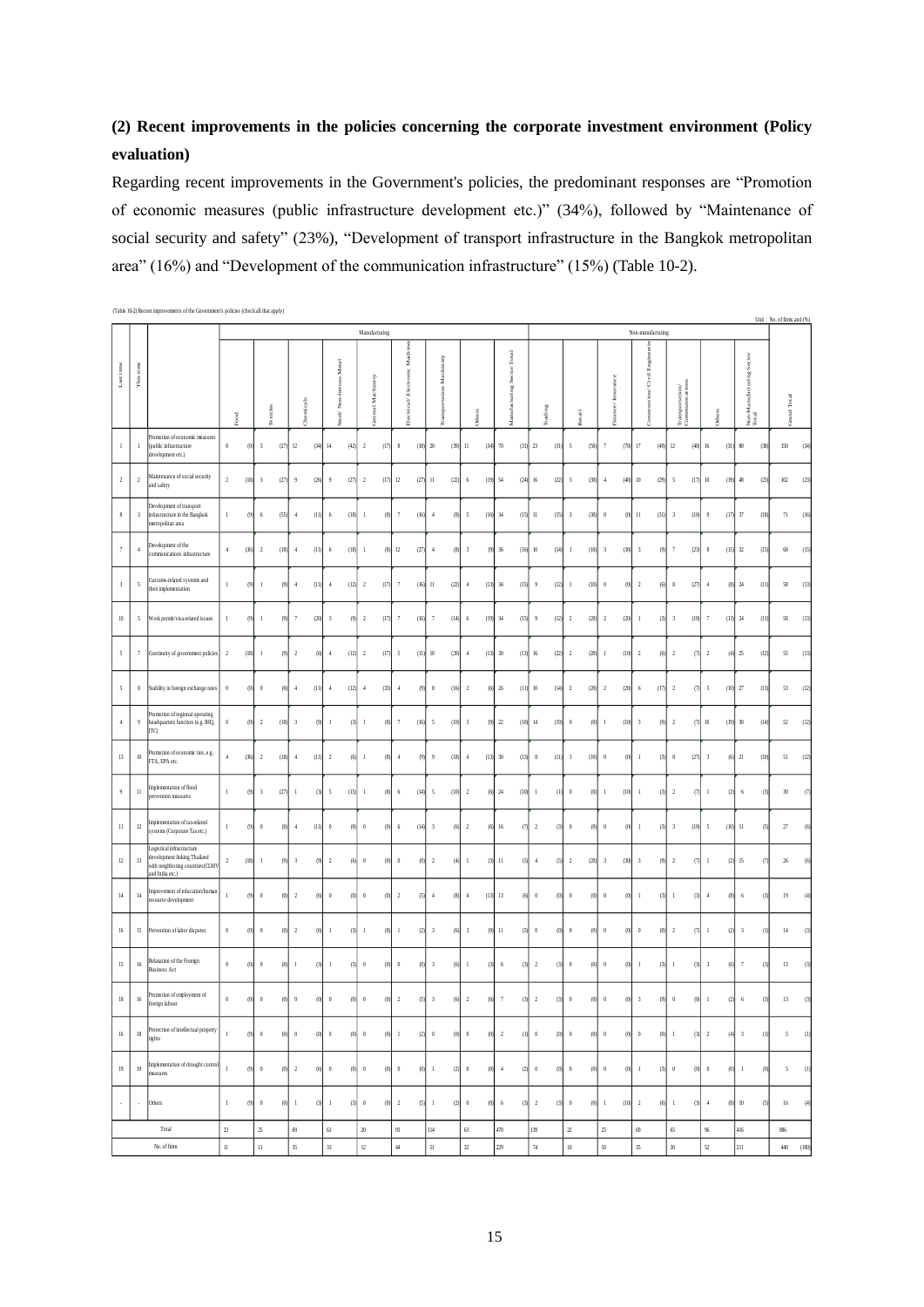## **11. EASTERN ECONOMIC CORRIDOR (EEC)**

## **(1) Investments in EEC (Targeted industries)**

Regarding existence of business falling within the 10 targeted industries for "EEC", 26% of the respondents responded "Yes" and 74% responded "No". (Table 11-1).

|  | (Table 11-1) Existence of business falling within the target industries |  |  |  |
|--|-------------------------------------------------------------------------|--|--|--|
|  |                                                                         |  |  |  |

|                   |                                 |          |      |                |       | Unit: No. of firms $(\%)$ |
|-------------------|---------------------------------|----------|------|----------------|-------|---------------------------|
|                   | Industry                        | Yes      |      | N <sub>0</sub> |       | No. of<br>firms           |
|                   | Food                            | 4        | (27) | 11             | (73)  | 15                        |
|                   | Textiles                        | 1        | (9)  | 10             | (91)  | 11                        |
|                   | Chemicals                       | 9        | (23) | 31             | (78)  | 40                        |
| Manufacturing     | Steel/Non-ferrous Metal         | 10       | (26) | 28             | (74)  | 38                        |
|                   | General Machinery               | 6        | (32) | 13             | (68)  | 19                        |
|                   | Electrical/Electronic Machinery | 18       | (35) | 34             | (65)  | 52                        |
|                   | <b>Transportation Machinery</b> | 18       | (29) | 45             | (71)  | 63                        |
|                   | Others                          | 10       | (25) | 30             | (75)  | 40                        |
|                   | Manufacturing Sector Total      | 76       | (27) | 202            | (73)  | 278                       |
|                   | Trading                         | 25       | (28) | 65             | (72)  | 90                        |
|                   | Retail                          | 2        | (14) | 12             | (86)  | 14                        |
|                   | Finance/Insurance/Securities    | $\theta$ | (0)  | 16             | (100) | 16                        |
|                   | Construction/Civil Engineering  | 4        | (10) | 37             | (90)  | 41                        |
|                   | Transportation/Communications   | 21       | (54) | 18             | (46)  | 39                        |
| Non-Manufacturing | Others                          | 11       | (17) | 54             | (83)  | 65                        |
|                   | Non-Manufacturing Sector Total  | 63       | (24) | 202            | (76)  | 265                       |
|                   | <b>Total</b>                    | 139      | (26) | 404            | (74)  | 543                       |

Among the companies that their businesses fall under the targeted industries in the EEC policy, the percentage of companies with specific plan or interest in investment to the EEC region was 62%. On the other hand, 14% has "No Interest" (Table 11-2).

(Table 11-2) Investment in the EEC (Target industries)

|                  |                                 |                                                                      |      |                                                                                                                    |      |                                                                               |       |                |       |                                                         |      | Unit: No. of firms (%) |
|------------------|---------------------------------|----------------------------------------------------------------------|------|--------------------------------------------------------------------------------------------------------------------|------|-------------------------------------------------------------------------------|-------|----------------|-------|---------------------------------------------------------|------|------------------------|
|                  | Industry                        | Having a specific plan<br>(to make an additional<br>investment etc.) |      | Having a great interest<br>in an additional<br>investment etc.<br>(although there is no<br>specific plan to do so) |      | Having a certain degree<br>of interest in an<br>additional investment<br>etc. |       | Not sure       |       | Have no interest<br>in an additional<br>investment etc. |      | No. of<br>firms        |
|                  | Food                            | $\Omega$                                                             | (0)  | $\Omega$                                                                                                           | (0)  | 3                                                                             | (75)  | $\Omega$       | (0)   |                                                         | (25) |                        |
|                  | Textiles                        |                                                                      | (0)  | 0                                                                                                                  | (0)  |                                                                               | (0)   |                | (100) | $\Omega$                                                | (0)  |                        |
| ы                | Chemicals                       |                                                                      | (11) | 0                                                                                                                  | (0)  |                                                                               | (44)  | $\overline{c}$ | (22)  | $\overline{c}$                                          | (22) |                        |
| cturing          | Steel/Non-ferrous Metal         |                                                                      | (0)  | 3                                                                                                                  | (30) |                                                                               | (40)  |                | (10)  | $\mathfrak{2}$                                          | (20) | 10                     |
|                  | General Machinery               |                                                                      | (0)  | 0                                                                                                                  | (0)  |                                                                               | (67)  | $\overline{c}$ | (33)  | $\Omega$                                                | (0)  | 6                      |
| anufac           | Electrical/Electronic Machinery |                                                                      | (11) |                                                                                                                    | (22) |                                                                               | (6)   | 10             | (56)  |                                                         | (6)  | 18                     |
| Σ                | <b>Transportation Machinery</b> |                                                                      | (11) |                                                                                                                    | (28) |                                                                               | (22)  | 5              | (28)  | $\overline{c}$                                          | (11) | 18                     |
|                  | Others                          | $\mathbf{0}$                                                         | (0)  | 4                                                                                                                  | (40) | $\overline{c}$                                                                | (20)  | $\overline{c}$ | (20)  | $\overline{c}$                                          | (20) | 10                     |
|                  | Manufacturing Sector Total      | 5                                                                    | (7)  | 16                                                                                                                 | (21) | 22                                                                            | (29)  | 23             | (30)  | 10                                                      | (13) | 76                     |
|                  | Trading                         | 3                                                                    | (12) | 8                                                                                                                  | (32) | 6                                                                             | (24)  | 4              | (16)  | 4                                                       | (16) | 25                     |
|                  | Retail                          |                                                                      | (0)  | 0                                                                                                                  | (0)  | 2                                                                             | (100) | $\mathbf{0}$   | (0)   | $\Omega$                                                | (0)  | $\mathfrak{D}$         |
|                  | Construction/Civil Engineering  |                                                                      | (0)  |                                                                                                                    | (50) |                                                                               | (25)  | $\mathbf{0}$   | (0)   |                                                         | (25) |                        |
| on-Manufacturing | Transportation/Communications   |                                                                      | (5)  | 8                                                                                                                  | (38) | 8                                                                             | (38)  | 3              | (14)  |                                                         | (5)  | 21                     |
|                  | Others                          | $\Omega$                                                             | (0)  | 3                                                                                                                  | (27) | $\overline{2}$                                                                | (18)  | $\overline{c}$ | (18)  | 4                                                       | (36) | 11                     |
| z                | Non-Manufacturing Sector Total  | 4                                                                    | (6)  | 21                                                                                                                 | (33) | 19                                                                            | (30)  | 9              | (14)  | 10                                                      | (16) | 63                     |
|                  | <b>Total</b>                    | 9                                                                    | (6)  | 37                                                                                                                 | (27) | 41                                                                            | (29)  | 32             | (23)  | 20                                                      | (14) | 139                    |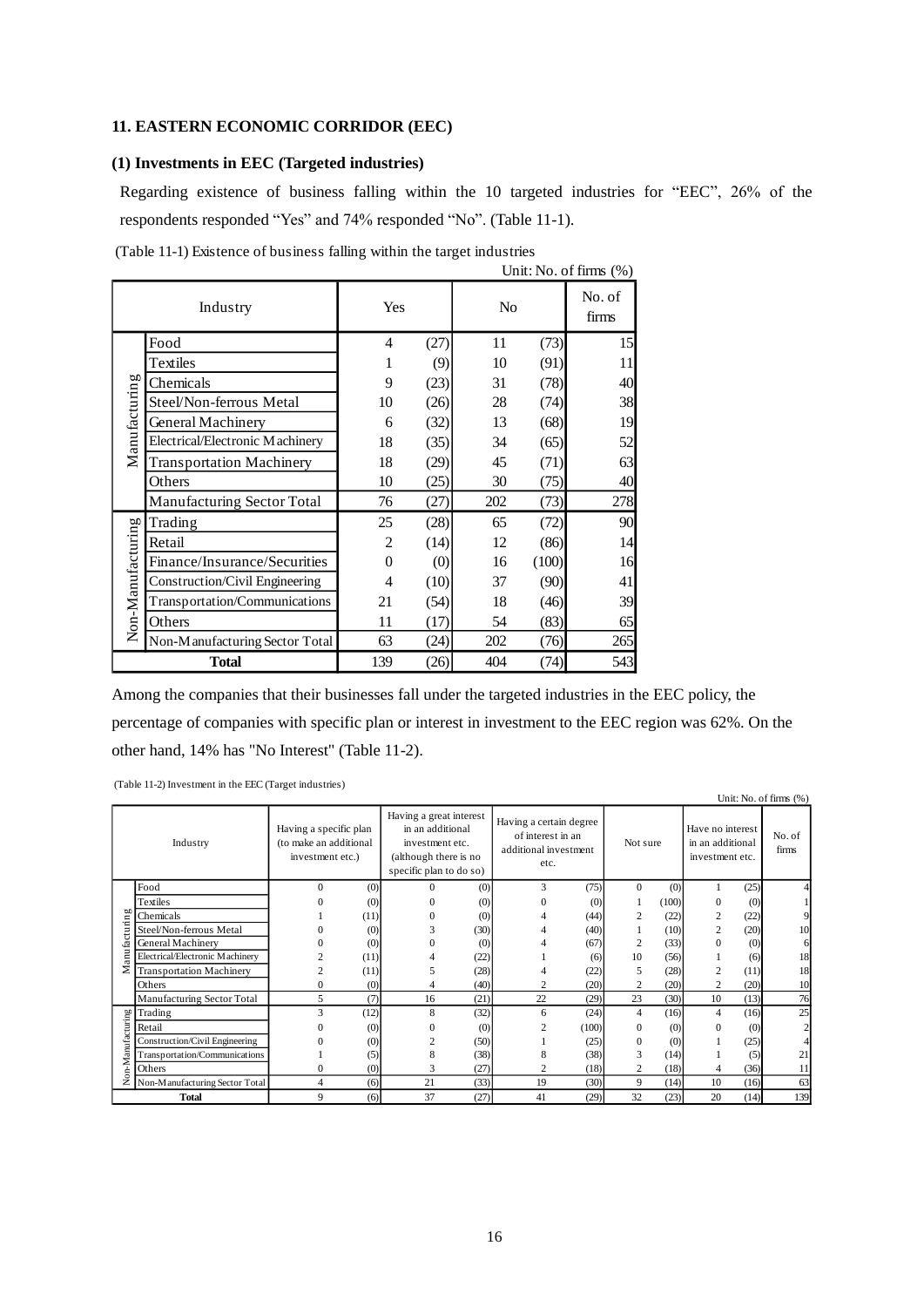Regarding existence of a business base within the EEC, 28% of the firms responded "Yes" and 72% responded "No" (Table 11-3).

(Table 11-3) Business Base in the EEC

|                   |                                 |                |      |     |      | Unit: No. of firms (%) |
|-------------------|---------------------------------|----------------|------|-----|------|------------------------|
|                   | Industry                        | Yes            |      | No  |      | No. of<br>firms        |
|                   | Food                            | $\overline{c}$ | (13) | 13  | (87) | 15                     |
|                   | Textiles                        | 3              | (25) | 9   | (75) | 12                     |
|                   | Chemicals                       | 17             | (43) | 23  | (58) | 40                     |
|                   | Steel/Non-ferrous Metal         | 14             | (39) | 22  | (61) | 36                     |
| Manufacturing     | General Machinery               | 6              | (33) | 12  | (67) | 18                     |
|                   | Electrical/Electronic Machinery | 12             | (23) | 40  | (77) | 52                     |
|                   | <b>Transportation Machinery</b> | 34             | (54) | 29  | (46) | 63                     |
|                   | Others                          | 10             | (25) | 30  | (75) | 40                     |
|                   | Manufacturing Sector Total      | 98             | (36) | 178 | (64) | 276                    |
|                   | Trading                         | 19             | (21) | 71  | (79) | 90                     |
|                   | Retail                          | 1              | (7)  | 13  | (93) | 14                     |
|                   | Finance/Insurance/Securities    | 3              | (19) | 13  | (81) | 16                     |
|                   | Construction/Civil Engineering  | 11             | (27) | 30  | (73) | 41                     |
|                   | Transportation/Communications   | 16             | (42) | 22  | (58) | 38                     |
| Non-Manufacturing | Others                          | 5              | (8)  | 59  | (92) | 64                     |
|                   | Non-Manufacturing Sector Total  | 55             | (21) | 208 | (79) | 263                    |
|                   | <b>Total</b>                    | 153            | (28) | 386 | (72) | 539                    |

Among the companies with their offices located in the EEC region, the percentage of companies with specific plan or interest in investment to the EEC region was 58%. Meanwhile, it was 13% for "No Interest". (Table 11-4).

(Table 11-4) Investment in the EEC (Have a business base in the EEC)

|                  |                                 |                                                                      |      |                                                                                                                    |      |                                                                               |       |                |      |                                                         |      | Unit: No. of firms (%) |
|------------------|---------------------------------|----------------------------------------------------------------------|------|--------------------------------------------------------------------------------------------------------------------|------|-------------------------------------------------------------------------------|-------|----------------|------|---------------------------------------------------------|------|------------------------|
|                  | Industry                        | Having a specific plan<br>(to make an additional<br>investment etc.) |      | Having a great interest<br>in an additional<br>investment etc.<br>(although there is no<br>specific plan to do so) |      | Having a certain degree<br>of interest in an<br>additional investment<br>etc. |       | Not sure       |      | Have no interest<br>in an additional<br>investment etc. |      | No. of<br>firms        |
|                  | Food                            |                                                                      | (50) | $\Omega$                                                                                                           | (0)  | $\theta$                                                                      | (0)   | 1              | (50) | $\Omega$                                                | (0)  |                        |
|                  | Textiles                        |                                                                      | (67) |                                                                                                                    | (0)  | 0                                                                             | (0)   |                | (33) | $\Omega$                                                | (0)  |                        |
|                  | Chemicals                       |                                                                      | (12) | 3                                                                                                                  | (18) | 4                                                                             | (24)  | 7              | (41) |                                                         | (6)  |                        |
|                  | Steel/Non-ferrous Metal         | 0                                                                    | (0)  | 2                                                                                                                  | (14) | 3                                                                             | (21)  | 4              | (29) | 5                                                       | (36) | 14                     |
|                  | General Machinery               | 0                                                                    | (0)  | 3                                                                                                                  | (50) |                                                                               | (17)  | $\overline{c}$ | (33) | $\Omega$                                                | (0)  |                        |
| Manufacturing    | Electrical/Electronic Machinery | 2                                                                    | (17) |                                                                                                                    | (8)  | $\theta$                                                                      | (0)   | 7              | (58) | 2                                                       | (17) | 12                     |
|                  | <b>Transportation Machinery</b> | 5                                                                    | (15) | 6                                                                                                                  | (18) | 10                                                                            | (29)  | 8              | (24) | 5                                                       | (15) | 34                     |
|                  | Others                          | $\Omega$                                                             | (0)  | 4                                                                                                                  | (40) | $\overline{2}$                                                                | (20)  | 3              | (30) | 1                                                       | (10) | 10                     |
|                  | Manufacturing Sector Total      | 12                                                                   | (12) | 19                                                                                                                 | (19) | 20                                                                            | (20)  | 33             | (34) | 14                                                      | (14) | 98                     |
|                  | Trading                         |                                                                      | (6)  | 3                                                                                                                  | (17) | 8                                                                             | (44)  | 4              | (22) | 2                                                       | (11) | 18                     |
|                  | Retail                          |                                                                      | (0)  | $\theta$                                                                                                           | (0)  |                                                                               | (100) | $\mathbf{0}$   | (0)  | $\Omega$                                                | (0)  |                        |
|                  | Finance/Insurance/Securities    | 0                                                                    | (0)  |                                                                                                                    | (33) | 0                                                                             | (0)   |                | (33) | 1                                                       | (33) |                        |
|                  | Construction/Civil Engineering  | 0                                                                    | (0)  |                                                                                                                    | (9)  | 5                                                                             | (45)  | 3              | (27) | 2                                                       | (18) | 11                     |
| on-Manufacturing | Transportation/Communications   | $\theta$                                                             | (0)  | 6                                                                                                                  | (38) | 9                                                                             | (56)  |                | (6)  | $\Omega$                                                | (0)  | 16                     |
|                  | Others                          | $\mathbf{0}$                                                         | (0)  | 2                                                                                                                  | (40) | $\overline{0}$                                                                | (0)   | $\overline{2}$ | (40) | 1                                                       | (20) | 5                      |
| z                | Non-Manufacturing Sector Total  |                                                                      | (2)  | 13                                                                                                                 | (24) | 23                                                                            | (43)  | 11             | (20) | 6                                                       | (11) | 54                     |
|                  | <b>Total</b>                    | 13                                                                   | (9)  | 32                                                                                                                 | (21) | 43                                                                            | (28)  | 44             | (29) | 20                                                      | (13) | 152                    |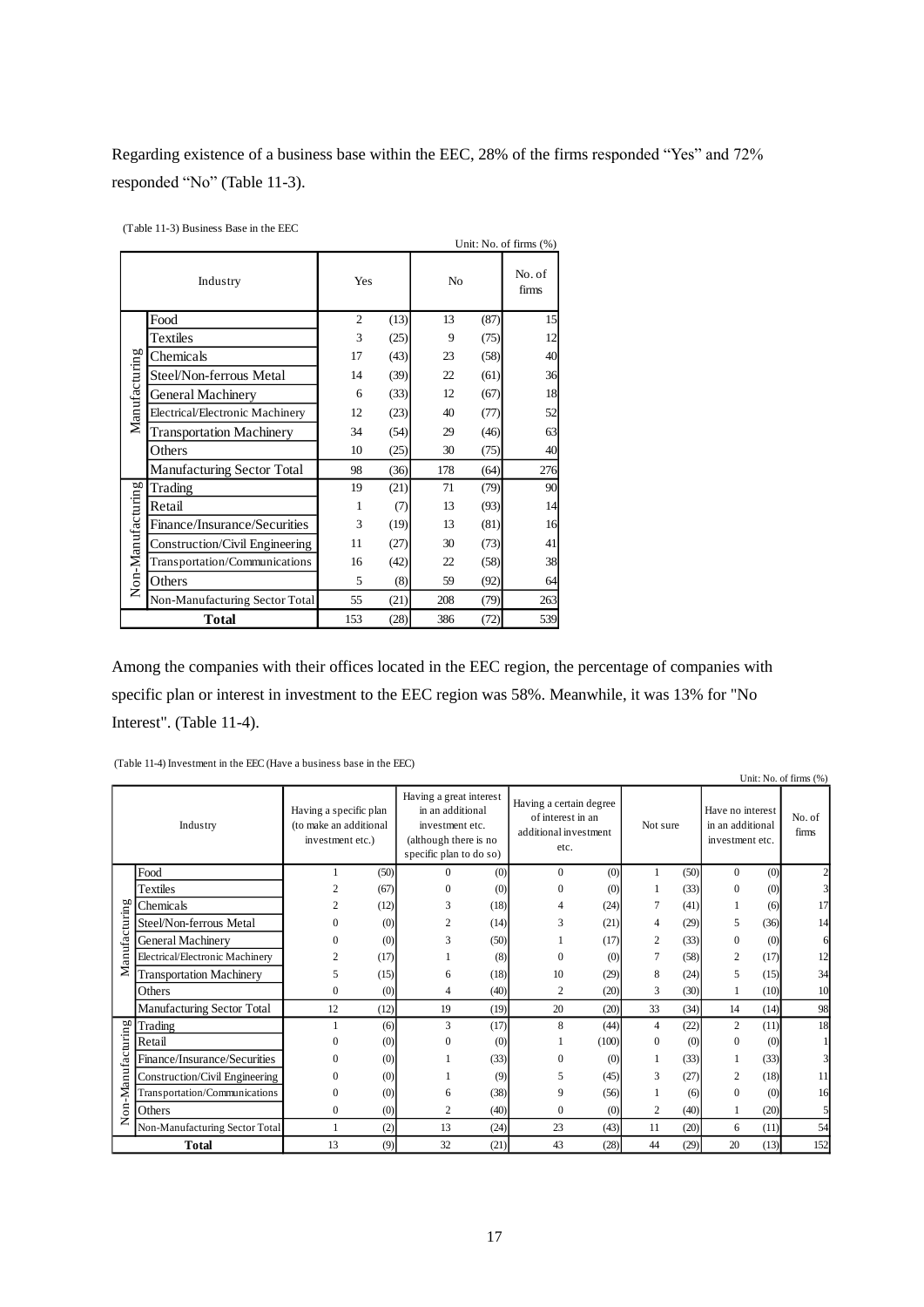## **(2) Requests to the Thai Government concerning the EEC's policy**

Regarding the issues concerning the EEC policy, the most major response is "Optimistic forecasts by the Thai government about the future demand" (36%), followed by "Unclear timeline concerning the EEC development project" (35%), "Insufficient information provided by the Thai government on the policy (e.g. uncertainties about how the announced policies will be implemented)" (28%) and "More financial burden and risks to be taken by the Thai government concerning infrastructure projects" (28%) (Table 11-5). (Table 11-5) Requests to the Thai government concerning the EEC policy (Check all that apply) Unit: No. of firms (%)

|                |                                                                                                                                                       | Manufacturing   |                       |                     |                         |                     |                                    |                          |                     |                               | Non-Manufacturing |                     |                                     |                                                                                        |          |                                 |                    |
|----------------|-------------------------------------------------------------------------------------------------------------------------------------------------------|-----------------|-----------------------|---------------------|-------------------------|---------------------|------------------------------------|--------------------------|---------------------|-------------------------------|-------------------|---------------------|-------------------------------------|----------------------------------------------------------------------------------------|----------|---------------------------------|--------------------|
| Ranking        | Requests to the Thai<br>Government concerning the<br>EEC's policy                                                                                     | Food            | Textiles              | Chemicals           | Steel/Non-ferrous Metal | General Machinery   | Electrical/Electronic<br>Machinery | Transportation Machinery | Others              | Manufacturing Sector<br>Total | Trading           | Retail              | Gvil<br>Construction<br>Engineering | $\begin{array}{ll} \text{T}m \text{sportation} / \\ \text{Communications} \end{array}$ | Others   | Non-Manufactumg Sector<br>Total | <b>Grand Total</b> |
|                | Overly optimistic forecasts by<br>the Thai Government about<br>the future demand                                                                      | 3(25)           | 0(0)                  | 11(31)              | 8(24)                   | 10(67)              | 13 (27)                            | 16(33)                   | 6(22)               | 67(29)                        | 31(40)            | 3(38)               | 17(47)                              | 16(46)                                                                                 | 28 (43)  | 95 (43)                         | 162<br>(36)        |
|                | Unclear timeline concerning<br>2 the EEC's development<br>project                                                                                     | 1(8)            | (8)<br>$\mathbf{1}$   | 10(29)              | 14 (42)                 | 8 (53)              | 17(35)                             | 14 (29)                  | 11(41)              | 76 (33)                       | 22(29)            | 2(25)               | 19(53)                              | 16(46)                                                                                 | 21(32)   | 80 (36)                         | (35)<br>156        |
| 3              | Insufficient information<br>provided by the Thai<br>Government on the policy<br>(e.g. uncertainties about<br>implementing the published<br>nolicies). | 6(50)           | 5(42)                 | 6(17)               | 11(33)                  | 7(47)               | 14 (29)                            | 15(31)                   | 11(41)              | 75 (33)                       | 11(14)            | 2(25)               | 10(28)                              | 10(29)                                                                                 | 19(29)   | 52 (24)                         | (28)<br>127        |
| $\overline{4}$ | More financial responsibility<br>to be taken by the Thai<br>Government concerning<br>infrastructure projects                                          | 5(42)           | 3(25)                 | 5(14)               | 8(24)                   | 8(53)               | 10(21)                             | 7(15)                    | 8(30)               | 54 (23)                       | 26(34)            | 2(25)               | 6(17)                               | 11(31)                                                                                 | 26(40)   | 71 (32)                         | 125<br>(28)        |
| 5              | Limited scope of eligible<br>activities                                                                                                               | 3(25)           | 7 (58)                | 16(46)              | 9(27)                   | 8 (53)              | 13 (27)                            | 15(31)                   | 8 (30)              | 79 (34)                       | 15(19)            | (0)<br>$\mathbf{0}$ | 7(19)                               | 3<br>(9)                                                                               | 9(14)    | 34 (15)                         | (25)<br>113        |
|                | Tax privileges availably but<br>6 no public subsidy for<br>investment projects                                                                        | 1(8)            | (8)<br>$\mathbf{1}$   | 4(11)               | 5(15)                   | 5(33)               | 9(19)                              | 8 (17)                   | 5(19)               | 38 (17)                       | 9(12)             | 3(38)               | 4(11)                               | 4(11)                                                                                  | 13(20)   | 33(15)                          | 71<br>(16)         |
|                | Others                                                                                                                                                | $\Omega$<br>(0) | $\overline{0}$<br>(0) | (3)<br>$\mathbf{1}$ | (3)<br>$\mathbf{1}$     | $\mathbf{0}$<br>(0) | 3<br>(6)                           | (8)<br>$\overline{4}$    | $\mathbf{0}$<br>(0) | 9<br>(4)                      | (8)<br>6          | 1(13)               | (3)<br>$\mathbf{1}$                 | (3)<br>$\mathbf{1}$                                                                    | 5<br>(8) | 14<br>(6)                       | 23<br>(5)          |
|                | Total                                                                                                                                                 | 19              | 17                    | 53                  | 56                      | 46                  | 79                                 | 79                       | 49                  | 398                           | $120 -$           | 13                  | 64                                  | 61                                                                                     | 121      | 379                             | 777                |
|                | No. of firms                                                                                                                                          | 12.             | 12.                   | 35                  | 33                      | 15                  | 48                                 | 48                       | 27                  | 230                           | 77                | 8                   | 36                                  | 35                                                                                     | 65       | 221                             | (100)<br>451       |

#### **(3) Infrastructure Projects in the EEC**

Regarding infrastructure projects in the EEC in which the firms are most interest in participating (Check all that apply), the predominant response is "Not interested" (47%), followed by "Phase 3 of the Laem Chabang Port expansion" (25%) and "High-speed railway linking Don Muang Airport with U-Tapao Airport" (24%) (Table 11-6).

|                | (1 able 11-6) intrastructure projects in the EEC in which you are most interested in participating (Check all that apply) | Manufacturing |          |           |                         |                   |                                    |                             |         |                               |      | Non-Manufacturing        |        |                                                                                      |                                   |         |                                   |      | Unit: No. of firms (%) |       |
|----------------|---------------------------------------------------------------------------------------------------------------------------|---------------|----------|-----------|-------------------------|-------------------|------------------------------------|-----------------------------|---------|-------------------------------|------|--------------------------|--------|--------------------------------------------------------------------------------------|-----------------------------------|---------|-----------------------------------|------|------------------------|-------|
| Ranking        |                                                                                                                           | Food          | Textiles | Chemicals | Steel/Non-ferrous Metal | General Machinery | Electrical/Electronic<br>Machinery | Transportation<br>Machinery | Others  | Manufacturing Sector<br>Total |      | $\operatorname{Trading}$ | Retail | Ğ<br>$\begin{array}{ll} \mbox{Construction}^\prime\\ \mbox{Engineering} \end{array}$ | Transportation/<br>Communications | Others  | Non-Manufacturing<br>Sector Total |      | Grand Total            |       |
|                | 1 Not interested                                                                                                          | 6(60)         | 5(50)    | 17(47)    | 14 (47)                 | 10(63)            | 27 (61)                            | 26(52)                      | 14 (52) | 119                           | (53) | 31(41)                   | 4(50)  | 11(31)                                                                               | 7(23)                             | 33 (50) | 86                                | (40) | 205                    | (47)  |
| $\mathfrak{I}$ | Phase 3 of the Laem Chabang<br>Port expansion                                                                             | 2(20)         | 4(40)    | 12(33)    | 9(30)                   | 0(0)              | 8(18)                              | 13(26)                      | 5(19)   | 53                            | (24) | 15(20)                   | 3(38)  | 10(28)                                                                               | 14(45)                            | 14(21)  | 56                                | (26) | 109                    | (25)  |
|                | High-speed railway linking<br>3 Don Muang Airport with U-<br>Tapao Airport                                                | 3(30)         | 3(30)    | 6(17)     | 6(20)                   | 3(19)             | 9(20)                              | 11(22)                      | 5(19)   | 46                            | (21) | 19(25)                   | 1(13)  | 9(25)                                                                                | 11(35)                            | 18 (27) | 58                                | (27) | 104                    | (24)  |
|                | Development and expansion of<br>4 U-Tapao Airport (including<br>MRO facilities)                                           | 1(10)         | 1(10)    | 2(6)      | 4(13)                   | 0(0)              | 6(14)                              | 5(10)                       | 3(11)   | 22                            | (10) | 11(15)                   | 1(13)  | 11(31)                                                                               | 7(23)                             | 14(21)  | 44                                | (20) | 66                     | (15)  |
|                | Double track railway from<br>5 Laem Chabang to Ladkrabang<br><b>IDC</b>                                                   | 0(0)          | 0(0)     | 2(6)      | 4(13)                   | 0(0)              | 1(2)                               | 5(10)                       | 5(19)   | 17                            | (8)  | 11(15)                   | 1(13)  | 5(14)                                                                                | 11(35)                            | 4(6)    | 32                                | (15) | 49                     | (11)  |
| 6              | Motorway to the Map Ta Phut<br>Port                                                                                       | 1(10)         | 1(10)    | 2(6)      | 3(10)                   | 2(13)             | 3(7)                               | 2(4)                        | 3(11)   | 17                            | (8)  | 6(8)                     | 1(13)  | 10(28)                                                                               | 6(19)                             | 5(8)    | 28                                | (13) | 45                     | (10)  |
|                | Development of the aviation<br>hub (around U-Tapao Airport)                                                               | 0(0)          | 0(0)     | $(0)$ (0) | 3(10)                   | 1(6)              | 2(5)                               | 2(4)                        | 1(4)    | 9                             | (4)  | 4(5)                     | 1(13)  | 8(22)                                                                                | 4(13)                             | 7(11)   | 24                                | (11) | 33                     | (8)   |
| 8              | Phase 3 of the Map Ta Phut<br>Port's expansion                                                                            | 0(0)          | 0(0)     | 2(6)      | 2(7)                    | 0(0)              | 1(2)                               | 0(0)                        | 1(4)    | 6                             | (3)  | 3(4)                     | 1(13)  | 4(11)                                                                                | 5(16)                             | 6(9)    | 19                                | (9)  | 25                     | (6)   |
|                | Others                                                                                                                    | 0(0)          | 0(0)     | 1(3)      | 3(10)                   | 1(6)              | 2(5)                               | 3(6)                        | 1(4)    | 11                            | (5)  | 4(5)                     | 1(13)  | 3(8)                                                                                 | 1(3)                              | 8 (12)  | 17                                | (8)  | 28                     | (6)   |
|                | Total                                                                                                                     | 13            | 14       | 44        | 48                      | 17                | 59                                 | 67                          | 38      | 300                           |      | 104                      | 14     | 71                                                                                   | 66                                | 109     | 364                               |      | 664                    |       |
|                | No. of firms                                                                                                              | 10            | 10       | 36        | 30                      | 16                | 44                                 | 50                          | 27      | 223                           |      | 75                       | 8      | 36                                                                                   | 31                                | 66      | 216                               |      | 439                    | (100) |

(Table 11-6) Infrastructure projects in the EEC in which you are most interested in participating (Check all that apply)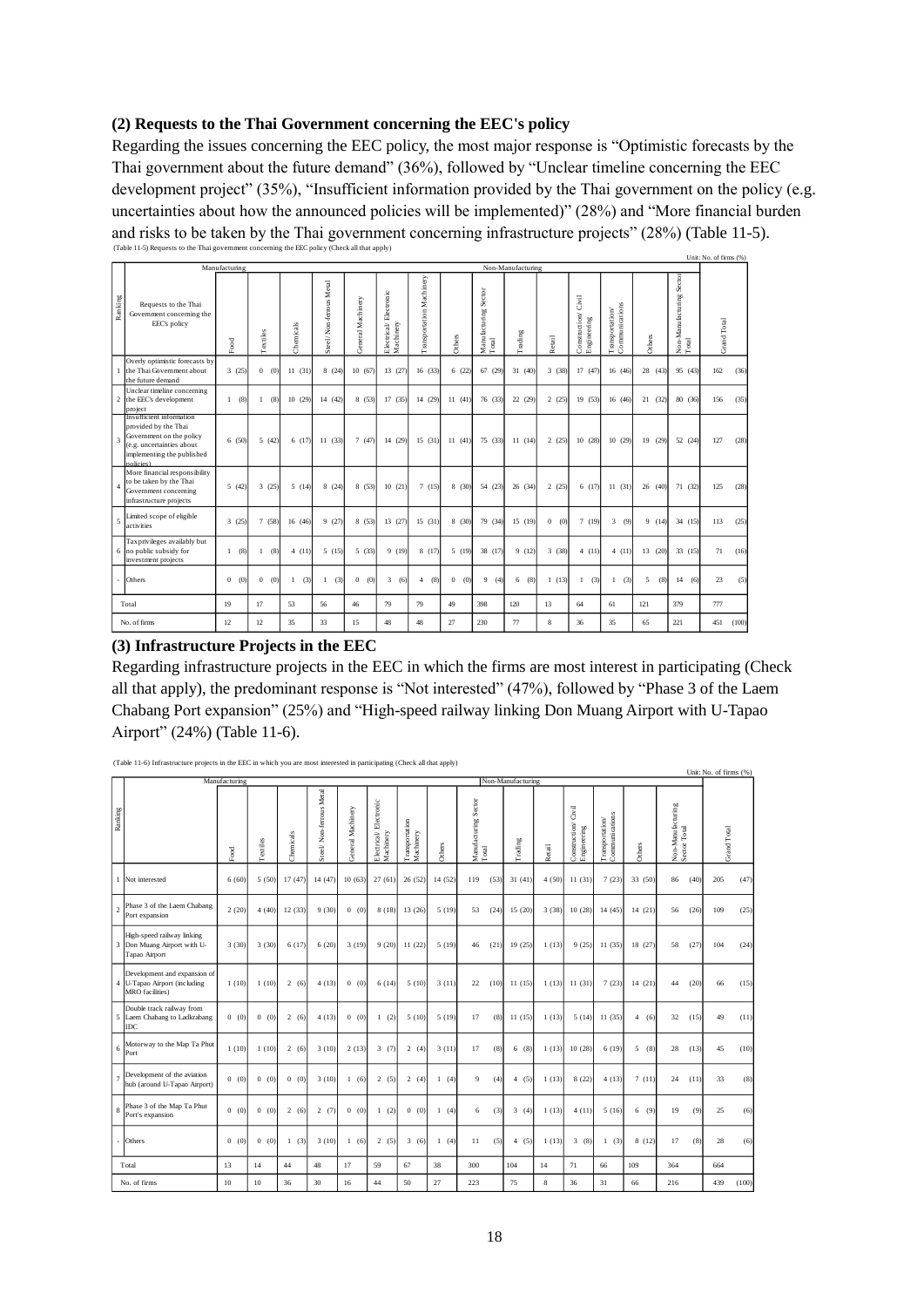#### **(4) Problems using Laem Chabang Port**

Regarding problems using Laem Chabang Port (Check all that apply), the predominant response is "Nothing in particular" (51%), followed by "Heavy traffic on the access roads to Laem Chabang Port" (19%), and "Lengthy Customs clearance procedures at Laem Chabang Port" (17%) (Table 11-7). (Table 11-7) Problems using the Laem Chabang Port (Check all that apply)

|                |                                                                                                                |               |                     |                       |                            |                   |                                    |                             |         |                               |                       |                       |                                                                                     |                                   |                         |                                   | Unit: No. of firms (%) |
|----------------|----------------------------------------------------------------------------------------------------------------|---------------|---------------------|-----------------------|----------------------------|-------------------|------------------------------------|-----------------------------|---------|-------------------------------|-----------------------|-----------------------|-------------------------------------------------------------------------------------|-----------------------------------|-------------------------|-----------------------------------|------------------------|
|                |                                                                                                                | Manufacturing |                     |                       |                            |                   |                                    |                             |         |                               | Non-Manufacturing     |                       |                                                                                     |                                   |                         |                                   |                        |
| Ranking        |                                                                                                                | Food          | Textiles            | Chemicals             | Steel/Non-ferrous<br>Metal | General Machinery | Electrical/Electronic<br>Machinery | Transportation<br>Machinery | Others  | Manufacturing Sector<br>Total | Trading               | Retail                | Civil<br>$\begin{array}{c} \text{Construction} / \\ \text{Engineering} \end{array}$ | Communications<br>Transportation/ | Others                  | Non-Manufacturing<br>Sector Total | <b>Grand Total</b>     |
|                | 1 Nothing in particular                                                                                        | 4(36)         | 5(42)               | 17(45)                | 15(44)                     | 10(59)            | 23 (47)                            | 22(40)                      | 15 (48) | 111(45)                       | 44 (54)               | 4(44)                 | 26(72)                                                                              | 7(19)                             | 51 (77                  | 132 (58)                          | 243<br>(51)            |
| $\overline{c}$ | Heavy traffic on the access<br>roads to Laem Chabang Port                                                      | 4(36)         | 3(25)               | 12(32)                | 9(26)                      | 3(18)             | 13(27)                             | 8(15)                       | 5(16)   | 57 (23)                       | 6<br>(7)              | $\overline{0}$<br>(0) | 5(14)                                                                               | 18 (49)                           | 6<br>(9)                | 35(15)                            | (19)<br>92             |
| $\overline{3}$ | Lengthy Customs clearance<br>procedures at Laem Chabang Port                                                   | 0 (0)         | 3(25)               | 7(18)                 | 6(18)                      | 2(12)             | 7(14)                              | 14(25)                      | 10(32)  | 49 (20)                       | 14(17)                | 3(33)                 | 3(8)                                                                                | 7(19)                             | 3<br>(5)                | 30(13)                            | 79<br>(17)             |
|                | 4 Waiting time to enter the port                                                                               | 1(9)          | (8)<br>$\mathbf{1}$ | 6(16)                 | 8(24)                      | 2(12)             | 9(18)                              | 8(15)                       | 5 (16)  | 40 (16)                       | $\tau$<br>(9)         | 2(22)                 | (3)<br>$\mathbf{1}$                                                                 | 12(32)                            | $\overline{4}$<br>(6)   | 26(11)                            | (14)<br>66             |
| 5              | Unreasonable decision/requests<br>by Laem Chabang Customs                                                      | 0 (0)         | 4(33)               | $\overline{3}$<br>(8) | 5(15)                      | 3(18)             | 3(6)                               | 9(16)                       | 4(13)   | 31(13)                        | 11(14)                | 1(11)                 | 3(8)                                                                                | 5(14)                             | 2<br>(3)                | 22 (10)                           | 53<br>(11)             |
| 6              | Inconvenience and high<br>transport cost to use the railway<br>between Ladkrabang IDC and<br>Laem Chabang Port | 3(27)         | 2(17)               | $\mathbf{0}$<br>(0)   | (3)<br>$\mathbf{1}$        | 1(6)              | 6(12)                              | (7)<br>4                    | 4(13)   | 21<br>(9)                     | 8(10)                 | $\overline{0}$<br>(0) | (3)<br>$\mathbf{1}$                                                                 | 16(43)                            | $\boldsymbol{0}$<br>(0) | 25(11)                            | (10)<br>46             |
| $\overline{7}$ | Insufficient terminals and/or<br>berths                                                                        | 2(18)         | (8)<br>$\mathbf{1}$ | 5(13)                 | 2(6)                       | 0 (0)             | 5(10)                              | 2(4)                        | 2(6)    | 19<br>(8)                     | $\overline{3}$<br>(4) | 1(11)                 | 0 (0)                                                                               | 7(19)                             | 3<br>(5)                | 14<br>(6)                         | (7)<br>33              |
|                | 8 High cargo handling charges                                                                                  | 0(0)          | (8)<br>-1           | 3<br>(8)              | 5(15)                      | 0(0)              | (8)<br>4                           | 5<br>(9)                    | 3(10)   | 21<br>(9)                     | $\overline{3}$<br>(4) | $\overline{0}$<br>(0) | 2(6)                                                                                | $\overline{3}$<br>(8)             | $\overline{4}$<br>(6)   | 12<br>(5)                         | (7)<br>33              |
|                | Others                                                                                                         | 0 (0)         | $\mathbf{0}$<br>(0) | $\overline{0}$<br>(0) | (0)<br>$\overline{0}$      | 0(0)              | (0)<br>$\mathbf{0}$                | (2)<br>$\mathbf{1}$         | 1(3)    | 2(1)                          | (5)<br>$\overline{4}$ | 1(11)                 | 0 (0)                                                                               | (3)<br>$\mathbf{1}$               | $\overline{2}$<br>(3)   | 8<br>(3)                          | 10<br>(2)              |
|                | Total                                                                                                          | 14            | 20                  | 53                    | 51                         | 21                | 70                                 | 73                          | 49      | 351                           | 100                   | 12                    | 41                                                                                  | 76                                | 75                      | 304                               | 655                    |
|                | No. of firms                                                                                                   | 11            | 12                  | 38                    | 34                         | 17                | 49                                 | 55                          | 31      | 247                           | 81                    | $\mathbf{Q}$          | 36                                                                                  | 37                                | 66                      | 229                               | (100)<br>476           |

## **12. BAHT APPRECIATION**

### **(1) Effects of the Thai Baht's appreciation**

Regarding the effect of the Thai Baht's appreciation (against the US dollar), 19% of the firms responded

"Yes, we have a positive impact", "Yes, we have a negative impact" (42%) and "No, we have no particular

Unit: No. of firms (%)

impact" (38%) (Table 12-1).

(Table 12-1) Effect of the Thai Baht's appreciation

|                   | Industry                        | Positive Impact |      | Negative Impact |      | No Particular<br>Impact |      | No. of<br>firms |
|-------------------|---------------------------------|-----------------|------|-----------------|------|-------------------------|------|-----------------|
|                   | Food                            | 3               | (21) | 10              | (71) | 1                       | (7)  | 14              |
|                   | Textiles                        | $\Omega$        | (0)  | 10              | (83) | $\overline{c}$          | (17) | 12              |
|                   | Chemicals                       | 9               | (22) | 18              | (44) | 14                      | (34) | 41              |
|                   | Steel/Non-ferrous Metal         | 14              | (38) | 12              | (32) | 11                      | (30) | 37              |
| Manufacturing     | General Machinery               | $\overline{c}$  | (11) | 9               | (47) | 8                       | (42) | 19              |
|                   | Electrical/Electronic Machinery | $\overline{c}$  | (4)  | 38              | (75) | 11                      | (22) | 51              |
|                   | <b>Transportation Machinery</b> | 16              | (25) | 30              | (48) | 17                      | (27) | 63              |
|                   | Others                          | 4               | (10) | 23              | (58) | 13                      | (33) | 40              |
|                   | Manufacturing Sector Total      | 50              | (18) | 150             | (54) | 77                      | (28) | 277             |
|                   | Trading                         | 35              | (39) | 28              | (31) | 26                      | (29) | 89              |
| Non-Manufacturing | Retail                          | 5               | (36) | 3               | (21) | 6                       | (43) | 14              |
|                   | Finance/Insurance/Securities    | $\Omega$        | (0)  | 5               | (31) | 11                      | (69) | 16              |
|                   | Construction/Civil Engineering  | 3               | (8)  | 13              | (33) | 23                      | (59) | 39              |
|                   | Transportation/Communications   | $\Omega$        | (0)  | 10              | (25) | 30                      | (75) | 40              |
|                   | Others                          | 11              | (17) | 20              | (31) | 33                      | (52) | 64              |
|                   | Non-Manufacturing Sector Total  | 54              | (21) | 79              | (30) | 129                     | (49) | 262             |
|                   | Total                           | 104             | (19) | 229             | (42) | 206                     | (38) | 539             |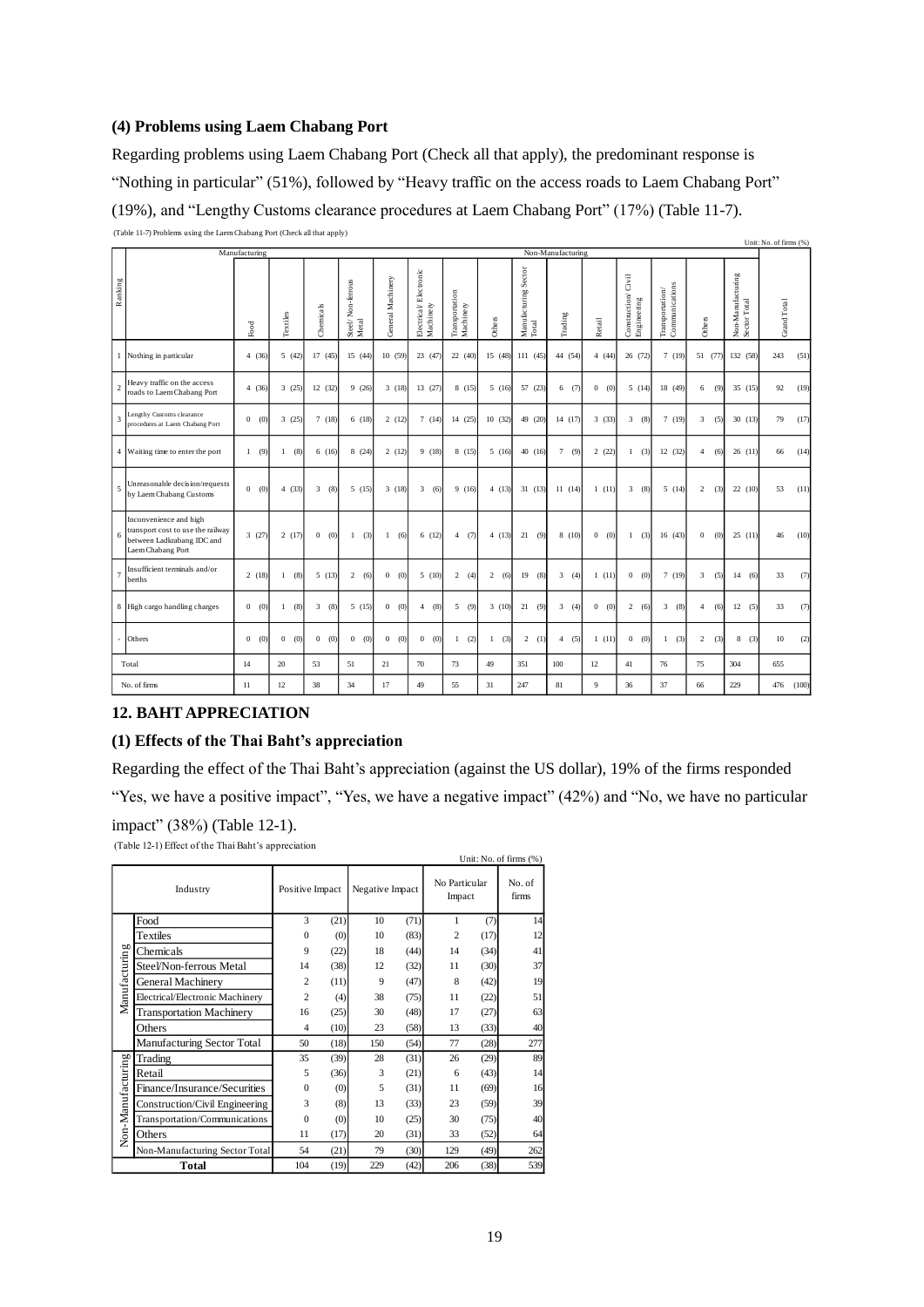## **(2) Impact of the Thai Baht's appreciation (against the US dollar) on you**

Regarding the positive impact of the Thai Baht's appreciation (Check all that apply), the predominant response is "Decrease in procurement costs" (35%), followed by "Exchange gain" (18%), and regarding the negative impact, the predominant response is "Exchange loss" (37%), followed by "Decrease in order/export volume due to lower price competitiveness of your products/services" (23%) (Table 12-2). (Table 12-2) Impact of the Thai Baht's appreciation (Check all that apply) Unit: No. of firms (%)

|                |                                                                                                        | Manufacturing         |            |                       |                         |                       |                                    |                          |                     |                               | Non-Manufacturing |                       |                                       |                                                                                          |                       |                                                    | UBIL: INO. 01 HITIIS (%) |       |
|----------------|--------------------------------------------------------------------------------------------------------|-----------------------|------------|-----------------------|-------------------------|-----------------------|------------------------------------|--------------------------|---------------------|-------------------------------|-------------------|-----------------------|---------------------------------------|------------------------------------------------------------------------------------------|-----------------------|----------------------------------------------------|--------------------------|-------|
| Ranking        |                                                                                                        | Food                  | Textiles   | Chemicals             | Steel/Non-ferrous Metal | General Machinery     | Electrical/Electronic<br>Machinery | Transportation Machinery | Others              | Manufacturing Sector<br>Total | Trading           | Retail                | Civil<br>Construction/<br>Engineering | $\begin{array}{ll} \mathrm{Transportation}^\prime\\ \mathrm{Communications} \end{array}$ | Others                | Non-Manufacturing Sector<br>$\operatorname{Total}$ | Grand Total              |       |
|                | Positive Impact                                                                                        |                       |            |                       |                         |                       |                                    |                          |                     |                               |                   |                       |                                       |                                                                                          |                       |                                                    |                          |       |
| $\mathbf{1}$   | Decrease in procurement<br>costs                                                                       | 5(33)                 | 16(145)    | 16(43)                | 13(35)                  | 5(33)                 | 16(35)                             | 26(43)                   | 6(17)               | 92 (36)                       | 40 (51)           | 4(50)                 | 6(21)                                 | (6)<br>$\mathbf{1}$                                                                      | 10(19)                | 61(33)                                             | 153                      | (35)  |
|                | 2 Exchange gain                                                                                        | 0(0)                  | 6(55)      | 6(16)                 | 10(27)                  | 2(13)                 | 2(4)                               | 12(20)                   | 6(17)               | 38 (15)                       | 20(25)            | 1(13)                 | 5(18)                                 | 3(17)                                                                                    | 11(21)                | 40 (22)                                            | 78                       | (18)  |
| $\overline{3}$ | Increase in order/export<br>volume due to higher price<br>competitiveness of your<br>products/services | $\Omega$<br>(0)       | 2(18)      | 2(5)                  | (3)<br>$\mathbf{1}$     | $\overline{0}$<br>(0) | $\overline{0}$<br>(0)              | $\mathbf{0}$<br>(0)      | (3)<br>$\mathbf{1}$ | 5<br>(2)                      | 6<br>(8)          | 1(13)                 | $\mathbf{1}$<br>(4)                   | $\overline{0}$<br>(0)                                                                    | $\mathbf{0}$<br>(0)   | 8<br>(4)                                           | 13                       | (3)   |
| $\overline{4}$ | Less pressure from customers<br>to cut prices                                                          | $\overline{0}$<br>(0) | $0 \t (0)$ | $\overline{0}$<br>(0) | $\overline{0}$<br>(0)   | $\overline{0}$<br>(0) | 0(0)                               | $\mathbf{0}$<br>(0)      | $\mathbf{0}$<br>(0) | $\overline{0}$<br>(0)         | 0(0)              | 0(0)                  | (4)<br>$\mathbf{1}$                   | 2(11)                                                                                    | $\overline{0}$<br>(0) | 3 <sup>7</sup><br>(2)                              | 3                        | (1)   |
|                | Total                                                                                                  | 5(33)                 | 24 (218)   | 24 (65)               | 24 (65)                 | 7(47)                 | 18 (39)                            | 38 (63)                  | 13 (36)             | 135 (53)                      | 66 (84)           | 6(75)                 | 13 (46)                               | 6(33)                                                                                    | 21(40)                | 112 (60)                                           | 247                      | (56)  |
|                | Negative Impact                                                                                        |                       |            |                       |                         |                       |                                    |                          |                     |                               |                   |                       |                                       |                                                                                          |                       |                                                    |                          |       |
|                | 5 Exchange loss                                                                                        | 6(40)                 | 6(55)      | 13(35)                | 9(24)                   | 6(40)                 | 6(13)                              | 18 (30)                  | 16 (44)             | 99 (39)                       | 22 (28)           | 1(13)                 | 13 (46)                               | 8(44)                                                                                    | 22 (42)               | 66 (35)                                            | 165                      | (37)  |
| 6              | Decrease in order/export<br>volume due to lower price<br>competitiveness of your<br>products/services  | 7(47)                 | 6(55)      | 12(32)                | 9(24)                   | 4(27)                 | 4(9)                               | 17(28)                   | 11(31)              | 85 (33)                       | 12(15)            | 0(0)                  | 2(7)                                  | 4(22)                                                                                    | (2)<br>$\mathbf{1}$   | 19 (10)                                            | 104                      | (23)  |
|                | 7 Increase in procurement costs                                                                        | 2(13)                 | 2(18)      | 5(14)                 | 3 <sup>7</sup><br>(8)   | 2(13)                 | 2(4)                               | 11(18)                   | 7(19)               | 41 (16)                       | 15(19)            | 1(13)                 | 5(18)                                 | 5(28)                                                                                    | (8)<br>$\overline{4}$ | 30(16)                                             | 71                       | (16)  |
| 8              | More pressure from<br>customers to reduce prices                                                       | 3(20)                 | 4(36)      | 4(11)                 | 6(16)                   | 2(13)                 | 2(4)                               | 10(17)                   | 4(11)               | 39(15)                        | 8(10)             | (0)<br>$\overline{0}$ | 2(7)                                  | 3(17)                                                                                    | $\overline{4}$<br>(8) | (9)<br>17                                          | 56                       | (13)  |
|                | Others                                                                                                 | 1(7)                  | 2(18)      | 2(5)                  | 2(5)                    | $\mathbf{0}$<br>(0)   | 1(2)                               | 2(3)                     | $\mathbf{1}$<br>(3) | 9<br>(4)                      | 4(5)              | 1(13)                 | 1(4)                                  | 1(6)                                                                                     | 11(21)                | 18 (10)                                            | 27                       | (6)   |
|                | Total                                                                                                  | 18 (120)              | 18 (164)   | 34 (92)               | 27 (73)                 | 14 (93)               | 14 (30)                            | 56 (93)                  | 38 (106)            | 264 (103)                     | 57 (72)           | 2(25)                 | 22 (79)                               | 20(111)                                                                                  | 31 (58)               | 132 (71)                                           | 396                      | (89)  |
|                | No. of firms                                                                                           | 15                    | 11         | 37                    | 37                      | 15                    | 46                                 | 60                       | 36                  | 257                           | 79                | 8                     | 28                                    | 18                                                                                       | 53                    | 186                                                | 443                      | (100) |

#### **13. US PROTECTIONISM**

#### **(1) Impact of the US Protectionism**

Regarding the impact of the US protectionist trade policy, the predominant response is "No impact" (35%), followed by "Don't know" (30%), and "Indirect negative impact" (28%) (Table 13-1).

(Table 13-1) Impact of the US protectionist trade policy

|                                                | Unit: No. of firms (%)          |                           |     |                           |     |                |      |                                               |      |                |      |                |      |                 |
|------------------------------------------------|---------------------------------|---------------------------|-----|---------------------------|-----|----------------|------|-----------------------------------------------|------|----------------|------|----------------|------|-----------------|
|                                                | Industry                        | Direct positive<br>impact |     | Direct negative<br>impact |     | impact         |      | Indirect positive Indirect negative<br>impact |      | No impact      |      | Don't know     |      | No. of<br>firms |
|                                                | Food                            | $\Omega$                  | (0) | $\Omega$                  | (0) | $\Omega$       | (0)  | 2                                             | (13) | $\overline{7}$ | (47) | 6              | (40) | 15              |
|                                                | <b>Textiles</b>                 | $\theta$                  | (0) | $\mathbf{0}$              | (0) |                | (8)  | 5                                             | (42) | 4              | (33) | $\overline{c}$ | (17) | 12              |
|                                                | Chemicals                       | $\theta$                  | (0) | 3                         | (7) | $\Omega$       | (0)  | 13                                            | (32) | 14             | (34) | 11             | (27) | 41              |
| Manufacturing                                  | Steel/Non-ferrous Metal         | $\theta$                  | (0) | $\overline{c}$            | (5) | $\overline{2}$ | (5)  | 17                                            | (46) | 7              | (19) | 9              | (24) | 37              |
|                                                | General Machinery               | $\overline{0}$            | (0) | 1                         | (5) | $\Omega$       | (0)  | $\overline{c}$                                | (11) | 5              | (26) | 11             | (58) | 19              |
|                                                | Electrical/Electronic Machinery | $\overline{0}$            | (0) | $\overline{c}$            | (4) | $\Omega$       | (0)  | 20                                            | (40) | 13             | (26) | 15             | (30) | 50              |
|                                                | <b>Transportation Machinery</b> | $\overline{0}$            | (0) | 4                         | (6) | 6              | (10) | 16                                            | (25) | 19             | (30) | 18             | (29) | 63              |
|                                                | Others                          | $\mathbf{0}$              | (0) | $\overline{2}$            | (5) |                | (3)  | 13                                            | (33) | 13             | (33) | 11             | (28) | 40              |
|                                                | Manufacturing Sector Total      | $\mathbf{0}$              | (0) | 14                        | (5) | 10             | (4)  | 88                                            | (32) | 82             | (30) | 83             | (30) | 277             |
|                                                | Trading                         | $\overline{0}$            | (0) | $\overline{c}$            | (2) |                | (1)  | 26                                            | (29) | 32             | (35) | 30             | (33) | 91              |
| Manufacturing                                  | Retail                          | $\theta$                  | (0) | $\mathbf{0}$              | (0) | $\Omega$       | (0)  | 3                                             | (21) | 5              | (36) | 6              | (43) | 14              |
|                                                | Finance/Insurance/Securities    | $\theta$                  | (0) | $\Omega$                  | (0) |                | (6)  | 5                                             | (31) | 6              | (38) | 4              | (25) | 16              |
|                                                | Construction/Civil Engineering  | $\overline{0}$            | (0) | $\theta$                  | (0) | $\overline{c}$ | (5)  | 9                                             | (24) | 12             | (32) | 15             | (39) | 38              |
|                                                | Transportation/Communications   | $\overline{0}$            | (0) |                           | (3) | $\Omega$       | (0)  | 11                                            | (31) | 14             | (39) | 10             | (28) | 36              |
| $\blacksquare$<br>$\overline{\mathbf{5}}$<br>Ż | Others                          | $\overline{0}$            | (0) | $\overline{4}$            | (6) |                | (2)  | 10                                            | (15) | 37             | (57) | 13             | (20) | 65              |
|                                                | Non-Manufacturing Sector Total  | $\mathbf{0}$              | (0) | 7                         | (3) | 5              | (2)  | 64                                            | (25) | 106            | (41) | 78             | (30) | 260             |
|                                                | <b>Total</b>                    | $\mathbf{0}$              | (0) | 21                        | (4) | 15             | (3)  | 152                                           | (28) | 188            | (35) | 161            | (30) | 537             |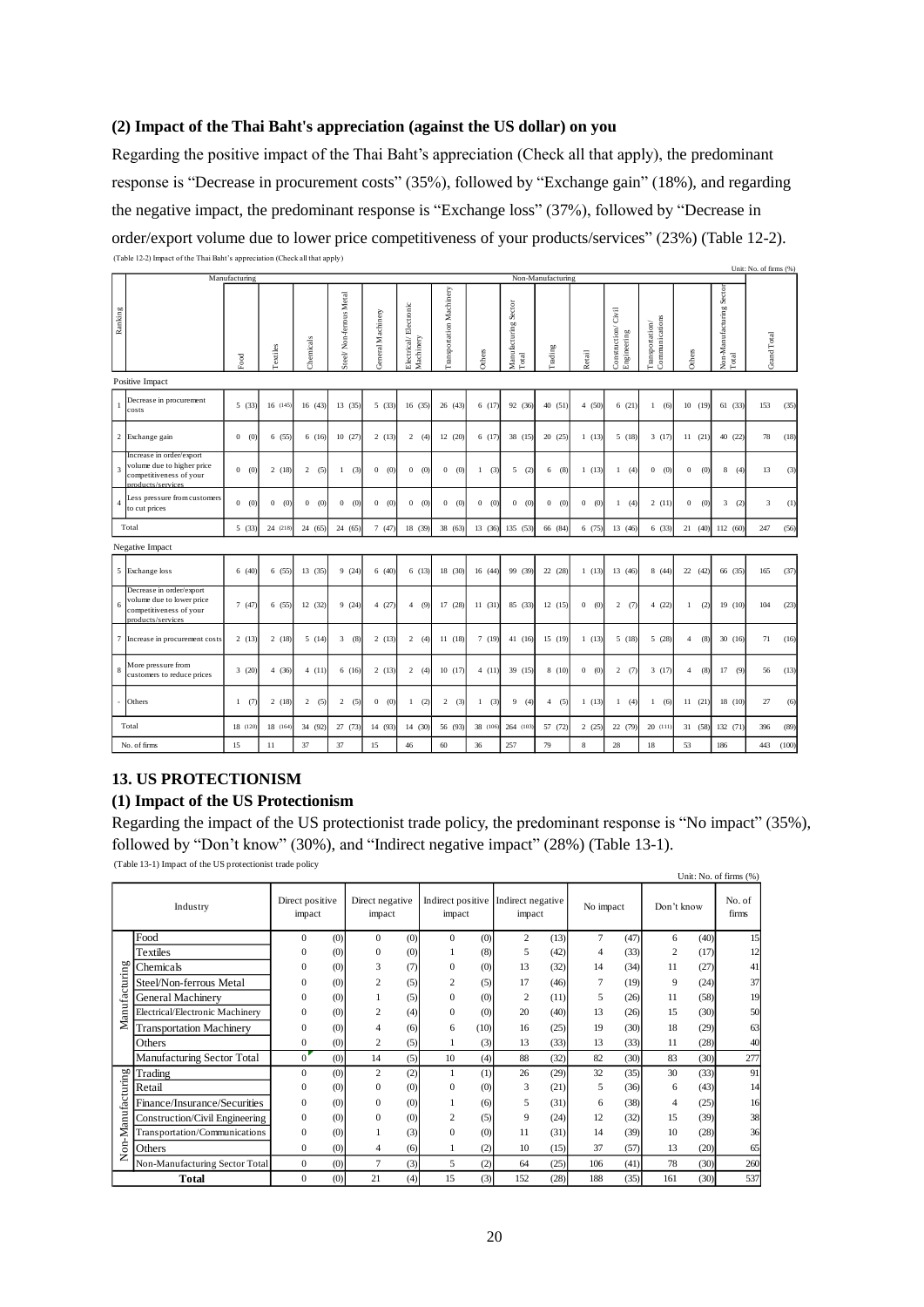## **(2) Expected impact of the US protectionist trade policy**

Regarding the expected impact of the US protectionist trade policy, the predominant response is "Decrease in sales" (54%), followed by "Downturn in industry due to the sluggish global economy" (53%) (Table 13-2).

| (Table 13-2) Impact of the US protectionist trade policy<br>Unit: No. of firms (%) |                                                                                          |                       |                       |                     |                         |                         |                                    |                          |                     |                               |                       |                       |                                       |                                                                                      |                     |                                    |                       |
|------------------------------------------------------------------------------------|------------------------------------------------------------------------------------------|-----------------------|-----------------------|---------------------|-------------------------|-------------------------|------------------------------------|--------------------------|---------------------|-------------------------------|-----------------------|-----------------------|---------------------------------------|--------------------------------------------------------------------------------------|---------------------|------------------------------------|-----------------------|
| Non-Manufacturing<br>Manufacturing                                                 |                                                                                          |                       |                       |                     |                         |                         |                                    |                          |                     |                               |                       |                       |                                       |                                                                                      |                     |                                    |                       |
| Ranking                                                                            |                                                                                          | Food                  | Textiles              | Chemicals           | Steel/Non-ferrous Metal | General Machinery       | Electrical/Electronic<br>Machinery | Transportation Machinery | Others              | Manufacturing Sector<br>Total | Trading               | Retail                | Civil<br>Construction/<br>Engineering | $\begin{array}{c} \text{Transportion}^{\prime}\\ \text{Communication}\\ \end{array}$ | Others              | Non-Man ufacturing Sector<br>Total | Grand Total           |
| $\mathbf{1}$                                                                       | Decrease in sales                                                                        | 1(50)                 | 4(67)                 | 14 (78)             | 13(59)                  | 2(67)                   | 13(59)                             | 14 (48)                  | 14 (78)             | 75 (63)                       | 17(53)                | 1(25)                 | 2(18)                                 | 7(47)                                                                                | 8 (38)              | 35(42)                             | 110<br>(54)           |
| $\sqrt{2}$                                                                         | Downturn in industry due to<br>the sluggish global economy                               | 1(50)                 | 3(50)                 | 10(56)              | 12(55)                  | 2(67)                   | 12(55)                             | 16(55)                   | 11(61)              | 67 (56)                       | 14 (44)               | 1(25)                 | 5(45)                                 | 11(73)                                                                               | 10(48)              | 41 (49)                            | (53)<br>108           |
| 3                                                                                  | Necessity to review global business<br>strategy                                          | 1(50)                 | 1(17)                 | 2(11)               | 1<br>(5)                | 1(33)                   | 3(14)                              | 7(24)                    | 3(17)               | 19(16)                        | 4(13)                 | (0)<br>$\overline{0}$ | 2(18)                                 | 2(13)                                                                                | 3(14)               | 11(13)                             | 30<br>(15)            |
|                                                                                    | 4 Increase in procurement costs                                                          | 0(0)                  | 0 (0)                 | 3(17)               | (5)<br>$\mathbf{1}$     | 1(33)                   | 3(14)                              | 2(7)                     | 2(11)               | 12(10)                        | 6(19)                 | 1(25)                 | 3(27)                                 | 2(13)                                                                                | 3(14)               | 15(18)                             | 27<br>(13)            |
|                                                                                    | Necessity to change the<br>5 production plan (e.g. product<br>lineup, production volume) | $\overline{0}$<br>(0) | 0(0)                  | (6)<br>1            | 3(14)                   | (0)<br>$\overline{0}$   | (9)<br>$\overline{2}$              | 4(14)                    | $\mathbf{1}$<br>(6) | (9)<br>11                     | (3)<br>1              | (0)<br>$\overline{0}$ | $\mathbf{0}$<br>(0)                   | 2(13)                                                                                | (5)<br>$\mathbf{1}$ | (5)<br>$\overline{4}$              | (7)<br>15             |
|                                                                                    | 6 Increase in sales                                                                      | (0)<br>$\overline{0}$ | 1(17)                 | 0 (0)               | $\overline{2}$<br>(9)   | (0)<br>$\mathbf{0}$     | (0)<br>$\mathbf{0}$                | (0)<br>$\mathbf{0}$      | $\mathbf{0}$<br>(0) | $\overline{3}$<br>(3)         | (0)<br>$\mathbf{0}$   | 1(25)                 | (0)<br>$\mathbf{0}$                   | (7)<br>$\mathbf{1}$                                                                  | $\mathbf{0}$<br>(0) | $2^{\circ}$<br>(2)                 | 5<br>(2)              |
| $\overline{7}$                                                                     | Decrease in procurement<br>costs                                                         | $\Omega$<br>(0)       | (0)<br>$\overline{0}$ | (0)<br>$\mathbf{0}$ | $\bf{0}$<br>(0)         | $\overline{0}$<br>(0)   | $\overline{0}$<br>(0)              | (3)<br>$\mathbf{1}$      | $\mathbf{0}$<br>(0) | $\mathbf{1}$<br>(1)           | $\overline{0}$<br>(0) | $\theta$<br>(0)       | $\mathbf{0}$<br>(0)                   | $\overline{0}$<br>(0)                                                                | $\mathbf{0}$<br>(0) | $\overline{0}$<br>(0)              | (0)<br>-1             |
|                                                                                    | Others                                                                                   | (0)<br>$\overline{0}$ | 0 (0)                 | (0)<br>$\mathbf{0}$ | (0)<br>$\mathbf{0}$     | (0)<br>$\mathbf{0}$     | (0)<br>$\overline{0}$              | (3)<br>$\mathbf{1}$      | $\mathbf{0}$<br>(0) | (1)<br>1                      | (3)<br>$\mathbf{1}$   | $\overline{0}$<br>(0) | (9)<br>$\mathbf{1}$                   | (7)<br>$\mathbf{1}$                                                                  | $\mathbf{0}$<br>(0) | $\overline{3}$<br>(4)              | (2)<br>$\overline{4}$ |
| Total                                                                              |                                                                                          | $\overline{3}$        | $\mathbf{Q}$          | 30                  | 32                      | 6                       | 33                                 | 45                       | 31                  | 189                           | 43                    | $\overline{4}$        | 13                                    | 26                                                                                   | 25                  | 111                                | 300                   |
|                                                                                    | No. of firms                                                                             | $\overline{2}$        | 6                     | 18                  | 22.                     | $\overline{\mathbf{3}}$ | 22                                 | 29                       | 18                  | 120                           | 32                    | $\overline{4}$        | 11                                    | 15                                                                                   | 21                  | 83                                 | 203                   |

## **14. CPTPP**

## **(1) Thailand's participation in the CPTTP**

Regarding Thailand's participation in the CPTTP, the predominant response is "Yes" (65%) against minimal "No" (1%), and 34% responded "Don't know" (Table 14-1).

(Table 14-1) Thailand's Participation in The TPP

| Unit: No. of firms (%) |                                 |     |      |                |     |            |                 |     |  |  |  |  |  |
|------------------------|---------------------------------|-----|------|----------------|-----|------------|-----------------|-----|--|--|--|--|--|
|                        | Industry                        | Yes |      | No             |     | Don't know | No. of<br>firms |     |  |  |  |  |  |
|                        | Food                            | 11  | (73) | $\Omega$       | (0) | 4          | (27)            | 15  |  |  |  |  |  |
|                        | Textiles                        | 9   | (75) | $\Omega$       | (0) | 3          | (25)            | 12  |  |  |  |  |  |
|                        | Chemicals                       | 29  | (71) | 1              | (2) | 11         | (27)            | 41  |  |  |  |  |  |
|                        | Steel/Non-ferrous Metal         | 23  | (62) | $\theta$       | (0) | 14         | (38)            | 37  |  |  |  |  |  |
| Manufacturing          | <b>General Machinery</b>        | 9   | (47) | $\mathbf{0}$   | (0) | 10         | (53)            | 19  |  |  |  |  |  |
|                        | Electrical/Electronic Machinery | 32  | (65) | 1              | (2) | 16         | (33)            | 49  |  |  |  |  |  |
|                        | <b>Transportation Machinery</b> | 47  | (76) | $\overline{0}$ | (0) | 15         | (24)            | 62  |  |  |  |  |  |
|                        | Others                          | 25  | (64) | $\mathbf{0}$   | (0) | 14         | (36)            | 39  |  |  |  |  |  |
|                        | Manufacturing Sector Total      | 185 | (68) | $\overline{2}$ | (1) | 87         | (32)            | 274 |  |  |  |  |  |
|                        | Trading                         | 63  | (71) | $\mathbf{0}$   | (0) | 26         | (29)            | 89  |  |  |  |  |  |
|                        | Retail                          | 6   | (46) | $\mathbf{0}$   | (0) | 7          | (54)            | 13  |  |  |  |  |  |
|                        | Finance/Insurance/Securities    | 13  | (76) | $\Omega$       | (0) | 4          | (24)            | 17  |  |  |  |  |  |
|                        | Construction/Civil Engineering  | 21  | (54) | $\mathbf{0}$   | (0) | 18         | (46)            | 39  |  |  |  |  |  |
|                        | Transportation/Communications   | 29  | (74) | $\overline{0}$ | (0) | 10         | (26)            | 39  |  |  |  |  |  |
| Non-Manufacturing      | Others                          | 32  | (49) | 1              | (2) | 32         | (49)            | 65  |  |  |  |  |  |
|                        | Non-Manufacturing Sector Total  | 164 | (63) | 1              | (0) | 97         | (37)            | 262 |  |  |  |  |  |
|                        | Total                           | 349 | (65) | 3              | (1) | 184        | (34)            | 536 |  |  |  |  |  |